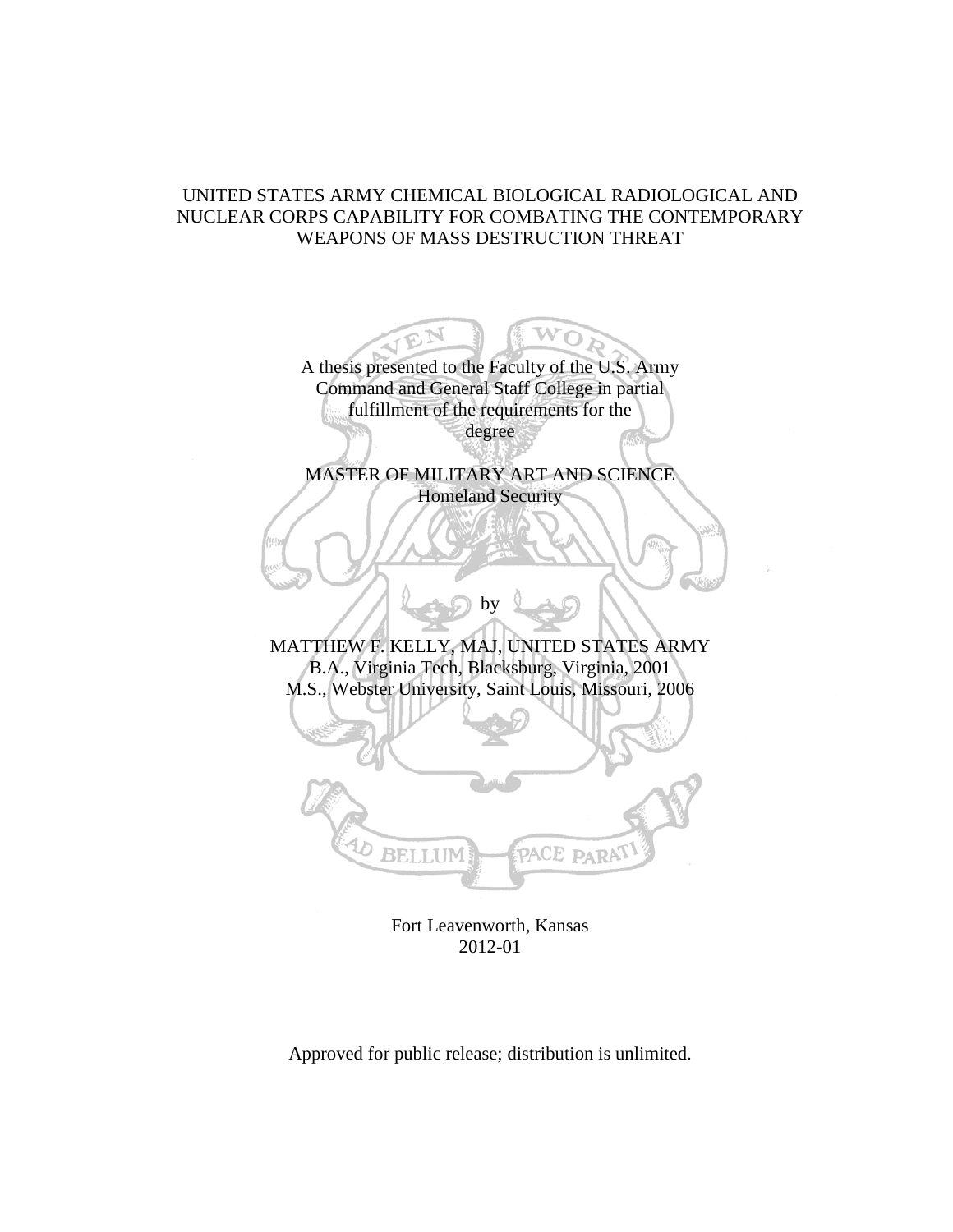|                                             |                                                                                                            |                     | <b>REPORT DOCUMENTATION PAGE</b>                                  |                               | Form Approved                                                                                                                                                                                                                                                                                                                                                                                                                                                                                                                                                                                                                                                                                                   |
|---------------------------------------------|------------------------------------------------------------------------------------------------------------|---------------------|-------------------------------------------------------------------|-------------------------------|-----------------------------------------------------------------------------------------------------------------------------------------------------------------------------------------------------------------------------------------------------------------------------------------------------------------------------------------------------------------------------------------------------------------------------------------------------------------------------------------------------------------------------------------------------------------------------------------------------------------------------------------------------------------------------------------------------------------|
|                                             |                                                                                                            |                     |                                                                   |                               | OMB No. 0704-0188<br>Public reporting burden for this collection of information is estimated to average 1 hour per response, including the time for reviewing instructions, searching existing data                                                                                                                                                                                                                                                                                                                                                                                                                                                                                                             |
|                                             | number. PLEASE DO NOT RETURN YOUR FORM TO THE ABOVE ADDRESS.                                               |                     |                                                                   |                               | sources, gathering and maintaining the data needed, and completing and reviewing this collection of information. Send comments regarding this burden estimate or any other<br>aspect of this collection of information, including suggestions for reducing this burden to Department of Defense, Washington Headquarters Services, Directorate for<br>Information Operations and Reports (0704-0188), 1215 Jefferson Davis Highway, Suite 1204, Arlington, VA 22202-4302. Respondents should be aware that notwithstanding<br>any other provision of law, no person shall be subject to any penalty for failing to comply with a collection of information if it does not display a currently valid OMB control |
|                                             | 1. REPORT DATE (DD-MM-YYYY)                                                                                |                     | <b>2. REPORT TYPE</b>                                             |                               | 3. DATES COVERED (From - To)                                                                                                                                                                                                                                                                                                                                                                                                                                                                                                                                                                                                                                                                                    |
| 08-06-2012                                  |                                                                                                            |                     | Master's Thesis                                                   |                               | AUG 2011 - JUN 2012                                                                                                                                                                                                                                                                                                                                                                                                                                                                                                                                                                                                                                                                                             |
| <b>4. TITLE AND SUBTITLE</b>                |                                                                                                            |                     |                                                                   |                               | <b>5a. CONTRACT NUMBER</b>                                                                                                                                                                                                                                                                                                                                                                                                                                                                                                                                                                                                                                                                                      |
|                                             |                                                                                                            |                     | United States Army Chemical, Biological, Radiological and         |                               | <b>5b. GRANT NUMBER</b>                                                                                                                                                                                                                                                                                                                                                                                                                                                                                                                                                                                                                                                                                         |
|                                             |                                                                                                            |                     | Nuclear Corps Capability for Combating the Contemporary           |                               |                                                                                                                                                                                                                                                                                                                                                                                                                                                                                                                                                                                                                                                                                                                 |
| <b>Weapons of Mass Destruction Threat</b>   |                                                                                                            |                     |                                                                   |                               | 5c. PROGRAM ELEMENT NUMBER                                                                                                                                                                                                                                                                                                                                                                                                                                                                                                                                                                                                                                                                                      |
| 6. AUTHOR(S)                                |                                                                                                            |                     |                                                                   |                               | <b>5d. PROJECT NUMBER</b>                                                                                                                                                                                                                                                                                                                                                                                                                                                                                                                                                                                                                                                                                       |
|                                             | Kelly, Matthew F., Major                                                                                   |                     |                                                                   |                               | <b>5e. TASK NUMBER</b>                                                                                                                                                                                                                                                                                                                                                                                                                                                                                                                                                                                                                                                                                          |
|                                             |                                                                                                            |                     |                                                                   |                               | <b>5f. WORK UNIT NUMBER</b>                                                                                                                                                                                                                                                                                                                                                                                                                                                                                                                                                                                                                                                                                     |
|                                             | U.S. Army Command and General Staff College<br><b>ATTN: ATZL-SWD-GD</b><br>Fort Leavenworth, KS 66027-2301 |                     | 7. PERFORMING ORGANIZATION NAME(S) AND ADDRESS(ES)                |                               | 8. PERFORMING ORG REPORT<br><b>NUMBER</b>                                                                                                                                                                                                                                                                                                                                                                                                                                                                                                                                                                                                                                                                       |
|                                             |                                                                                                            |                     | 9. SPONSORING / MONITORING AGENCY NAME(S) AND ADDRESS(ES)         |                               | <b>10. SPONSOR/MONITOR'S</b><br><b>ACRONYM(S)</b>                                                                                                                                                                                                                                                                                                                                                                                                                                                                                                                                                                                                                                                               |
|                                             |                                                                                                            |                     |                                                                   |                               | <b>11. SPONSOR/MONITOR'S REPORT</b><br><b>NUMBER(S)</b>                                                                                                                                                                                                                                                                                                                                                                                                                                                                                                                                                                                                                                                         |
|                                             | <b>12. DISTRIBUTION / AVAILABILITY STATEMENT</b><br>Approved for Public Release; Distribution is Unlimited |                     |                                                                   |                               |                                                                                                                                                                                                                                                                                                                                                                                                                                                                                                                                                                                                                                                                                                                 |
|                                             | <b>13. SUPPLEMENTARY NOTES</b>                                                                             |                     |                                                                   |                               |                                                                                                                                                                                                                                                                                                                                                                                                                                                                                                                                                                                                                                                                                                                 |
| <b>14. ABSTRACT</b><br>elimination mission. |                                                                                                            |                     |                                                                   |                               | The threat of a Weapons of Mass Destruction (WMD) attack against the United States is more<br>significant then ever. The United States Army Chemical, Biological, Radiological and Nuclear (CBRN)<br>corps is designed to deal with the results of this attack; however the focus of the CBRN corps has<br>shifted from the passive defense (reactive) posture to the active defense (proactive) posture. A key<br>mission in the conduct of active CBRN defense is the WMD elimination mission. This study examines<br>the United States Army CBRN corps doctrine, organization, and material in order to conduct the WMD                                                                                      |
| <b>15. SUBJECT TERMS</b>                    |                                                                                                            |                     |                                                                   |                               |                                                                                                                                                                                                                                                                                                                                                                                                                                                                                                                                                                                                                                                                                                                 |
|                                             |                                                                                                            |                     | Homeland Security, CBRN, WMD, WMD Elimination, United States Army |                               |                                                                                                                                                                                                                                                                                                                                                                                                                                                                                                                                                                                                                                                                                                                 |
|                                             | <b>16. SECURITY CLASSIFICATION OF:</b>                                                                     |                     | <b>17. LIMITATION</b><br>OF ABSTRACT                              | 18. NUMBER<br><b>OF PAGES</b> | 19a. NAME OF RESPONSIBLE PERSON                                                                                                                                                                                                                                                                                                                                                                                                                                                                                                                                                                                                                                                                                 |
| a. REPORT                                   | <b>b. ABSTRACT</b>                                                                                         | <b>c. THIS PAGE</b> |                                                                   |                               | 19b. PHONE NUMBER (include area code)                                                                                                                                                                                                                                                                                                                                                                                                                                                                                                                                                                                                                                                                           |
| (U)                                         | (U)                                                                                                        | (U)                 | (U)                                                               | 85                            |                                                                                                                                                                                                                                                                                                                                                                                                                                                                                                                                                                                                                                                                                                                 |
|                                             |                                                                                                            |                     |                                                                   |                               | Standard Form 298 (Rev. 8-98)<br>Prescribed by ANSI Std. Z39.18                                                                                                                                                                                                                                                                                                                                                                                                                                                                                                                                                                                                                                                 |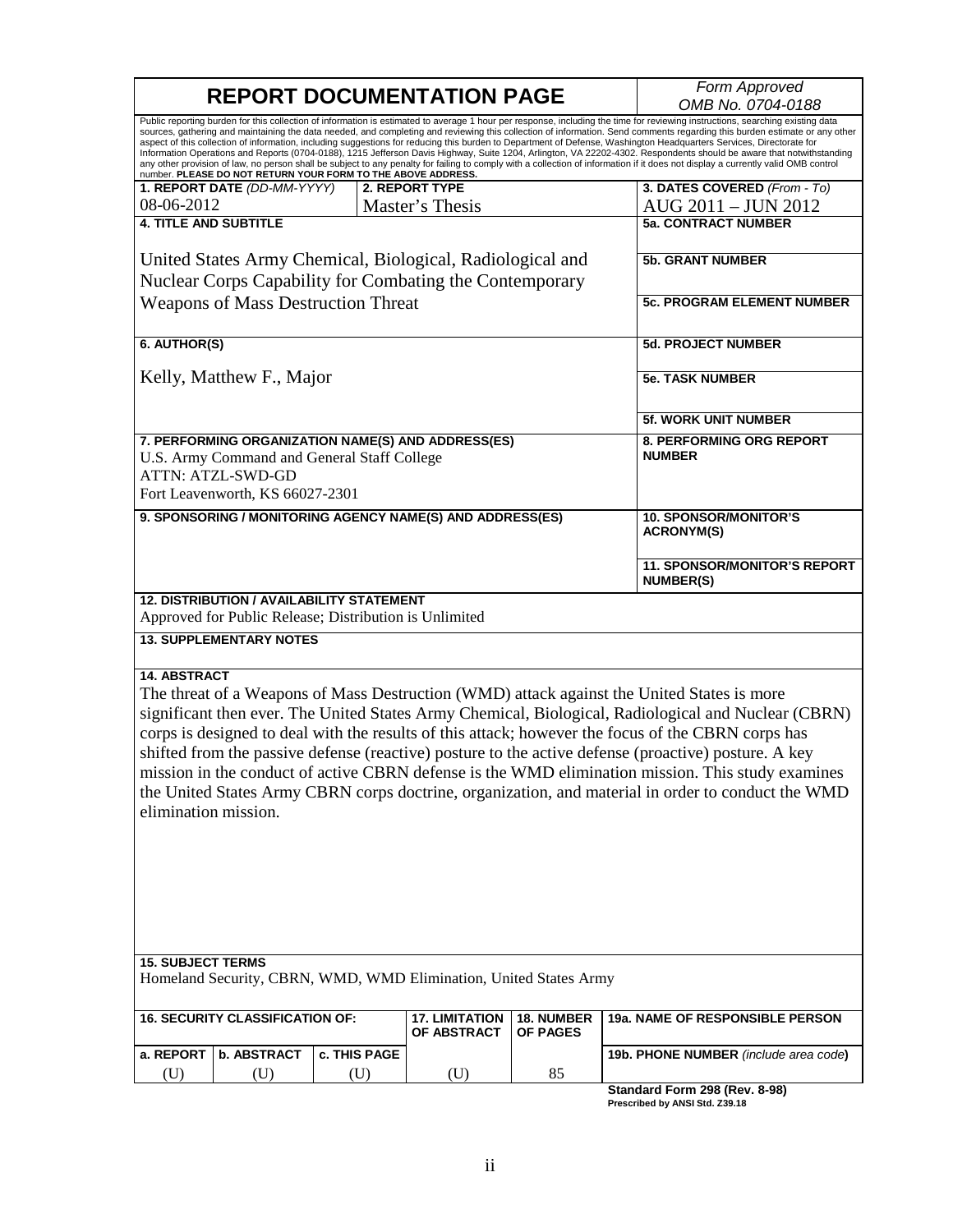# MASTER OF MILITARY ART AND SCIENCE

# THESIS APPROVAL PAGE

Name of Candidate: Major Matthew F. Kelly

Thesis Title: United States Army Chemical, Biological, Radiological and Nuclear Corps Capability for Combating the Contemporary Weapons of Mass Destruction Threat

Approved by:

, Thesis Committee Chair LTC Michael R. Anderson, M.S.M.E.

, Member O. Shawn Cupp, Ph.D.

Britt W. Estes, M.S.

Accepted this 8th day of June 2012 by:

, Director, Graduate Degree Programs

, Member

Robert F. Baumann, Ph.D.

The opinions and conclusions expressed herein are those of the student author and do not necessarily represent the views of the U.S. Army Command and General Staff College or any other governmental agency. (References to this study should include the foregoing statement.)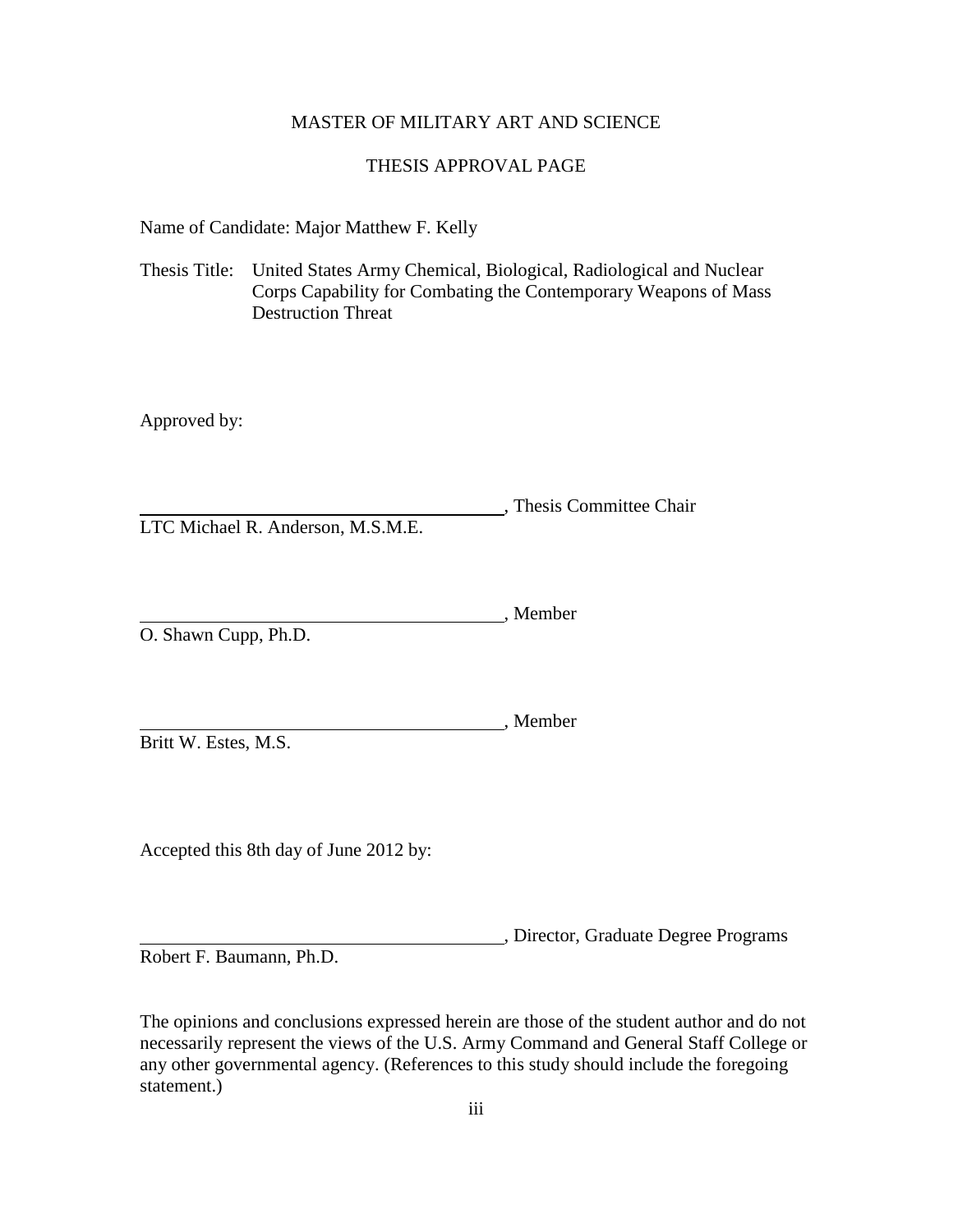# ABSTRACT

# UNITED STATES ARMY CHEMICAL BIOLOGICAL RADIOLOGICAL AND NUCLEAR CORPS CAPABILITY FOR COMBATING THE CONTEMPORARY WEAPONS OF MASS DESTRUCTION THREAT, by MAJ Matthew Kelly, 85 pages.

The threat of a Weapons of Mass Destruction (WMD) attack against the United States is more significant then ever. The United States Army Chemical, Biological, Radiological and Nuclear (CBRN) corps is designed to deal with the results of this attack; however the focus of the CBRN corps has shifted from the passive defense (reactive) posture to the active defense (proactive) posture. A key mission in the conduct of active CBRN defense is the WMD elimination mission. This study examines the United States Army CBRN corps doctrine, organization, and material in order to conduct the WMD elimination mission.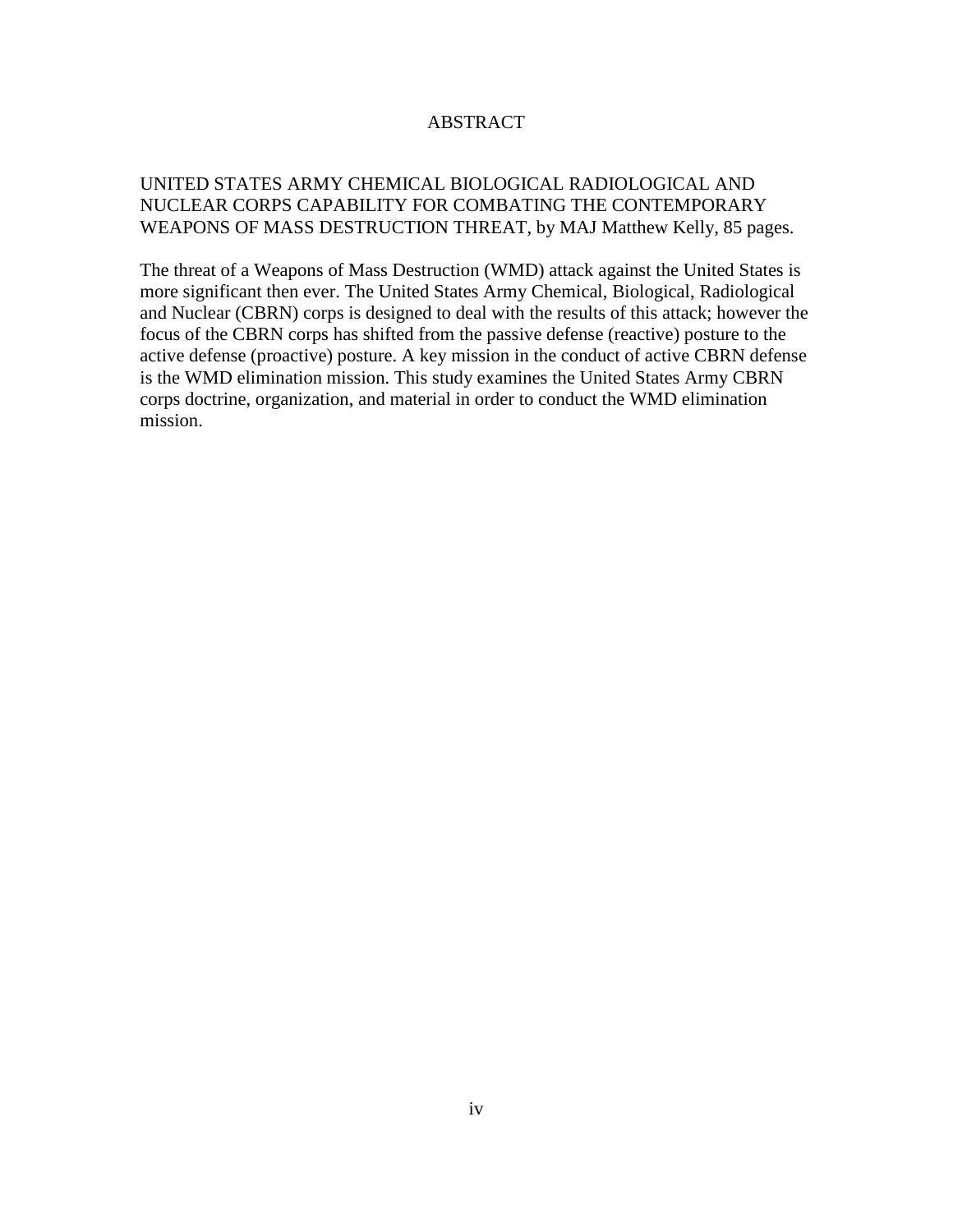#### ACKNOWLEDGMENTS

This project has been a large undertaking and would not have been possible without the efforts of many individuals. I would first like to thank my committee, LTC Michael Anderson for his continued encouragement and understanding of my desire to conduct this research, Dr. O. Shawn Cupp for his guidance and oversight throughout the process and his continued input to my writing, and Mr. Britt Estes for his candor when dealing with my deadlines and his ability to provide real world insight to the project.

I would like to thank the section 11A teaching team, Mr. Brian Voorhees, Mr. Matthew Bonnot, Dr. Thomas Huber, LTC Kevin White, LTC David Spencer and LTC Andy McIntyre you have all played a key role in my success with not only this project but my time here at Fort Leavenworth, I am in your debt. I would like to acknowledge my fellow staff group 11A members for their encouragement throughout the process they have all made this year one that will be remembered as one of the most rewarding experiences of my military career. I would like to thank my parents Dr. Frank Kelly and Sue Kelly for providing me insight and encouragement throughout this project. I have to also thank Bailey and Mallory for their unquestioned love and always providing me with an excuse to take a break.

My final thank you goes to my wonderful wife Andrea. Her understanding of what this research means to me and the time I have spent away from her working on my thesis can never be fully repaid. She provided me with a drive to complete the project and encouraged me through the tough times. I can not thank her enough for her encouragement.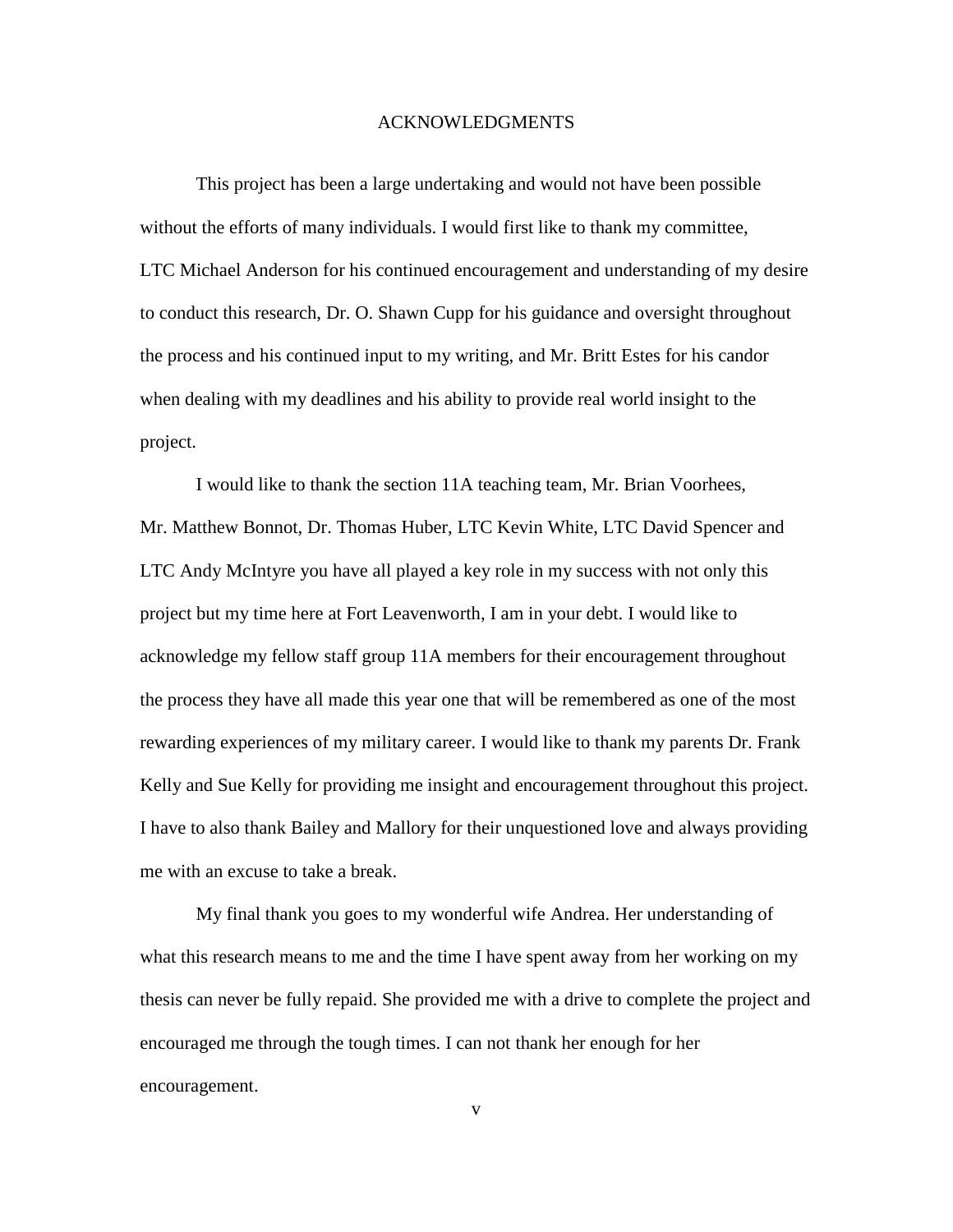# **TABLE OF CONTENTS**

| Page                                                         |  |
|--------------------------------------------------------------|--|
| MASTER OF MILITARY ART AND SCIENCE THESIS APPROVAL PAGE  iii |  |
|                                                              |  |
|                                                              |  |
|                                                              |  |
|                                                              |  |
|                                                              |  |
|                                                              |  |
|                                                              |  |
|                                                              |  |
|                                                              |  |
|                                                              |  |
|                                                              |  |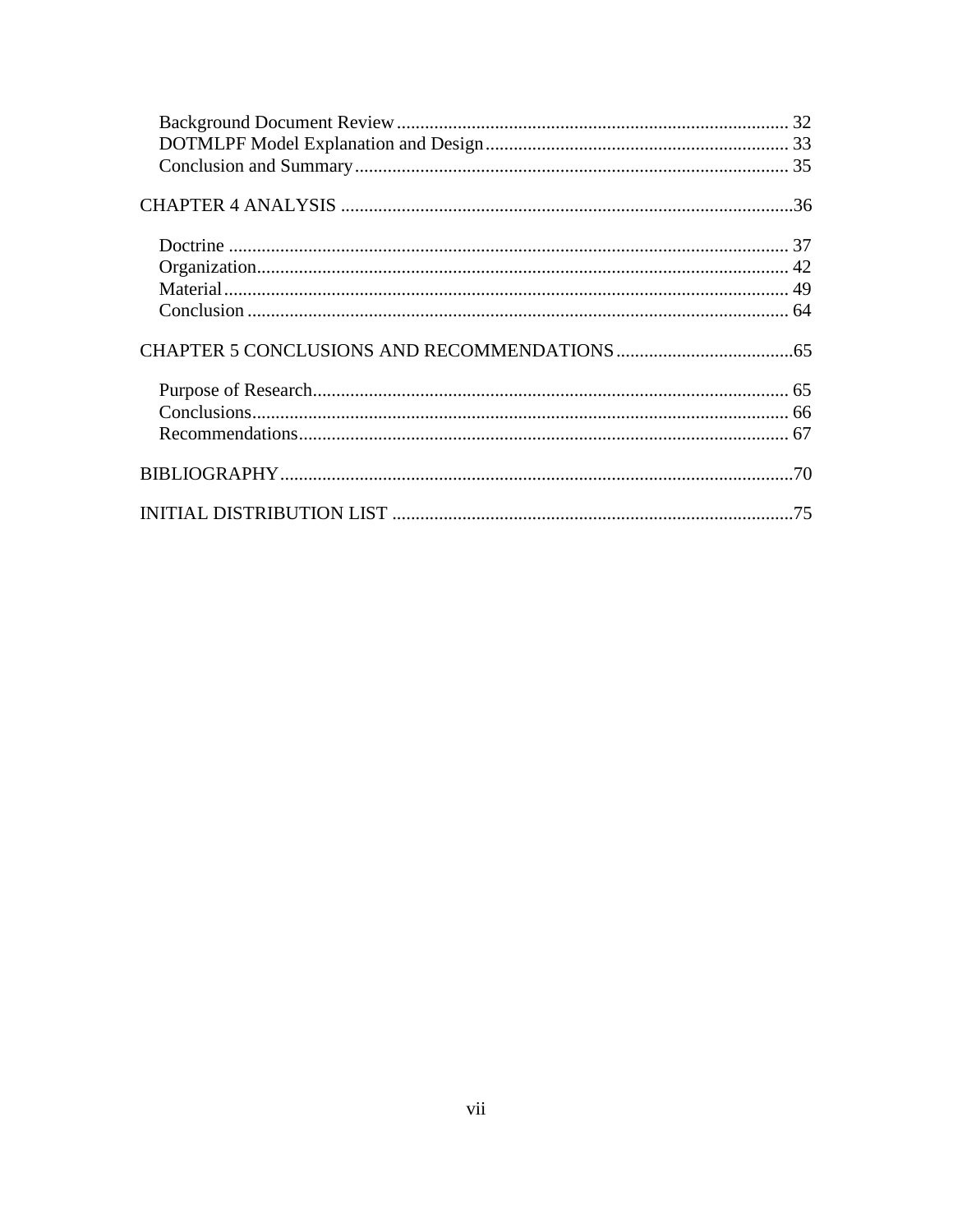# ACRONYMS

| <b>CBRN</b>     | Chemical, Biological, Radiological, and Nuclear                                                   |
|-----------------|---------------------------------------------------------------------------------------------------|
| <b>CBRNE</b>    | Chemical, Biological, Radiological, Nuclear and High Yield Explosives                             |
| <b>CRT</b>      | Chemical, Biological, Radiological, Nuclear and High Yield Explosive<br><b>Response Team</b>      |
| <b>DOTMLPF</b>  | Doctrine, Organization, Training, Material, Leadership, Personnel and<br>Facilities               |
| <b>MTOE</b>     | Modified Table of Organization and Equipment                                                      |
| <b>RCP</b>      | United States Chemical, Biological, Radiological and Nuclear Corps<br>Regimental Campaign Plan    |
| <b>SFCRD</b>    | Special Forces Chemical, Biological, Radiological and Nuclear<br><b>Reconnaissance Detachment</b> |
| <b>USACBRNS</b> | United States Army Chemical, Biological, Radiological and Nuclear<br>School                       |
| <b>WMD</b>      | <b>Weapons of Mass Destruction</b>                                                                |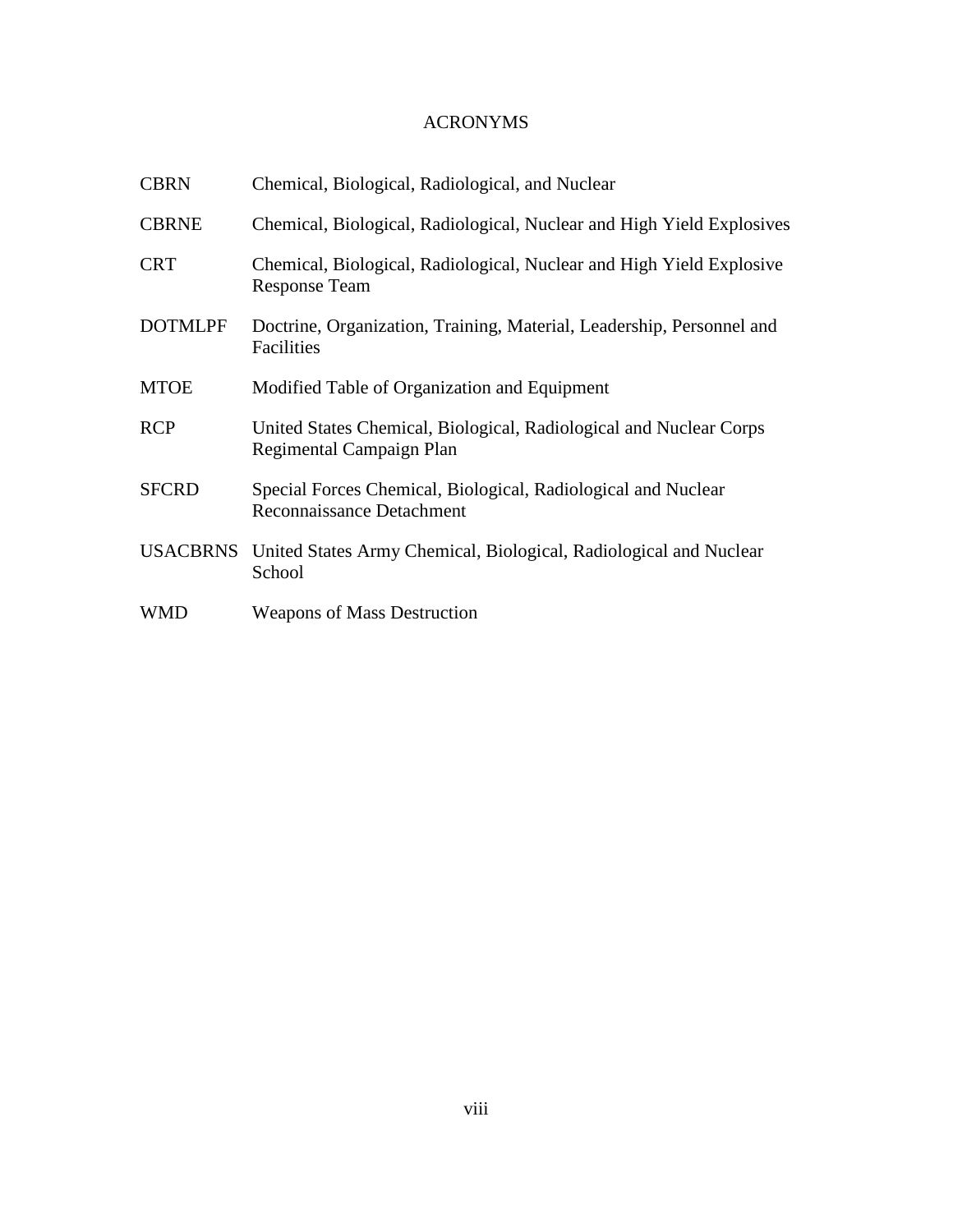# ILLUSTRATIONS

# Page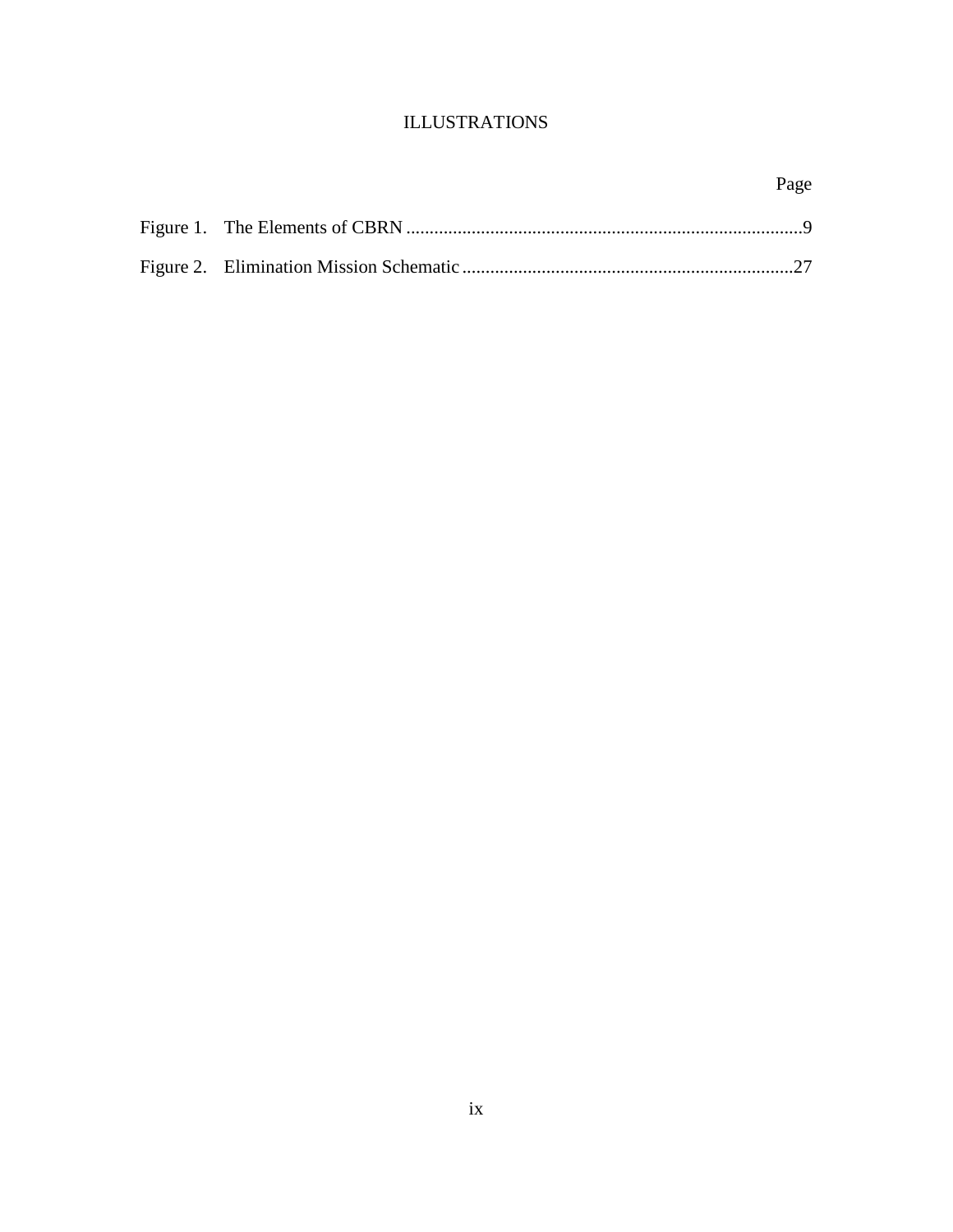# TABLES

|  | Page |
|--|------|
|  |      |
|  |      |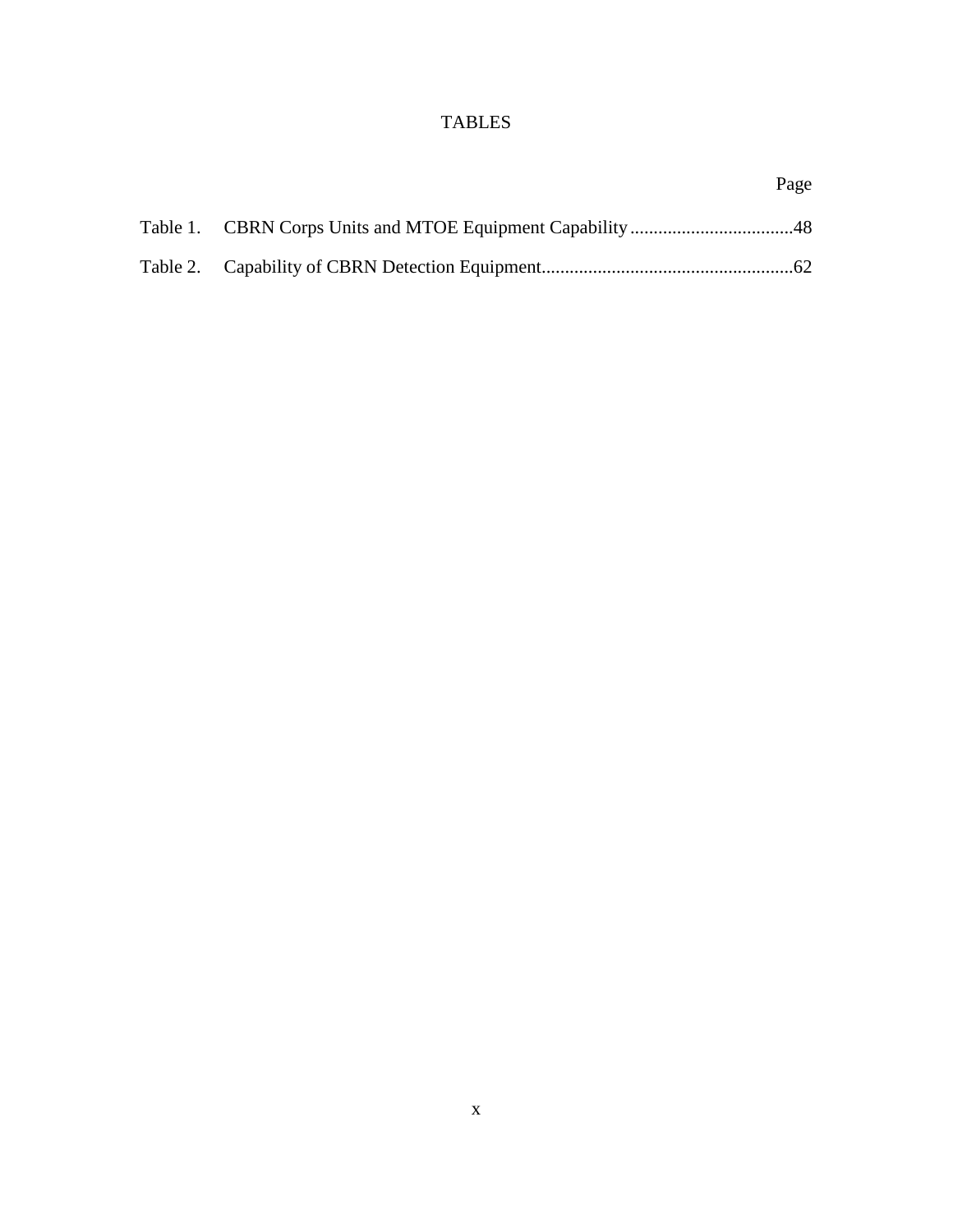# CHAPTER 1

# **INTRODUCTION**

When discussing the international Weapons of Mass Destruction (WMD) threat, one must think of the catastrophic nature of a WMD attack on a major population center within the United States. This attack would kill tens of thousands of people and potentially injure hundreds of thousands more. The attack could contaminate large portions of the population center making that portion of land unusable for long periods of time. The psychological effect of this attack would be felt throughout the nation, and the attack would lead the American people to ask not "When will the next attack occur?" but "Where will the next attack occur?" While the threat of an individual nation utilizing WMD against the United States mainland exists it is mitigated through a series of international treaties, for example the Biological Weapons Convention of 1972 or 1997 Chemical Weapons Convention, and agreements limiting it's use and rendering stiff penalties to a nation who decides to violate it. However, many terrorist organizations throughout the world have attempted to obtain WMD material in order to gain further legitimacy and political power on the world stage. These organizations do not adhere to the international laws governing the use of WMD, and could use these types of weapons if it would gain them credibility to further their cause.

These attacks, while catastrophic, can be prevented through the efforts of the international community, United States government, and the United States military. The United States government publishes multiple strategies, which outline the need to prevent the use of WMD. The whole of government approach is essential to the success of these operations, it is the military that will conduct specific operations to prevent the use of

1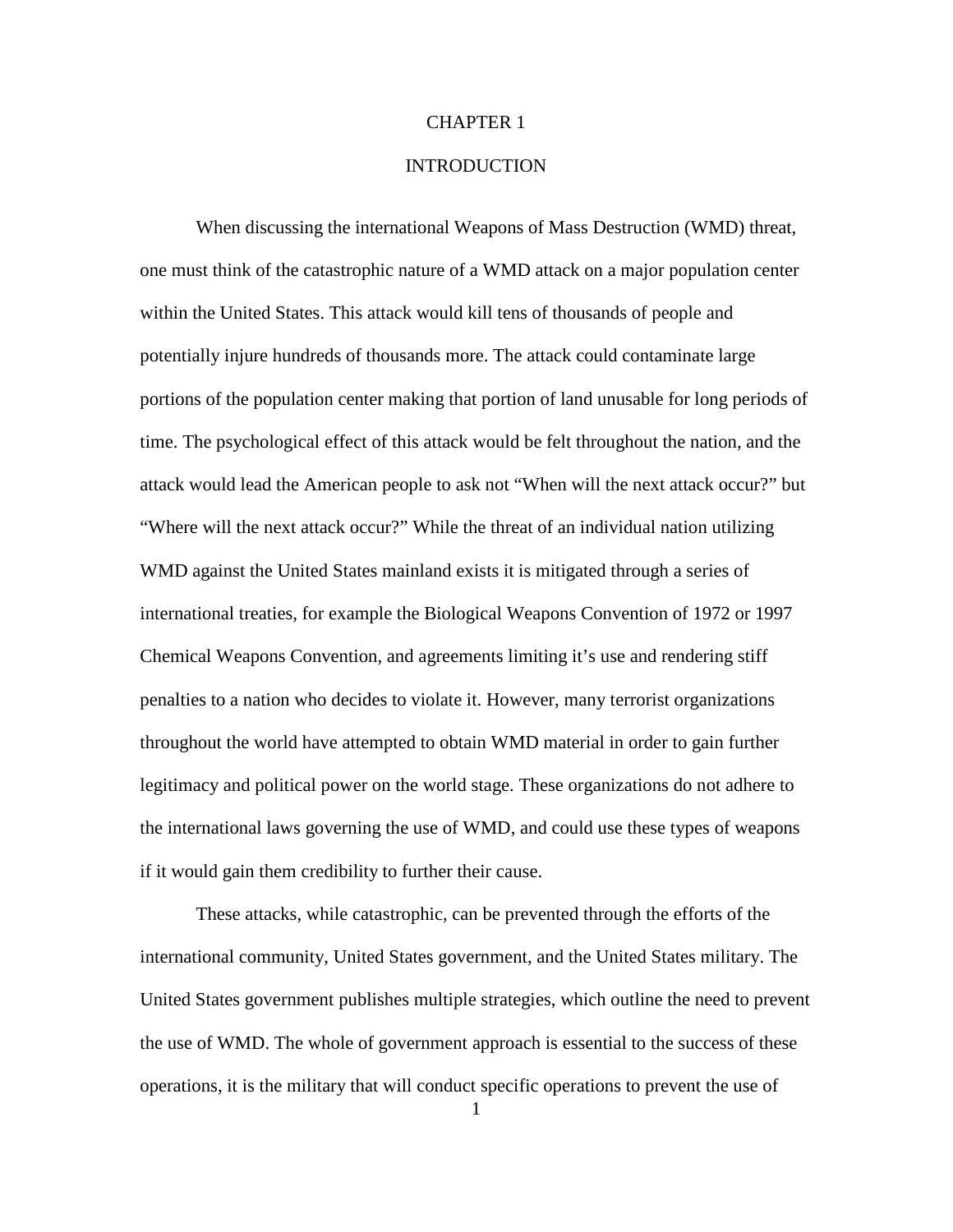WMD against the United States and it's allies. The United States Military has many units which assist in the conduct of counter WMD operations, the research contained in this document will focus on the United States Army Chemical, Biological, Radiological, and Nuclear (CBRN) corps, and specifically examining the CBRN corps ability to conduct WMD elimination operations.

Originally established to defend against the German gas attacks of the Great War, the United States Army CBRN Corps finds it self at the forefront of the War against Terrorism. Throughout the history of the United States Army CBRN Corps, the mission to defend against one of the great threats on the battlefield has been a corner stone of the United States CBRN Corps existence. Today, we find ourselves in an era where state and non-state actors alike possess the ability to utilize weapons of this nature and the readiness of the CBRN corps is a chief concern to the security of the nation.

The first recorded use of chemical warfare during modern warfare occurred in April 1915 in Ypres, Belgium when German forces successfully launched a chlorine gas attack against French forces entrenched there. The gas warfare was primarily as a method to defeat a heavily entrenched enemy, this method proved successful and gas warfare was used throughout World War I with catastrophic results. Approximately 88,000 gas casualties proved to be fatal with an estimated 1.2 million proving to be non-fatal casualties.<sup>[1](#page-11-0)</sup> In June 1918, the American Expeditionary Force, recognizing that the use of gas warfare posed a significant threat to military forces and that gas weapons would likely be utilized during future conflict, established the Chemical Warfare Service.

<span id="page-11-0"></span><sup>&</sup>lt;u>1</u> Michael Duffy, "Weapons at War-Poison Gas," http://www.firstworldwar.com (accessed 5 December 2011).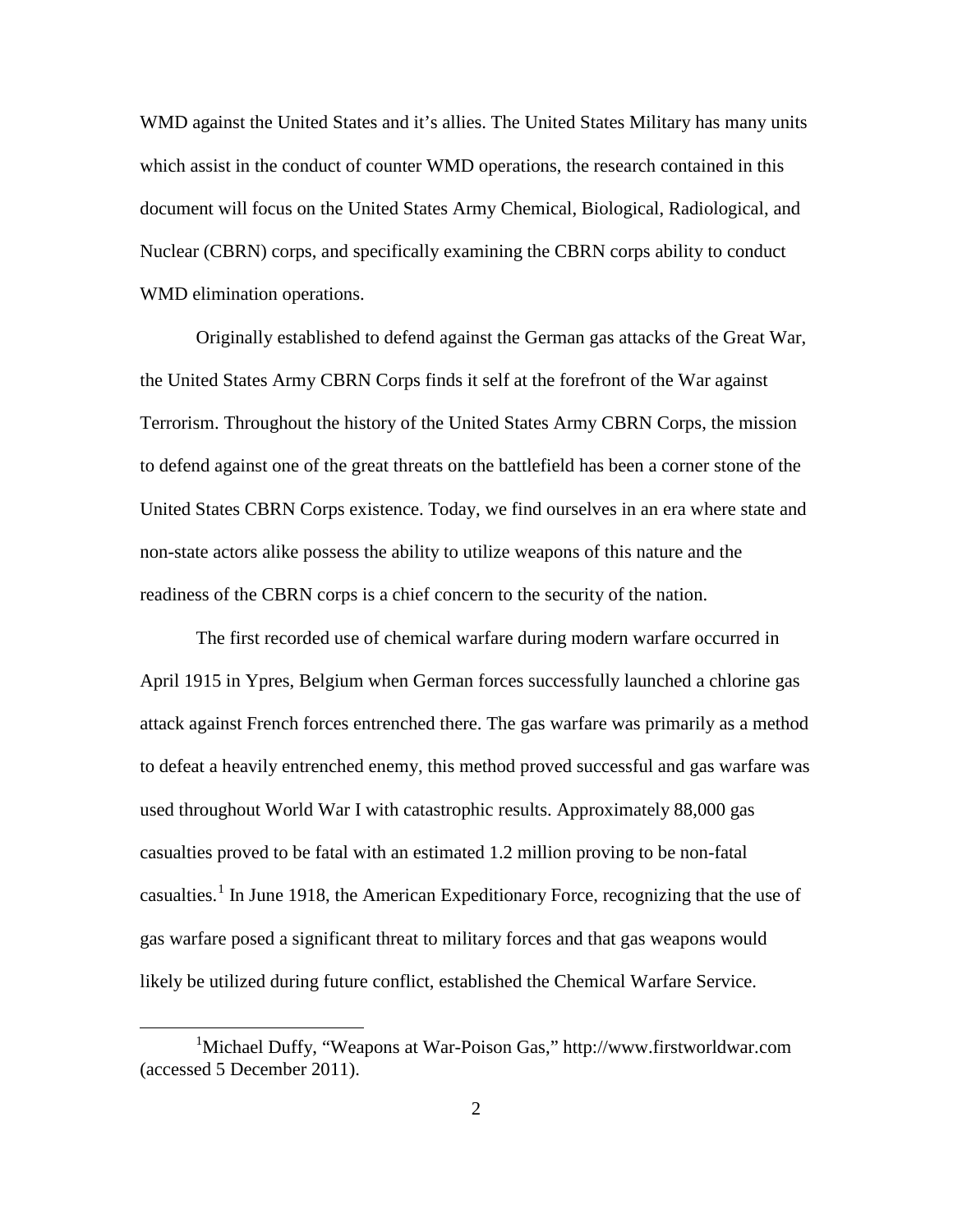General John J. Pershing appointed his chief engineer, Lieutenant Colonel Amos Fries, to form a gas service with the goal of training and equipping forces with the capability to conduct offensive operations. General Pershing is quoted as saying "whether or not gas will be used in future wars in a matter of conjecture, but the effect is so deadly to the unprepared that we can never afford to neglect the question."<sup>[2](#page-12-0)</sup>

Meanwhile, the war department created the Chemical Warfare service in June 1918 to develop a defensive arm of the newly formed Chemical Warfare Service. This arm was primarily tasked with developing detection and protection systems. The Chemical Warfare Service became a permanent branch of the US Army in 1920. From 1930 to 1941 the Chemical Warfare Service focused its efforts toward production of chemical warfare agents, as well as developing systems to deliver them. The 4.2 inch mortar became the primary system for chemical agent delivery. In December 1941, President Franklin Roosevelt announced a "retaliation in kind" policy, whereby the United States reserved the right to use Chemical Weapons against any nation which attacked them first. This resulted in the creation of multiple new chemical units and increased capability while conducting combat operations in World War II. While our adversaries during World War II posed a threat of the use of chemical weapons the threat never materialized and however, the discovery of chemical agent stockpiles in Germany led Congress to maintain a Chemical Warfare Service. In August 1946, the Chemical Warfare Service became an official branch of the United States Army, the Chemical

<span id="page-12-0"></span> $\overline{\phantom{a}}$  2 <sup>2</sup>Al Mauroni, "The US Army Chemical Corps: Past, Present, and Future," *Army Historical Foundation*, http://www.armyhistory.org/ahf2.aspx?pgID=877&id=133&ex CompID=56 (accessed 5 December 2011).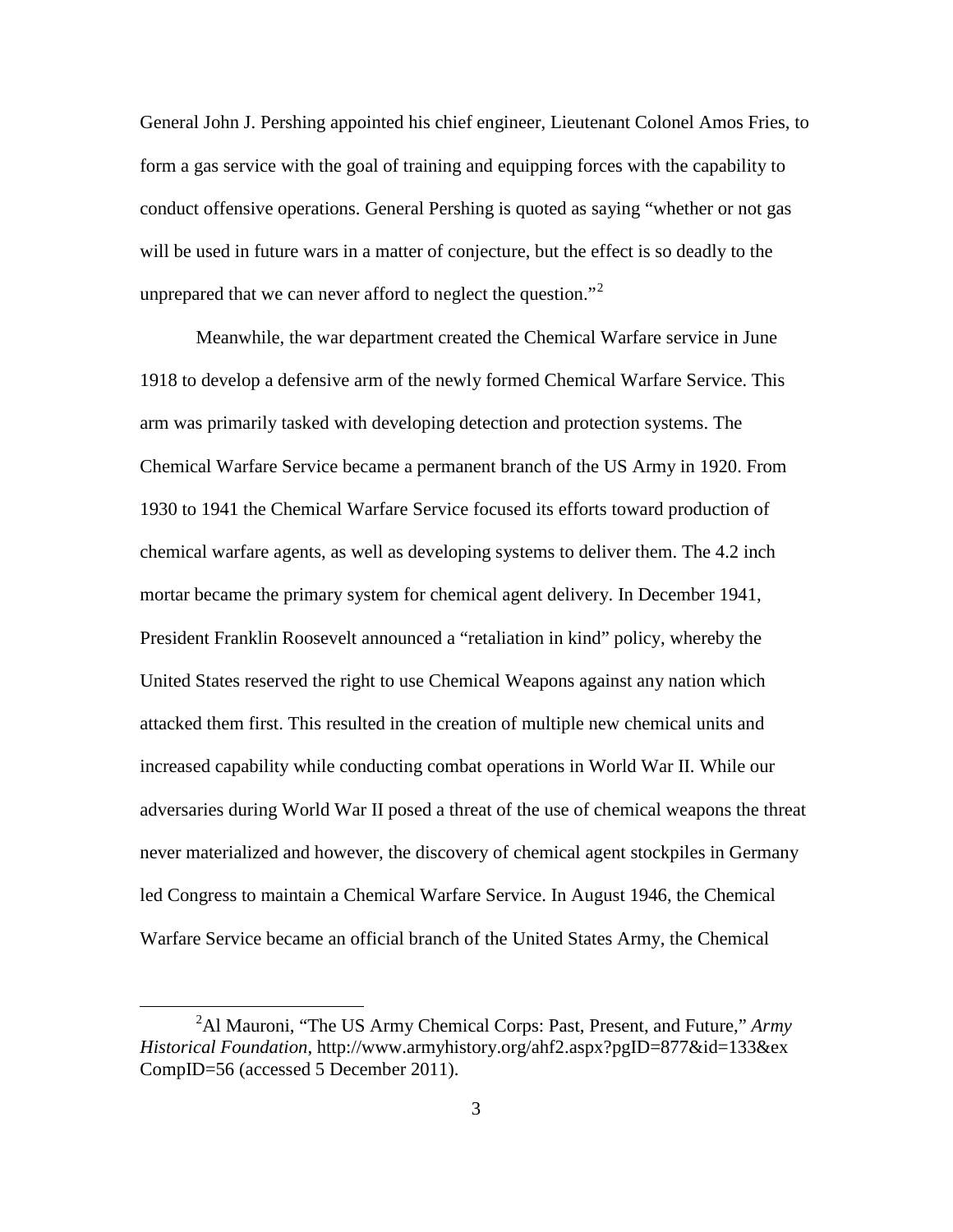Corps and was assigned the responsibility of radiological warfare as well as chemical and biological warfare.

The Korean conflict found the Chemical Corps utilized as a combat enabler, providing obscurant smoke to large troop formations throughout the theater of operations. The use of the 4.2 inch mortar system as a combat multiplier led the infantry branch to take control of this system in 1952. While chemical agents were not used during the Korean conflict, the Army wished to maintain an offensive chemical capability. This led to an increased desire to develop incapacitating agents, riot control agents, and herbicides. During the Vietnam War the Chemical Corps developed and utilized devices to locate enemy forces, was key to firebase protection through the use of flame field expedients, and utilized herbicides to clear fields of vegetation.

The conflict in Vietnam and the international out cry over the use of chemical and biological warfare agents; led to a 1969 report by the United Nations calling for the elimination of all chemical and biological weapons worldwide. This report coupled with two incidents of nerve agent exposure; one involving the death of sheep, and one involving Soldiers on the island of Okinawa, continued to raise questions about the continued need to maintain the chemical corps. President Richard Nixon publically renounced the United States use of chemical and biological agents and in 1969 congress put significant restrictions on the testing of nerve agents. In 1972, President Nixon nominated General Creighton Abrams as the next Chief of Staff of the Army, this nomination had significant impact on the future of the chemical corps.

General Abrams was charged with the reduction of the United States Army during the post Vietnam era, and in this capacity he began by conducting analysis of the current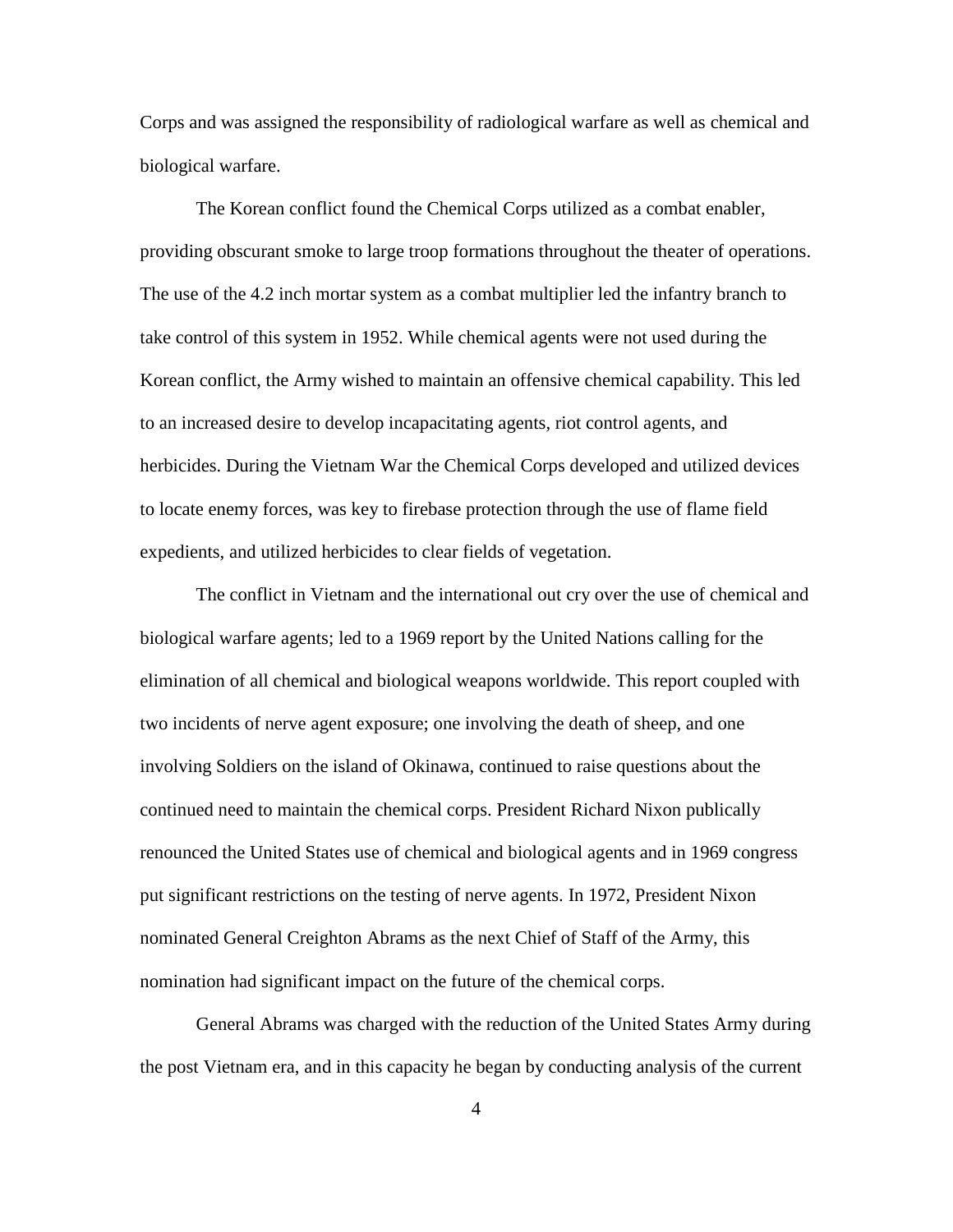manning of the United States Army and specifically formed an ad hoc study group to look at the consolidation of the chemical corps into other branches of the United States Army. This study group concluded that the Chemical Corps should cease to exist and operate as a special weapons department under the Ordnance corps; the Secretary of the Army agreed and the Chemical Corps was to be disestablished on 11 January 1973. This decision had to pass congressional approval, and congress chose to wait to disestablish the Chemical Corps as a branch of the United States Army. General Abrams died in office in 1974 and the Arab-Israeli war of 1973 showed that the Soviet Union had an increased desire to build offensive chemical and biological weapons capability. Based on this emerging threat; the United States Army Chief of Staff withdrew the earlier recommendation to disestablish the chemical corps and began to once again commission officers into the Chemical Corps.

The emerging chemical and biological threat posed by the Soviet Bloc during the cold war solidified the need to have a chemical defense capability. The 1980's saw a significant rise in the activity of the Chemical Corps with the activation of multiple chemical companies, and the development of new doctrine, detection, protection equipment, and decontamination systems. This rise in activity was critical to the success of coalition forces in conflict with Iraq in 1991, an adversary with a proven chemical warfare capability.

Despite this resurgence in activity, in 1972 and again in 1997, United States policy had a drastic effect on the mission of the Chemical Corps. These policy decisions, one to renounce the use of biological weapons, the other to renounce the use of Chemical Weapons placed the Chemical Corps in a purely defensive role in regard to chemical and

5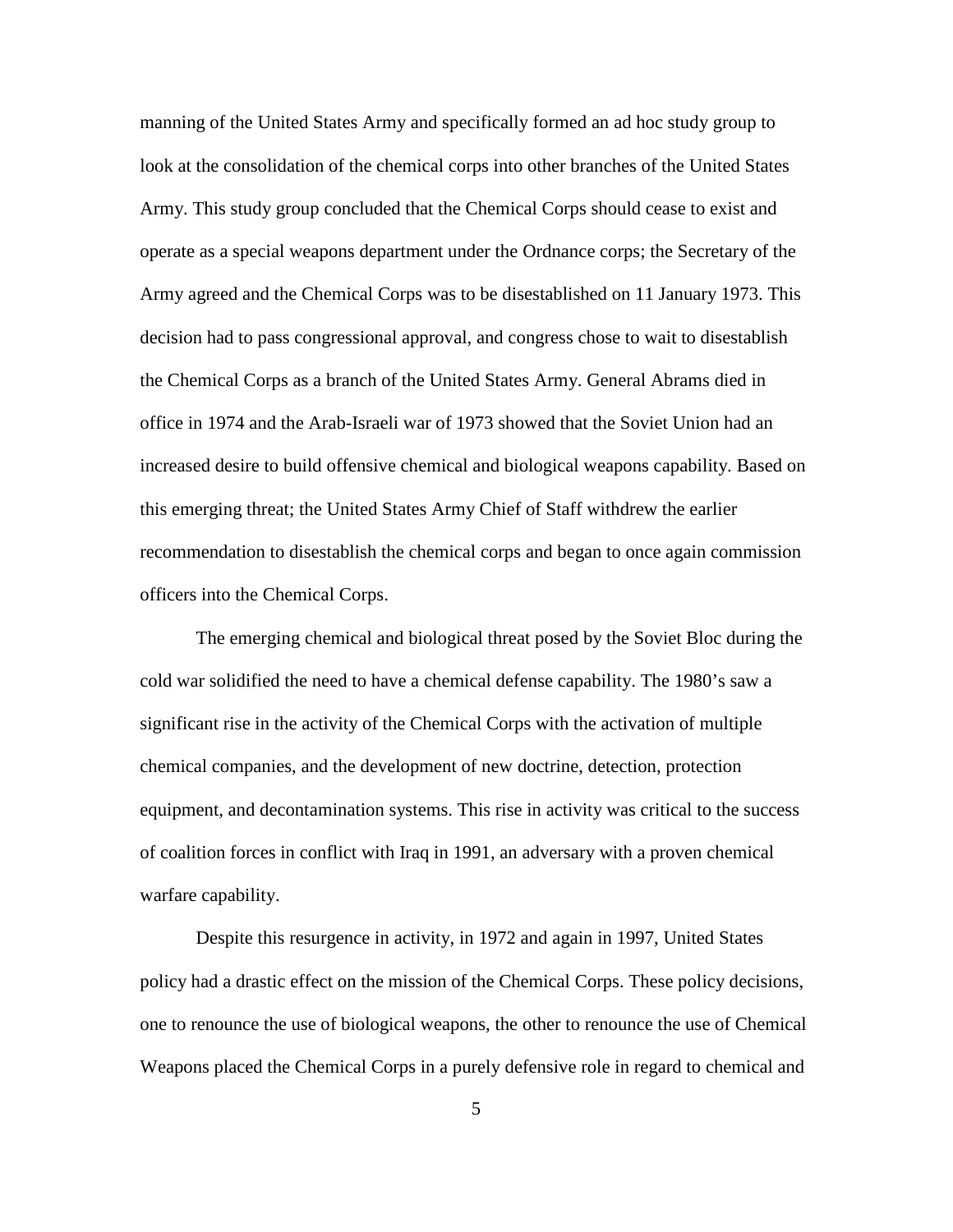biological weapons. This was a distinct change of mission for the Chemical Corps; the offensive arm of the Chemical Corps was gone.

The attacks of September 2001 highlighted to the nation and the Corps that readiness for terrorism is necessary to mitigate its effect. After the September 2001 attacks, a new term started to permeate many American minds Weapons of Mass Destruction or WMD.<sup>[3](#page-15-0)</sup> If a terror network could orchestrate an attack on the scale of September 2001 with what was considered "conventional weapons" what then could such a network do with a WMD?

#### Problem Statement

The President of the United States publishes the *National Security Strategy* that serves as a basis for multiple other departments of the United States government to craft their individual strategies to solve the issues outlined by the President. This research will focus on the *National Security Strategy*, *National Defense Strategy*, and *National Military Strategy* as well as the documents that are built based on these key documents. In each of the national strategies one of the primary threats to the United States security is the proliferation and potential use of WMD by both state and non-state actors. Many definitions of WMD place these types of weapons as CBRN in nature. The preparedness of the United States Army to deal with the WMD threat is the responsibility of the United States Army CBRN Corps. The United States Army CBRN corps has the mission to conduct CBRN operations to protect national security both at home and abroad. The

<span id="page-15-0"></span> $\frac{1}{3}$ <sup>3</sup>Chemical Corps Regimental Association, "United States Army Chemical Corps History," http://www.chemical-corps.org/cms/history/cml-corps.html (accessed 21 September 2011).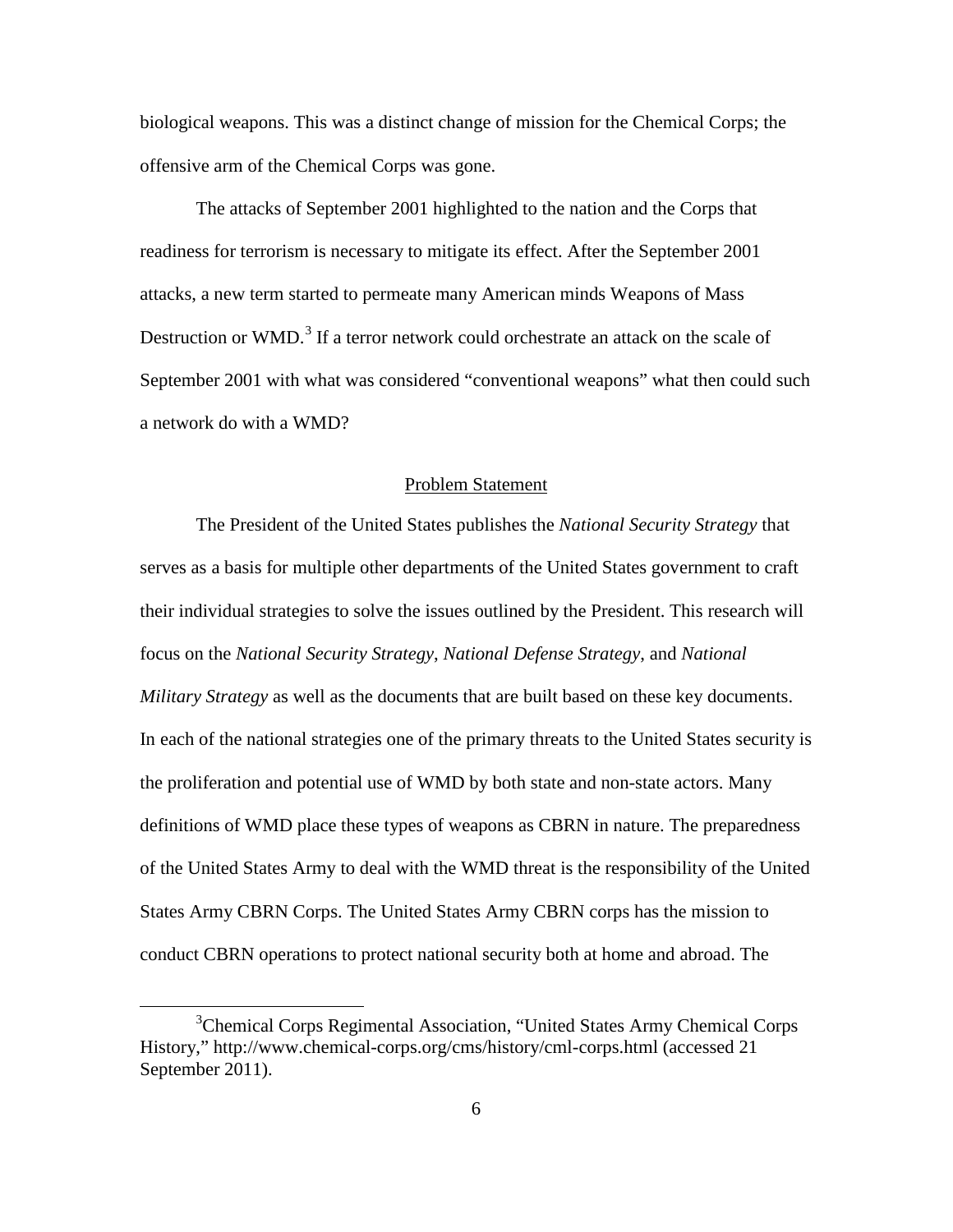primary focus of this research is to determine if the United States Army CBRN corps is prepared to conduct WMD elimination missions.

#### Proposed Research Question

How much of the United States Army CBRN force structure is managed or maintained to counter the WMD threat?

# Secondary Research Question

Is the United States Army CBRN Corps prepared to respond to the WMD threat by conducting WMD Elimination operations in support of a combatant commander? What doctrine, organizations, training, material, leadership, personnel and facilities (DOTMLPF) does the United States Army CBRN Corps have, or need, in order to mitigate the effects of the WMD threat through WMD Elimination operations?

#### Background and context of the research question

This research question plans to address what effect the WMD threat has had on the overall emphasis the Department of Defense, specifically the United States Army, has placed on CBRN and the result of that emphasis within the United States Army CBRN corps. The secondary research question addresses the CBRN corps readiness using the DOTMLPF of the CBRN corps in relation to the specified mission of WMD elimination.

This study aims to address multiple issues concerning the United States Army CBRN corps, and its current employment in today's operating environment. This study will specifically look at national strategy documents, and the emphasis that this topic receives from the senior leadership of the United States, and how that emphasis is put into practice throughout the United States Army and the United States CBRN corps.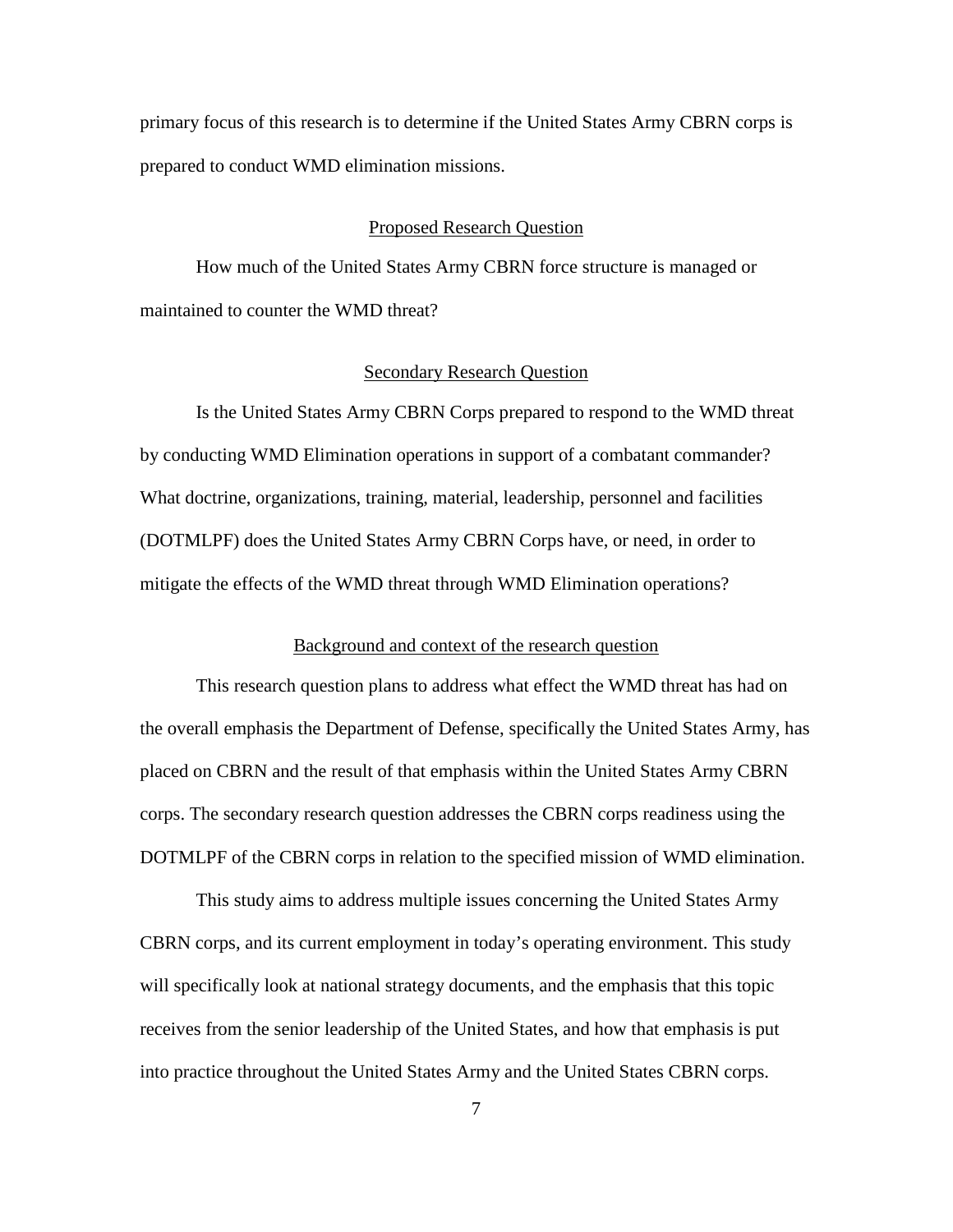The WMD threat throughout the world is one that is real and would be catastrophic in nature to both military forces on a battlefield or civilians at home. The United States Army CBRN corps is designed to combat such a threat. This research hopes to identify potential shortfalls or gaps in the design and employment of the United States Army CBRN corps and propose ways to mitigate these issues.

# Assumptions

Given the potential technical nature of the WMD elimination mission the CBRN corps is the most capable branch of the United States Army to conduct such missions. The CBRN corps will require assistance in the conduct of the tactical portion of WMD elimination missions. WMD elimination is the most important of the eight WMD related missions outlined in JP 3-40, *Combating Weapons of Mass Destruction*. If a properly trained and capable force conducts WMD elimination operations, then the other seven types of counter WMD missions may not be necessary.

#### Definitions

Chemical, Biological, Radiological, and Nuclear (CBRN): CBRN is defined as Chemical, Biological, Radiological or Nuclear agents or material that can be weaponized or not-weaponized. This term is typically utilized to refer to WMD and is sometimes interchanged with WMD. Figure 1 from FM 3-11 depicts the relationship between the elements of CBRN.

8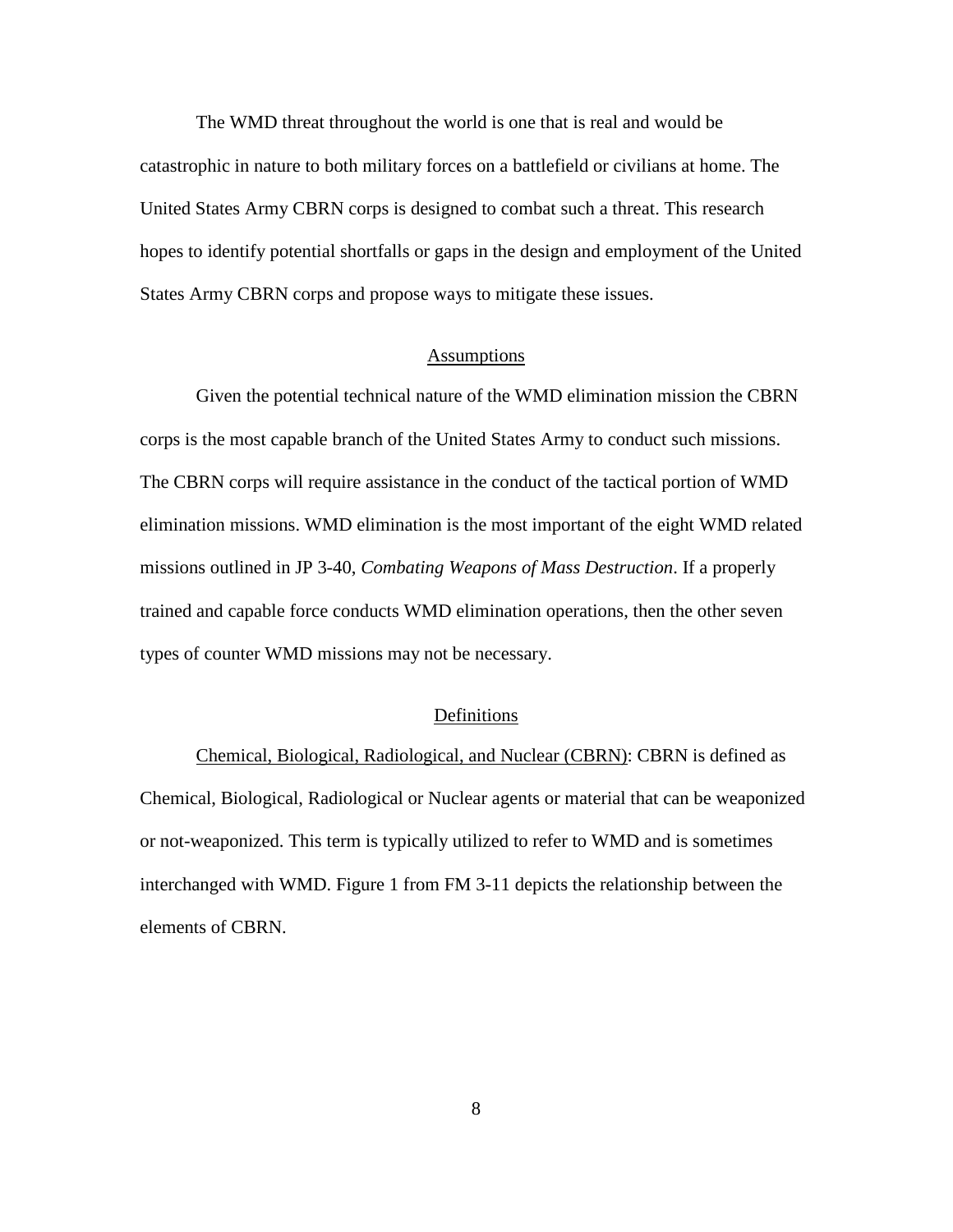

Figure 1. The Elements of CBRN

*Source:* Headquarters, Department of the Army, Field Manual 3-11, *Multi Service Doctrine for Chemical, Biological, Radiological and Nuclear Operations* (Arlington, VA: Government Printing Office, 2010), 1-7.

DOTMLPF: This acronym is defined in the *Joint Capabilities Integration and* 

*Development System* and refers to the Doctrine, Organization, Training, Material,

Leadership, Personnel and Facilities of a specific program or system. This acronym

assists commanders and staffs in ensuring that all aspects of the system are evaluated

prior to execution of an effort.<sup>[4](#page-18-0)</sup>

Weapons of Mass Destruction: The definition of WMD differs. These differences

stem from the agency or organization that is currently utilizing the term. WMD is defined

<span id="page-18-0"></span> $\overline{4}$ <sup>4</sup>Chairman of the Joint Chiefs of Staff, Chairman of the Joint Chiefs of Staff Instruction (CJCSI) 3170.01F, *Operation of the Joint Capabilities Integration and Development System* (Washington, DC: Government Printing Office, 1 March 2009).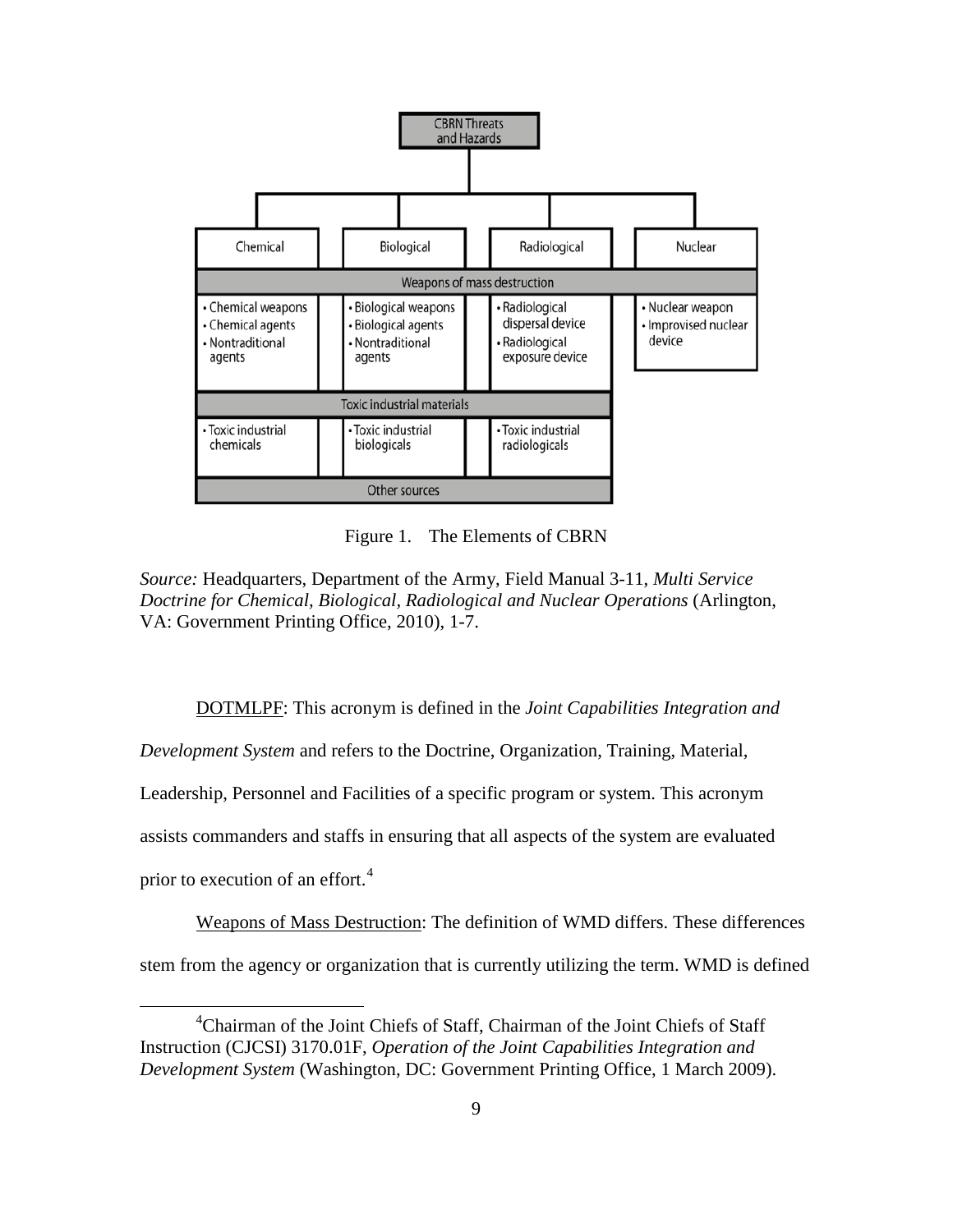in approximately 40 different ways, however, each of these definitions can be placed into one of 5 categories. The five major categories according to the Center for the Study of Weapons of Mass Destruction are: WMD as a synonym for nuclear, biological and chemical, WMD as CBRN weapons, WMD as CBRN with the addition of High Yield Explosive Weapons, WMD as weapons that cause massive destruction or kill large numbers of people and do not necessarily include or exclude CBRN weapons, and WMD as weapons of mass destruction or effect, potentially including CBRNE weapons and other means of causing massive disruption such as cyber attacks.<sup>[5](#page-19-0)</sup> While each of these definitions are applicable to the definition of WMD, for the purposes of this study the focus will be on the second definition: WMD as CBRN. This definition will be utilized because it best captures the mission of the United States Army CBRN corps and will allow the research to look at the organization in terms of its ability to conduct WMD Elimination operations. It is the global threat of the proliferation and the use of WMD that keeps the existence of the CBRN corps relevant. The issue of WMD remains part of our *National Security Strategy*, *National Defense Strategy* and *National Military Strategy*. The United States has published a National Strategy on combating WMD and a National Military Strategy for combating WMD. The term WMD has become a household term; that is used and understood in American society.

WMD Elimination: Joint Publication 3-40, *Combating Weapons of Mass Destruction*, defines WMD elimination as "actions to systematically locate, characterize, secure, disable, or destroy WMD programs and related capabilities. The objective of

<span id="page-19-0"></span> $rac{1}{5}$ W. Seth Carus, Occasional Paper 4, *Defining Weapons of Mass Destruction* (Ft McNair, VA: Center for the Study of Weapons of Mass Destruction, February 2006).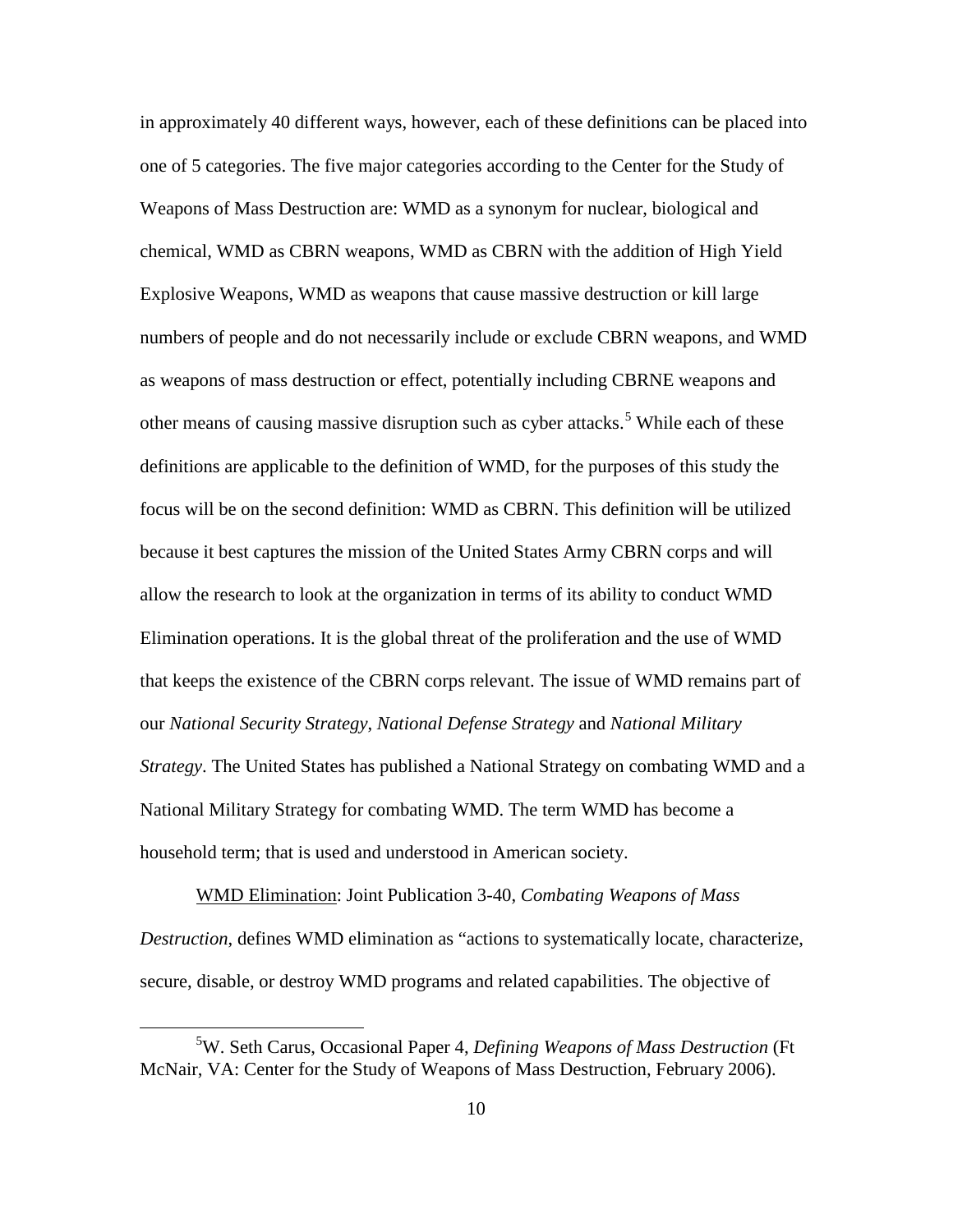WMD elimination operations is to prevent the looting or capture of WMD related materials; render harmless or destroy weapons, materials, agents and delivery systems that pose an immediate or direct threat to the Armed Forces of the United States and civilian population." WMD elimination operations consists of four operational tasks, isolation, exploitation, destruction and monitoring and redirection.

#### Scope

This study is limited to only the United States Army CBRN corps and will not consider the sister service CBRN capability, as well as addressing only one specific WMD related missions. The study aims to indentify and address gaps and shortfalls in the doctrine, organization and, material regarding the organization and employment of the United States Army CBRN corps.

#### Limitations

Based on time constraints this study will undertake a qualitative narrative research approach; further study would include visits to the respective United States Army CBRN corps units with discussion and demonstration of their capabilities. The data contained in this study will remain unclassified. The majority of actual missions conducted by the United States Army regarding WMD are classified, and this study will not be able to conduct analysis of classified data. The study is being conducted by an active duty CBRN officer with multiple years of experience working with both conventional CBRN units and United States Special Operations forces CBRN units.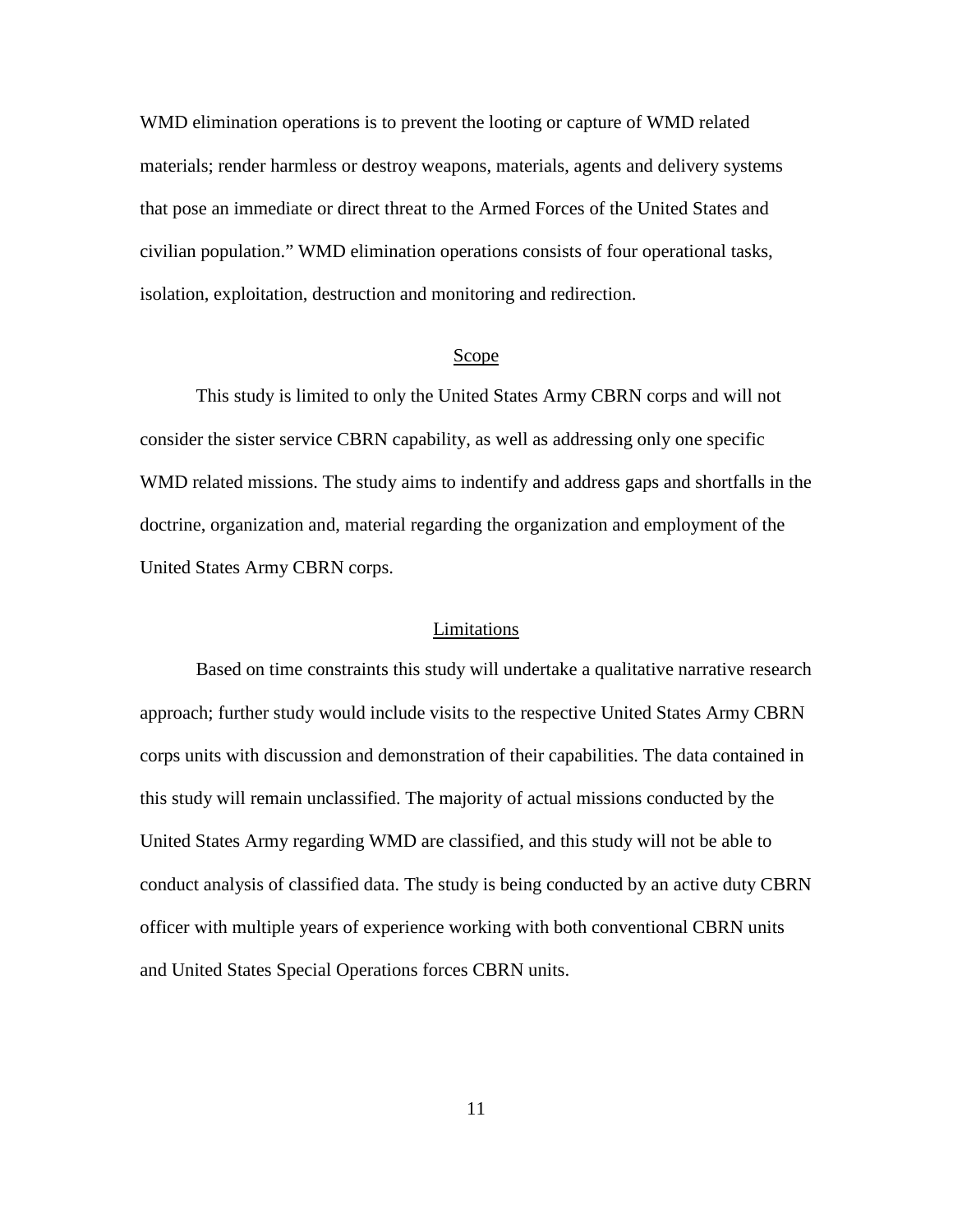#### Delimitations

This study is limited to the United States Army and specifically the United States Army CBRN corps. This study will focus on one WMD related mission, WMD elimination. This is based on the assumption that, if conducted correctly, WMD elimination operations will reduce the need to conduct other WMD related operations.

# Significance of Study

This study aims to assist in analyzing current force structure regarding the United States Army CBRN corps and its ability to conduct WMD elimination operations. The study intends to highlight the relevance of the United States Army CBRN corps in today's force structure. The methods utilized in this study can be a model to follow for future analysis of the United States Army CBRN corps and its relationship to other WMD related missions. The results of this study will assist the United States Army CBRN corps when constructing future force structure proposals regarding WMD related missions.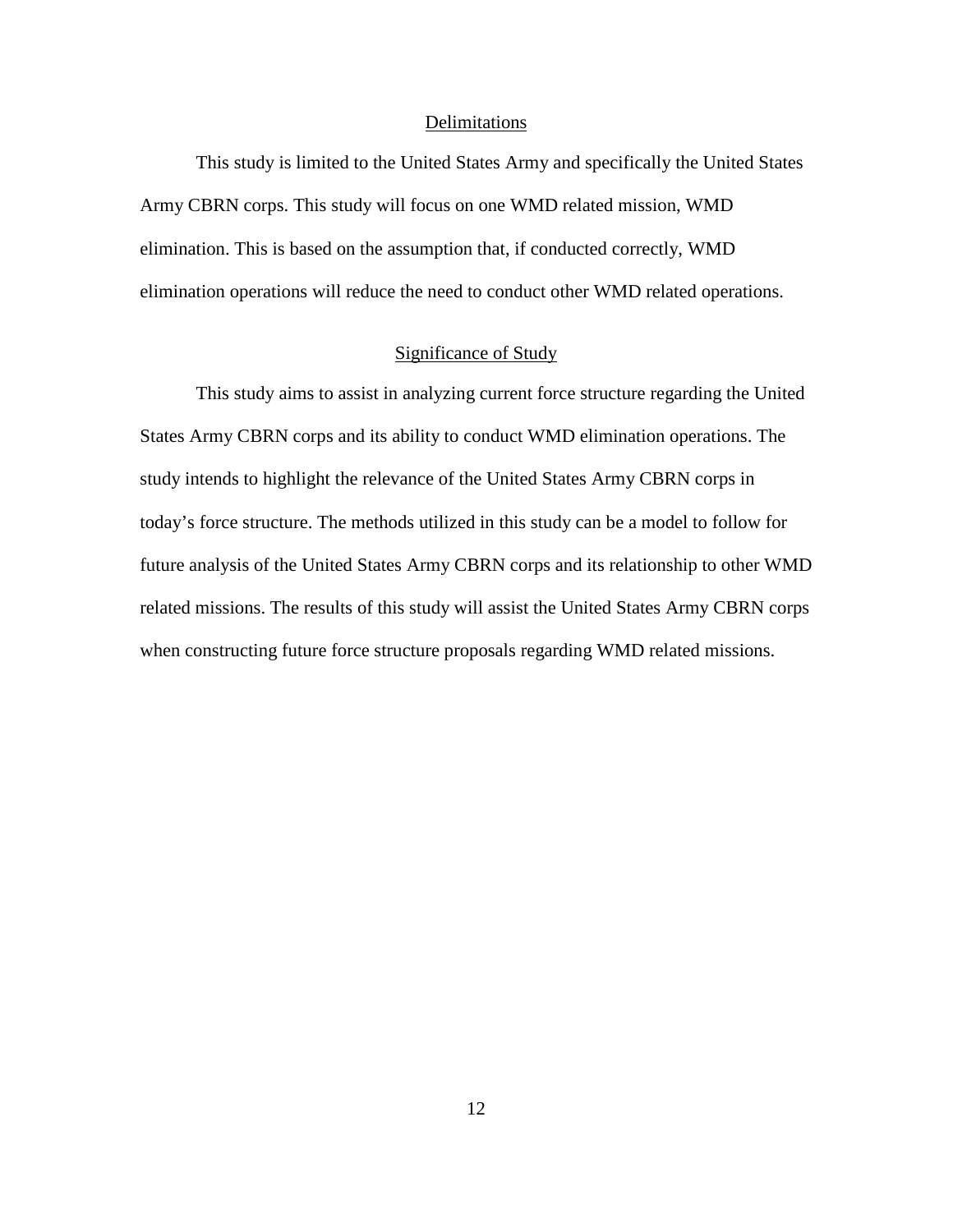# CHAPTER 2

# LITERATURE REVIEW

In order to understand the emphasis that the WMD threat receives from the United States Government it is necessary to look at the documents that guide the strategies for our nation. These documents are tied to one in another in the sense that one document is the key driver for the contents of the document that follows it. For example, the *National Security Strategy*, written by the President, is the basis for the *National Defense Strategy*, written by the Secretary of Defense. This hierarchy of documents will allow the reader to see how the idea that WMD is a great threat to the security of the Nation and is a key theme throughout our national strategies. These national strategies are drivers for the *National Military Strategy*, and so forth. This research aims to create an obvious hierarchy from the national strategy documents to the military units that are tasked to carry out the missions outlined in these documents. It is important that this show the emphasis that the United States national leadership places on WMD operations in order to depict the potential gaps that may exists between what our strategy says and what is being done to carry out that strategy.

# United States National Strategy Documents

The first document one looks toward is the *National Security Strategy*, that states:

To prevent acts of terrorism with the world's most dangerous weapons, we are dramatically accelerating and intensifying efforts to secure all vulnerable nuclear materials by the end of 2013, and to prevent the spread of nuclear weapons. We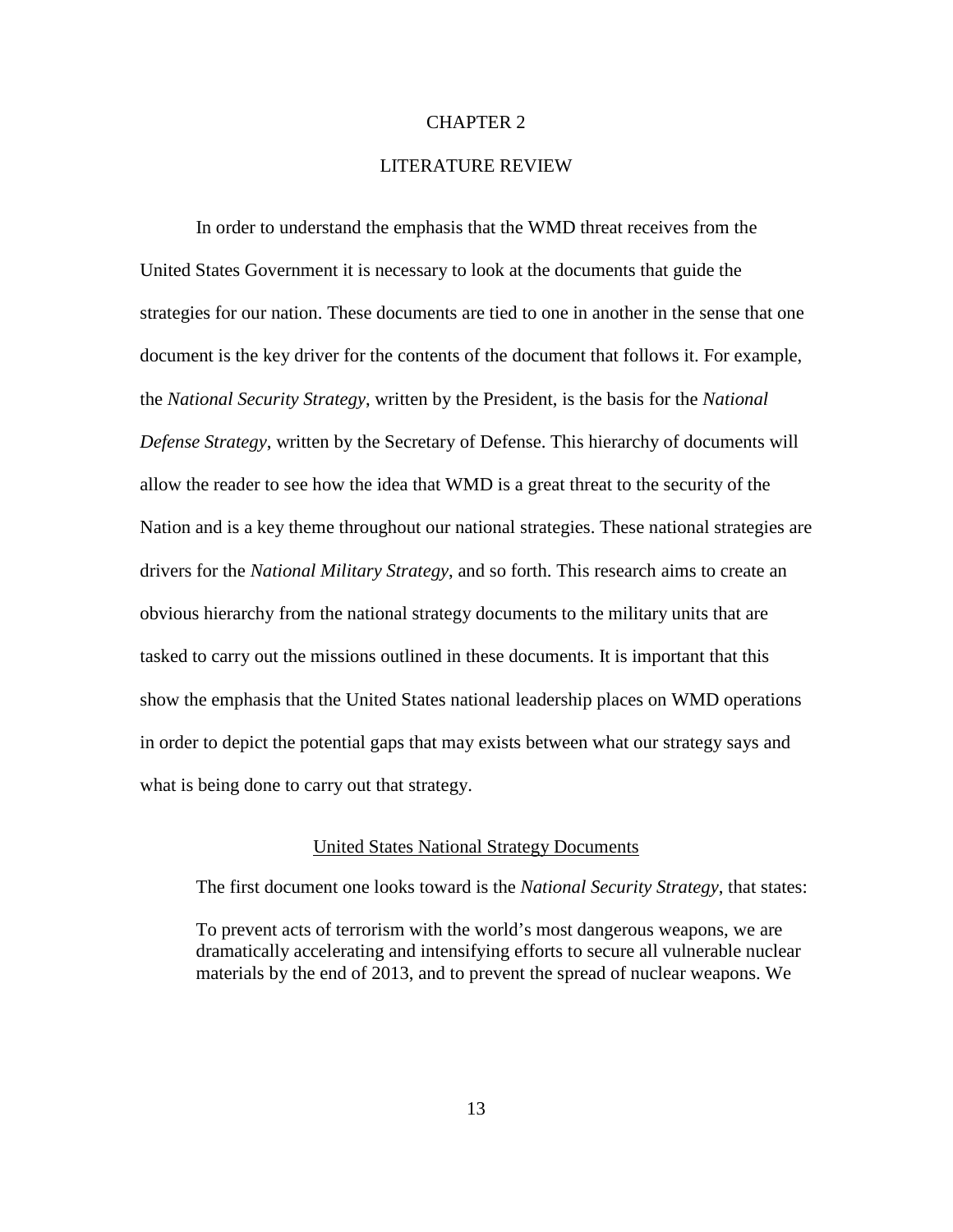will also take actions to safeguard knowledge and capabilities in the life and chemical sciences that could be vulnerable to misuse.<sup>[6](#page-23-0)</sup>

The President continues with the theme of counter WMD operations by stating "The American people face no greater or more urgent danger than a terrorist attack with a nuclear weapon. And international peace and security is threatened by proliferation that could lead to nuclear exchange"<sup>[7](#page-23-1)</sup> He continues by stating, "The effective dissemination" of a lethal biological agent within a population center would endanger the lives of hundreds of thousands of people and have unprecedented economic, societal, and political consequences"[8](#page-23-2) The inclusion of such language by in the *National Security Strategy*, and the previous definition of WMD as CBRN related weapons, is critical to demonstrate the emphasis that is placed on counter-WMD operations by the highest levels of government leadership.

The use of this language continues to permeate throughout all of our national strategy documents. The United States Department of Defense (DOD) is presented with the task of preventing the proliferation of WMD across the globe as it presents a significant threat to United States national security. This is articulated within the *National Defense Strategy*, "There are few greater challenges than those posed by chemical, biological, and particularly nuclear weapons. Preventing the spread of these weapons, and

<span id="page-23-2"></span><span id="page-23-1"></span><span id="page-23-0"></span> $\overline{6}$ The President, *National Security Strategy* (Washington, DC: Government Printing Office, May 2010), 20.

 $\int$ <sup>7</sup>Ibid., 23.

 ${}^{8}$ Ibid., 24.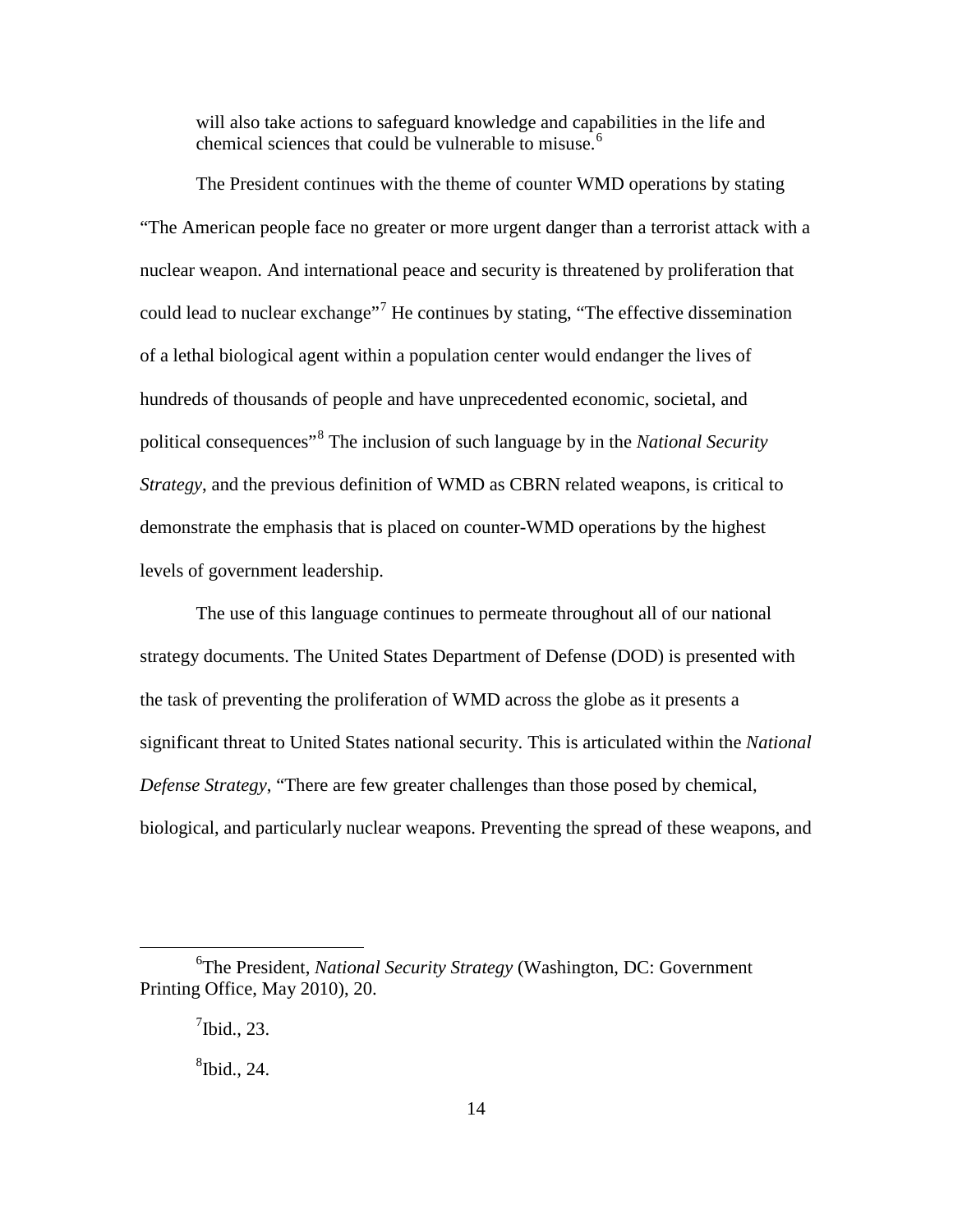their use requires vigilance and obligates us to anticipate and counter threats<sup>"[9](#page-24-0)</sup> Former Secretary of Defense Robert Gates continues by stating "Reducing the proliferation of WMD and bolstering norms against their use contribute to defending the homeland by limiting the number of states that can directly threaten us and dissuading the potential transfer of these weapons to non-state actors"[10](#page-24-1) The *National Defense Strategy* alludes to the conducting of WMD elimination operations as having a direct relation to the security of the United States. Emphasis of this idea is reinforced in the *Quadrennial Defense Review* (*QDR*) for 2010, "As the ability to create and employ weapons of mass destruction spreads globally, so must our combined efforts to detect, interdict, and contain the effects of these weapons<sup>"[11](#page-24-2)</sup> The *QDR* includes specific tasks that are essential to the prevention of WMD throughout the United States and the international community. These tasks include "Establish a standing Joint Task Force Elimination Headquarters. In order to better plan, train and execute WMD-elimination operations, the Department is establishing a standing Joint Task Force-Elimination (JTF-E) Headquarters with increased nuclear disablement exploitation, intelligence and coordination capabilities"<sup>[12](#page-24-3)</sup> The stand-up of a JTF-E headquarters is an outward sign of the importance that the DOD places on WMD elimination operations.

 $12$ Ibid., 36.

<span id="page-24-0"></span> $\frac{1}{9}$ Secretary of Defense, *National Defense Strategy* (Arlington, VA: Government Printing Office, June 2008), 14.

 $10$ Ibid., 14.

<span id="page-24-3"></span><span id="page-24-2"></span><span id="page-24-1"></span><sup>&</sup>lt;sup>11</sup>Secretary of Defense, *Quadrennial Defense Review* (Arlington, VA: Government Printing Office, February 2010), 34.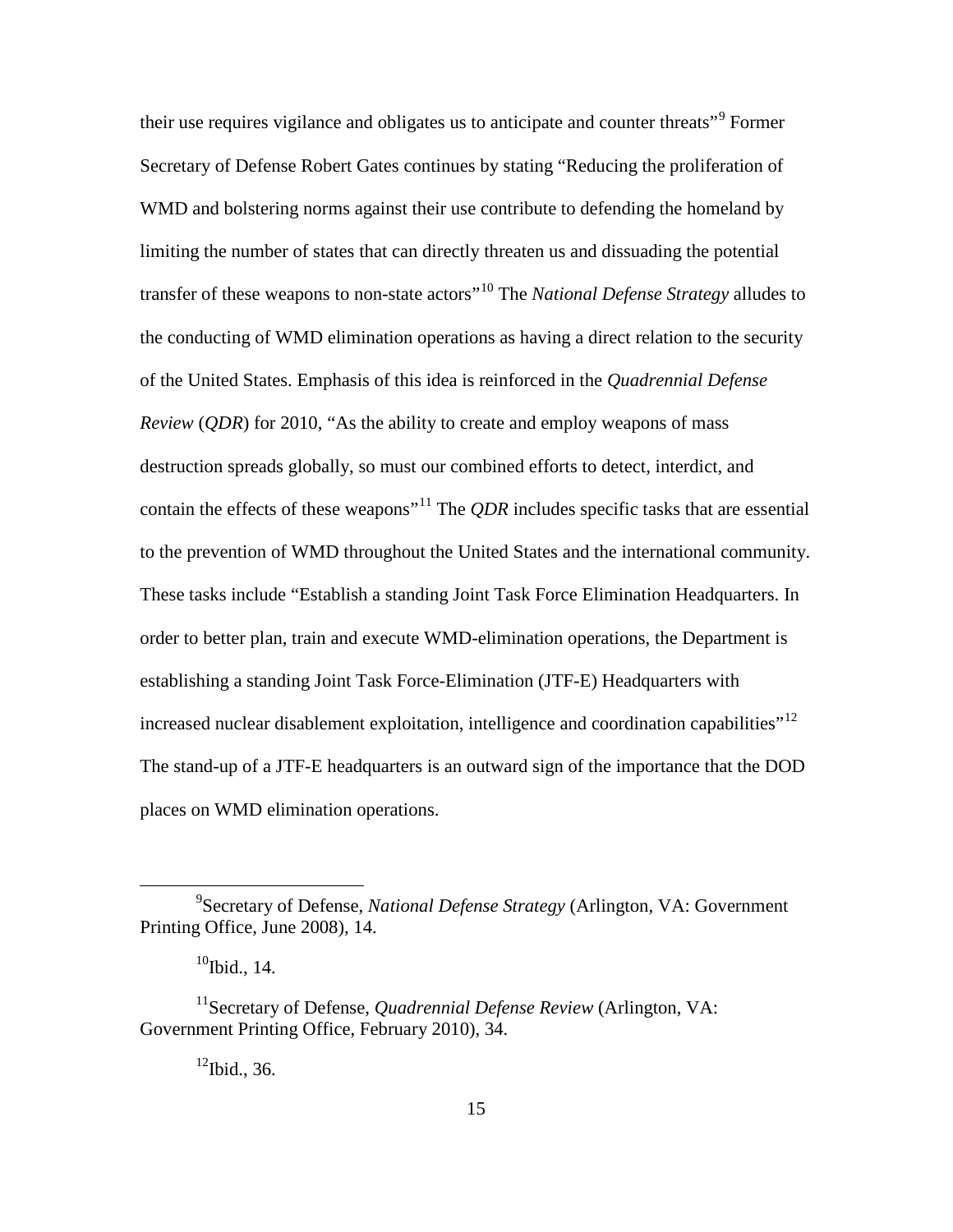This emphasis has led to the United States to publish the *National Strategy to Combat Weapons of Mass Destruction (NSCWMD)* this document states "Weapons of mass destruction could enable adversaries to inflict massive harm on the United States, our military forces at home and abroad, and our friends and allies"<sup>[13](#page-25-0)</sup> The strategy which discusses the "three pillars", referring to the three pillars of combating WMD they are counter-proliferation, non-proliferation, and consequence management. WMD elimination operations are related to the pillars in that they are included in the counterproliferation pillar. The strategy emphasizes the importance of counter WMD operations as it relates to the security of the United States. The United States places significant emphasis on the WMD threat, this is evidenced by the use of counter-WMD language in the *National Security Strategy* and the publishing of a separate national security document concerning WMD. This emphasis is further stressed through our military strategy documents.

# United States Military Strategy Documents

The largest arm of the DOD is the United States Army and while other organizations exist within DOD to combat WMD, this study seeks to look at the preparedness of the United States Army CBRN Corps. It is therefore necessary to seek information from the *National Military Strategy (NMS)* in order to see what emphasis our senior military officials place on the WMD threat. "Combatant commanders shall conduct prudent planning and be prepared to eliminate sources of WMD, providing the

<span id="page-25-0"></span> <sup>13</sup>The President, *National Strategy to Combat Weapons of Mass Destruction* (Washington DC: Government Printing Office, December 2002), 1.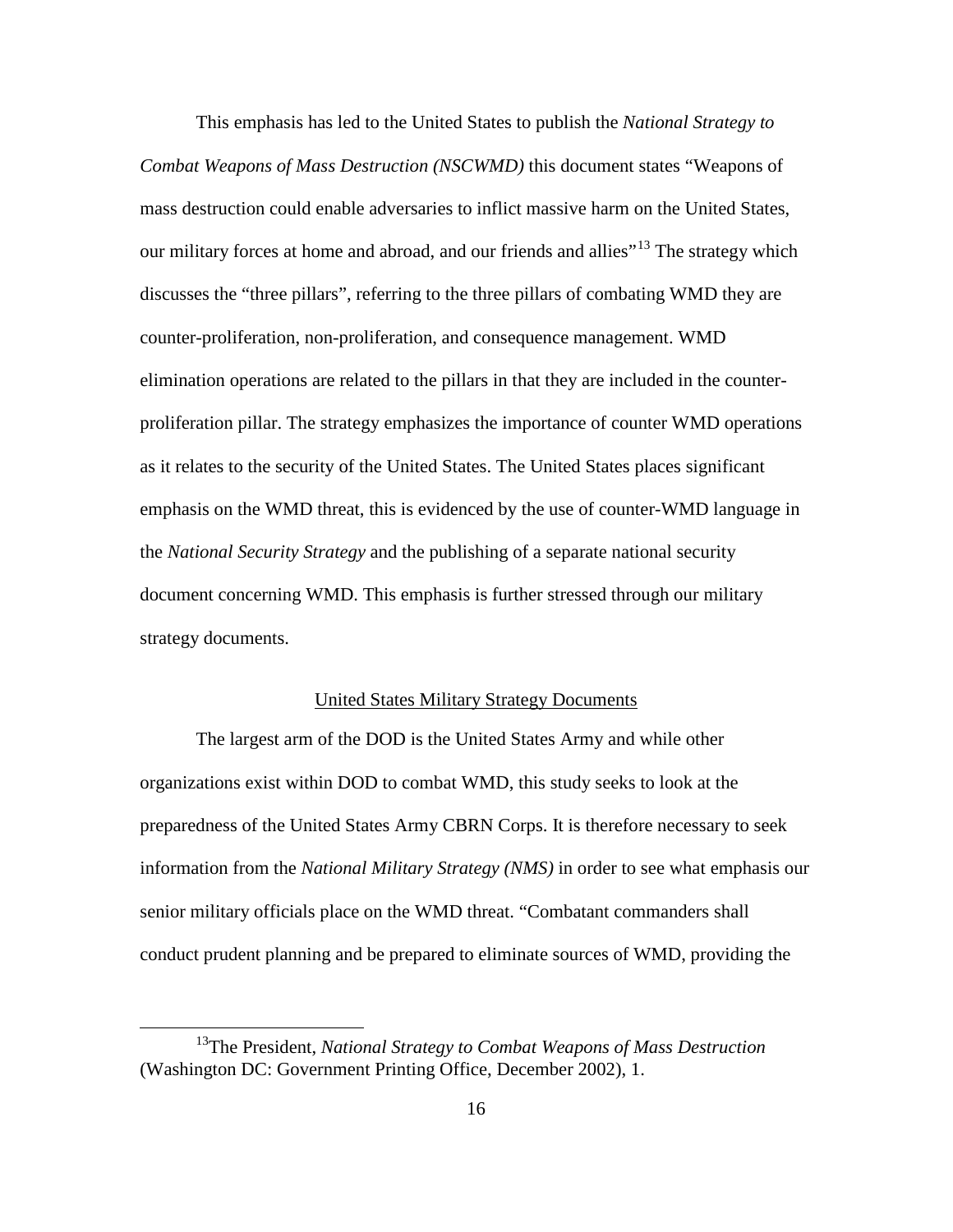President with an array of options for military action when necessary."<sup>[14](#page-26-0)</sup> Based on the *NSCWMD* the military published a similar document the *National Military Strategy to Combat Weapons of Mass Destruction*. *(NMSCWMD)* This document is outlines the "eight mission areas"<sup>[15](#page-26-1)</sup> that concern the US plan to deal with the WMD threat. These eight mission areas include "offensive operations, elimination, interdiction, active defense, passive defense, WMD consequence management, security cooperation and partner activities, and threat reduction cooperation"<sup>[16](#page-26-2)</sup> This study will primarily focus on one of the eight mission areas- elimination operations. The *NMSCWMD* defines elimination operations as operations systematically to locate, characterize, secure, disable, and/or destroy a state or non-state actor's WMD programs and related capabilities"[17](#page-26-3) This definition plays a key role in the conduct of counter-WMD operations.

# United States Army Strategy Documents

The *2011 Statement on the Posture of the United States Army* states that the "Army is the DOD's executive agent for Chemical and Biological Defense"[18](#page-26-4) This

 $16$ Ibid.

 $17$ Ibid.

<span id="page-26-0"></span> <sup>14</sup>Chairman of the Joint Chiefs of Staff, *The National Military Strategy of the United States of America* (Arlington, VA: Government Printing Office, February 2011), 8.

<span id="page-26-2"></span><span id="page-26-1"></span><sup>15</sup>Secretary of Defense, *The National Military Strategy to Combat Weapons of Mass Destruction* (Arlington, VA: Government Printing Office, February 2006), 7.

<span id="page-26-4"></span><span id="page-26-3"></span><sup>18</sup>Secretary of the Army, *2011 Army Posture Statement* (Arlington, VA: Government Printing Office, March 2011), Information Papers.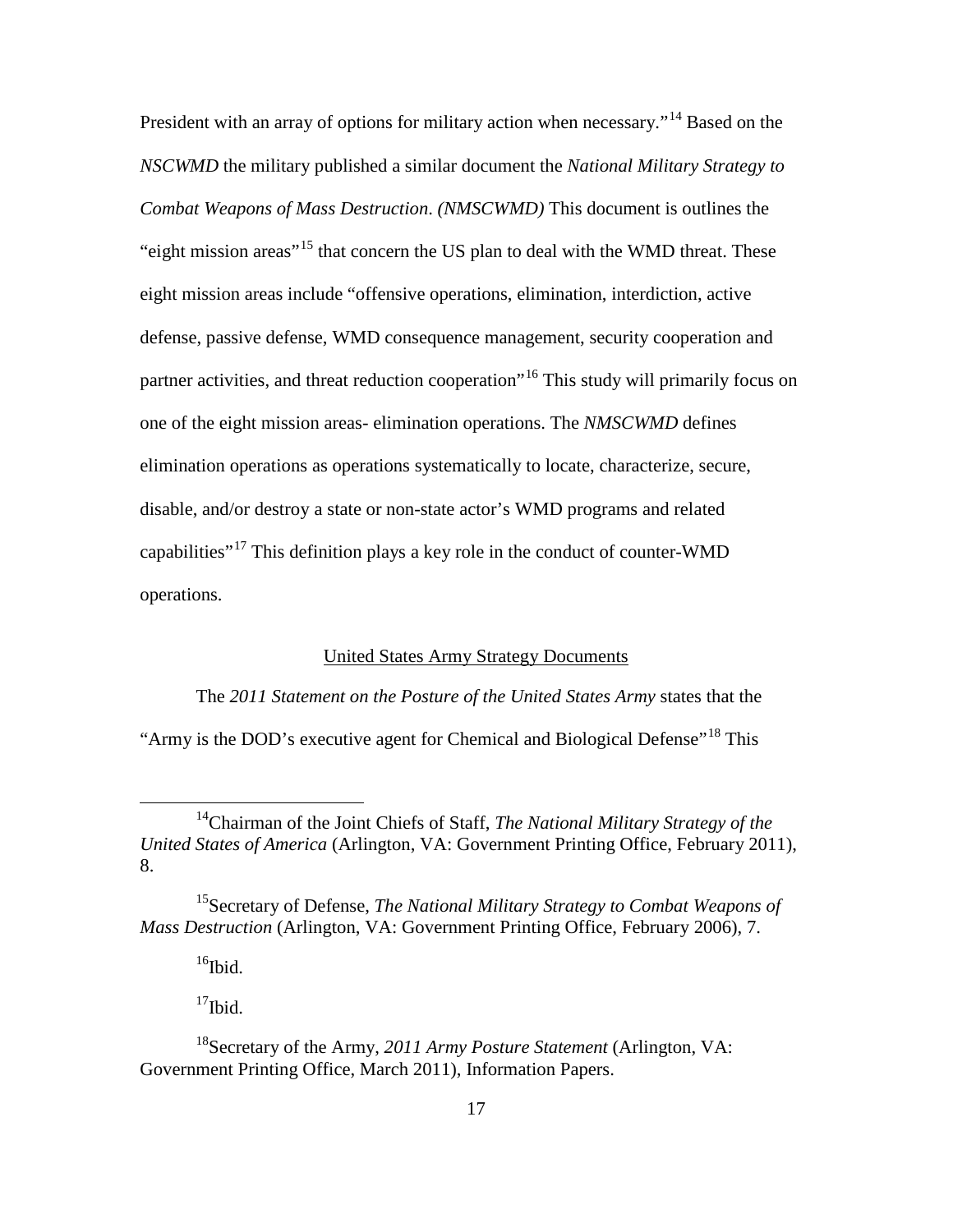charter has allowed the United States Army to provide significant input toward the development of joint doctrine concerning the conduct of WMD elimination missions. United States Army Training and Doctrine Command wrote *The United States Army Concept Capability plan (CCP) for Combating Weapons of Mass Destruction:* which examines the US Army's current capability and derives solutions to both maintain and improve the current capability across the force. The *CCP* states " The entire philosophy of CWMD is changing from one of passively reacting to a WMD attack (the passive defense and CM (consequence management) mission areas of the *NMSCWMD*) to proactively and aggressively target and engage WMD threat networks before they can mount an attack<sup>"[19](#page-27-0)</sup> This conclusion from the *CCP* is an example of the application of the national and military strategy documents. It shows that the United States Army will begin conducting offensive counter WMD operations such as WMD elimination operations.

# United States Army CBRN Regiment and School Documents

Based on identification as the DOD executive agent for chemical and biological defense the United States Army has given the task of establishing a robust CBRN program to the US Army CBRN corps. The CBRN corps has taken this task and written the *Chemical Corps Regimental Campaign Plan (RCP)* and the *United States Army Chemical, Biological, Radiological, and Nuclear School Campaign Plan (USACBRNSCP).* The *RCP* summarizes the skills necessary for the CBRN corps to conduct the missions that our nation demands, highlights the WMD threat and outlines

<span id="page-27-0"></span> <sup>19</sup>United States Army Training and Doctrine Command, *The United States Army Concept Capability Plan for Combating Weapons of Mass Destruction* (Fort Monroe, VA, March 2009), 25.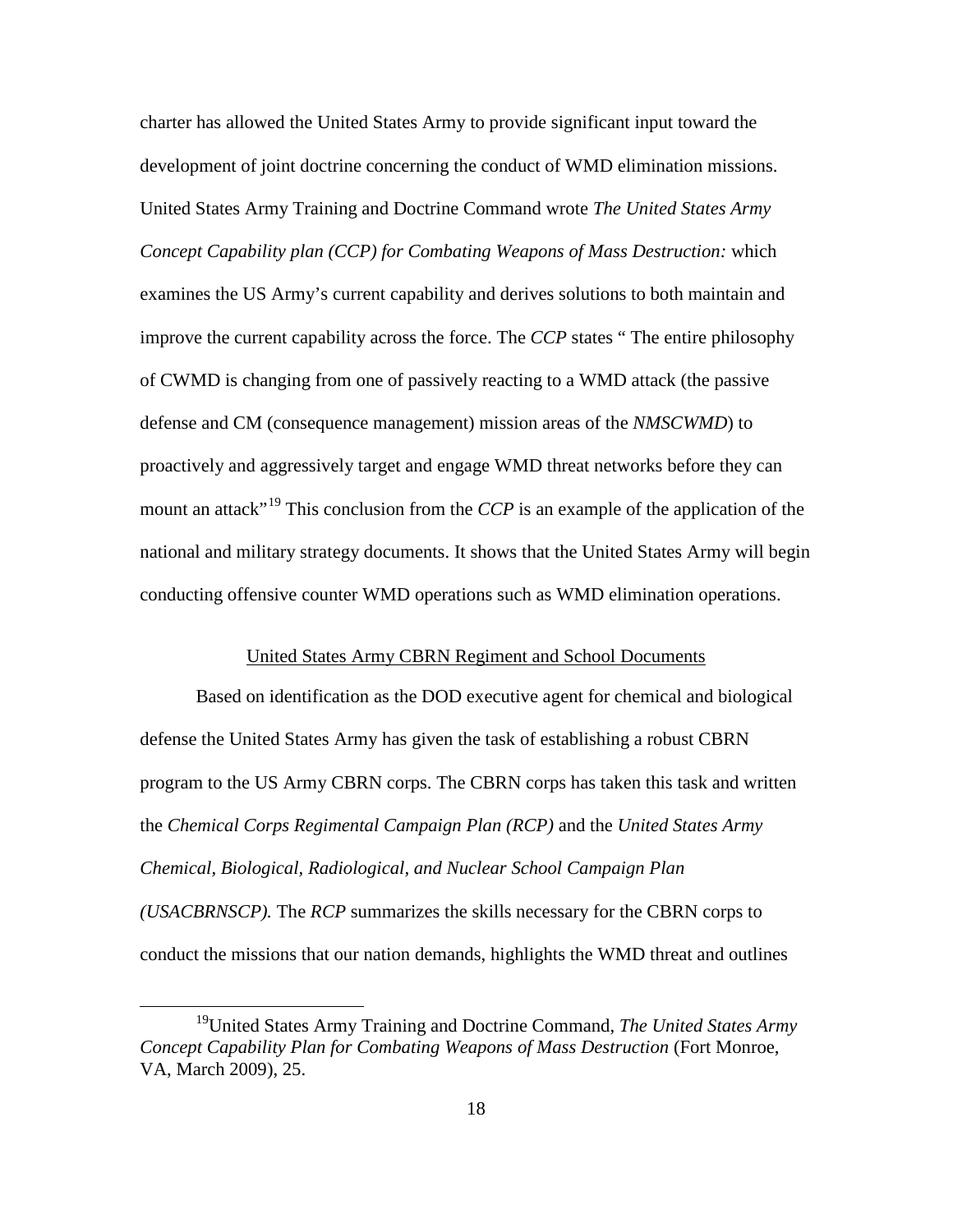the CBRN corps plan to conduct WMD elimination operations. Despite the emphasis placed on the combat of WMD by our national strategies, the *RCP* highlights a deficiency in the emphasis placed on WMD by the United States Army by stating "In recent years we have lost force structure and billets through the Total Army Analysis (TAA) Process largely due to the fact that we will deploy not as whole formations<sup>"[20](#page-28-0)</sup> The *RCP* also states that the CBRN corps must "sell the branch to the rest of the  $A<sup>21</sup>$  $A<sup>21</sup>$  $A<sup>21</sup>$  implying that the CBRN corps is not valued throughout the force. The *RCP* continues by outlining the mission, vision and end state of the CBRN corps; these elements assist in understanding the relationship between the national strategy documents and their impact on the war fighter at the unit level. The *RCP* highlights the five lines of effort for the CBRN corps, they are: "the Corps as a profession, train CBRN warriors, develop CBRN leaders, expand CBRN capabilities, and conduct CBRN operations<sup> $12$ </sup>

This study is concerned with the fifth campaign goal "conduct CBRN operations" This campaign goal highlights the conduct of "WMD counterforce operations"<sup>[23](#page-28-3)</sup> included in this campaign objective is the conduct of WMD elimination operations, which according to the *RCP* are defined as "WMD elimination includes actions undertaken in hostile or uncertain environment to systematically locate, characterize, secure, disable or

<span id="page-28-2"></span><span id="page-28-1"></span><span id="page-28-0"></span><sup>&</sup>lt;sup>20</sup>Office of the Commandant, United States Army Chemical, Biological, Radiological and Nuclear Corps, *Chemical Corps Regimental Campaign Plan* (Fort Leonard Wood, MO, December 2010), 3.

 $^{21}$ Ibid.

 $^{22}$ Ibid., 8.

<span id="page-28-3"></span> $^{23}$ Ibid., 21.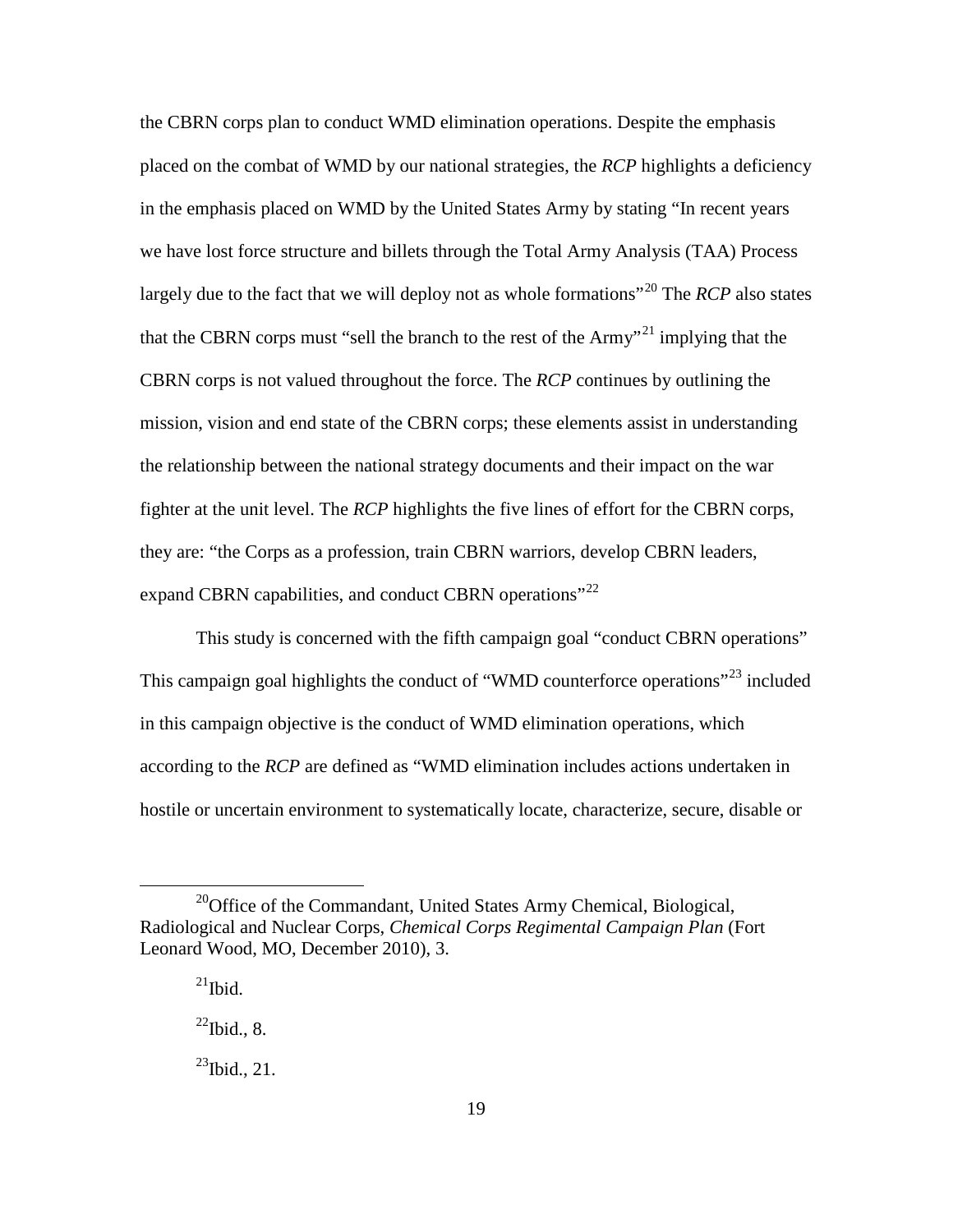destroy weapons of mass destruction programs and related capabilities<sup>"[24](#page-29-0)</sup> The *RCP* highlights the doctrine, and organizations that conduct the missions of the CBRN corps, including the WMD elimination mission. The *RCP* serves as a guide for the conduct of CBRN operations throughout the United States Army CBRN corps.

Aligned with the *RCP*, the *USACBRNSCP* discusses the methods by which we will develop of the CBRN warrior of the future. Similar to the *RCP*, the *USACBRNSCP* utilizes five lines of effort to streamline efforts they are: "develop the CBRN enterprise, train CBRN warriors, develop CBRN leaders, synchronize CBRN school operations, and take care of people/ensure quality of life"<sup>[25](#page-29-1)</sup> These lines of effort are key to this study in highlighting the capability of the United States Army CBRN Soldiers across the joint, interagency, inter-governmental, multinational, industry and academic community.

# Government Accountability Office Reports

The national, military, United States Army and CBRN corps strategies establish the need for WMD related capability within the United States Army. Despite this required capability it is occasionally suspected that these capabilities do not meet the required standards. These cases are investigated and reported on by the Government Accountability office (GAO). "The Government Accountability Office, the audit, evaluation and investigative arm of (the United States) Congress exists to support Congress in meeting its constitutional responsibilities and to help improve the

 $^{24}$ Ibid., 22.

<span id="page-29-1"></span><span id="page-29-0"></span> $^{25}$ Office of the Commandant, United States Army Chemical, Biological, Radiological and Nuclear Corps, *United States Army Chemical, Biological, Radiological and Nuclear School Campaign Plan* (Fort Leonard Wood, MO, March 2011), 4.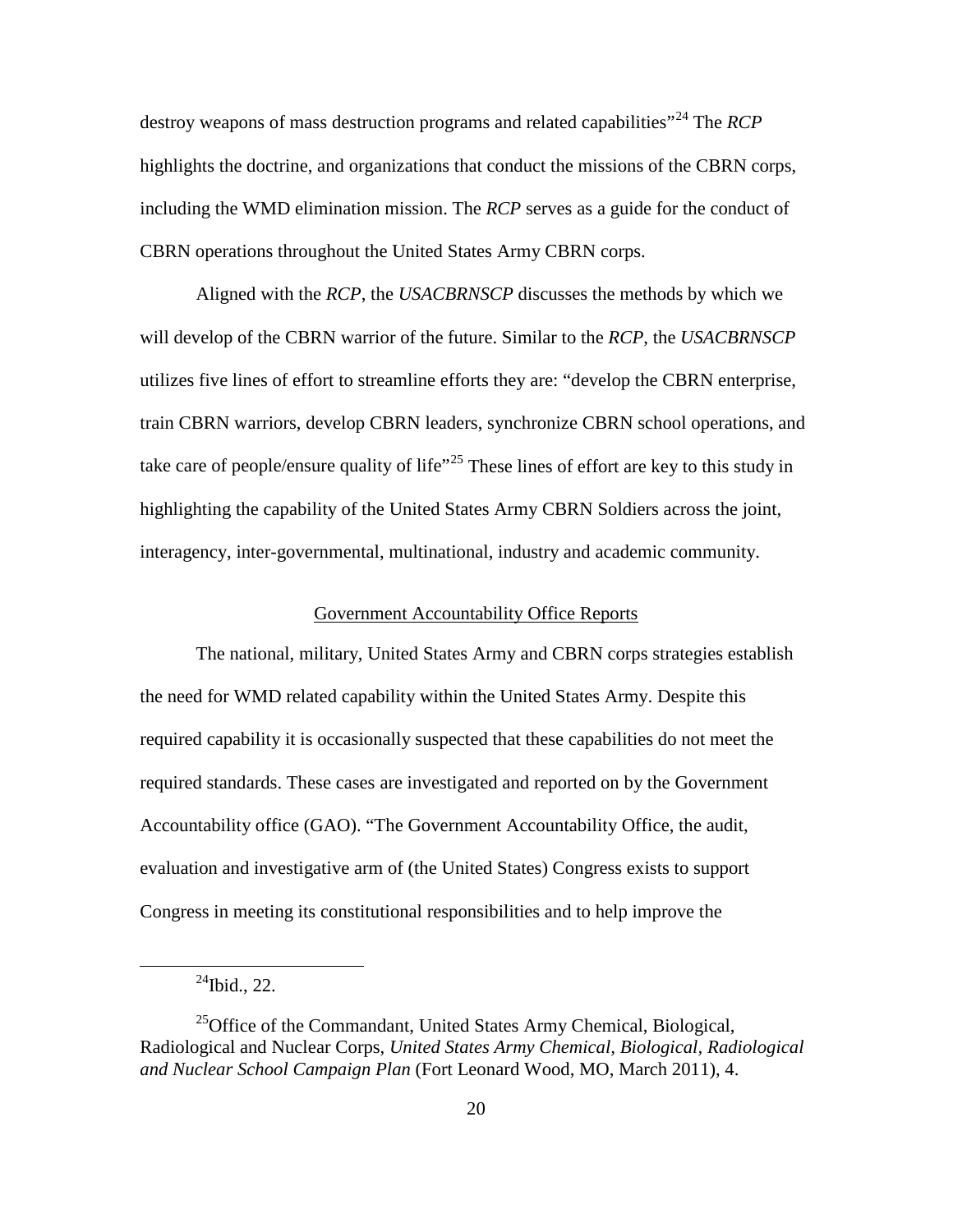performance of the federal government for the American people."<sup>[26](#page-30-0)</sup> This office has published multiple reports on the status of the military, and specifically the United States Army CBRN capability. This study is evaluating these documents to highlight some of the existing deficiencies that have been investigated previously. This will assist in establishing criteria for evaluation on the capability of the United States Army CBRN corps.

In January 2007 the GAO published a report titled *Management Actions are needed to close the gap between Army Chemical unit preparedness and states national priorities.*[27](#page-30-1) The report investigated the readiness of United States Army Chemical  $Corps<sup>28</sup>$  $Corps<sup>28</sup>$  $Corps<sup>28</sup>$  and states that "there is a misalignment between the high priority that the DOD states that is places on chemical and biological readiness and the current low level of chemical unit readiness."<sup>[29](#page-30-3)</sup> This study aims to investigate if these gaps have been addressed.

The GAO reported on the budget concerning the WMD counter proliferation program in their report titled *Weapons of Mass Destruction: Actions needed to track* 

<span id="page-30-1"></span>27United States Government Accountability Office, *Management Actions are needed to close the gap between Army Chemical unit preparedness and states national priorities* (Washington, DC: Government Printing Office, January 2007).

<span id="page-30-2"></span> $^{28}$ This report was completed prior to the official name change to the United States Army Chemical, Biological, Radiological and Nuclear corps in January 2008. The reference to the United States Army Chemical Corps are in keeping with the language on the report itself.

<span id="page-30-3"></span>29United States Government Accountability Office, *Management Actions are*  needed to close the gap between Army Chemical unit preparedness and states national *priorities* (Washington, DC: Government Printing Office, January 2007).

<span id="page-30-0"></span><sup>&</sup>lt;sup>26</sup>United States Government Accountability Office, "About GAO," http://www.gao.gov/about/index.html (accessed 17 December 2011).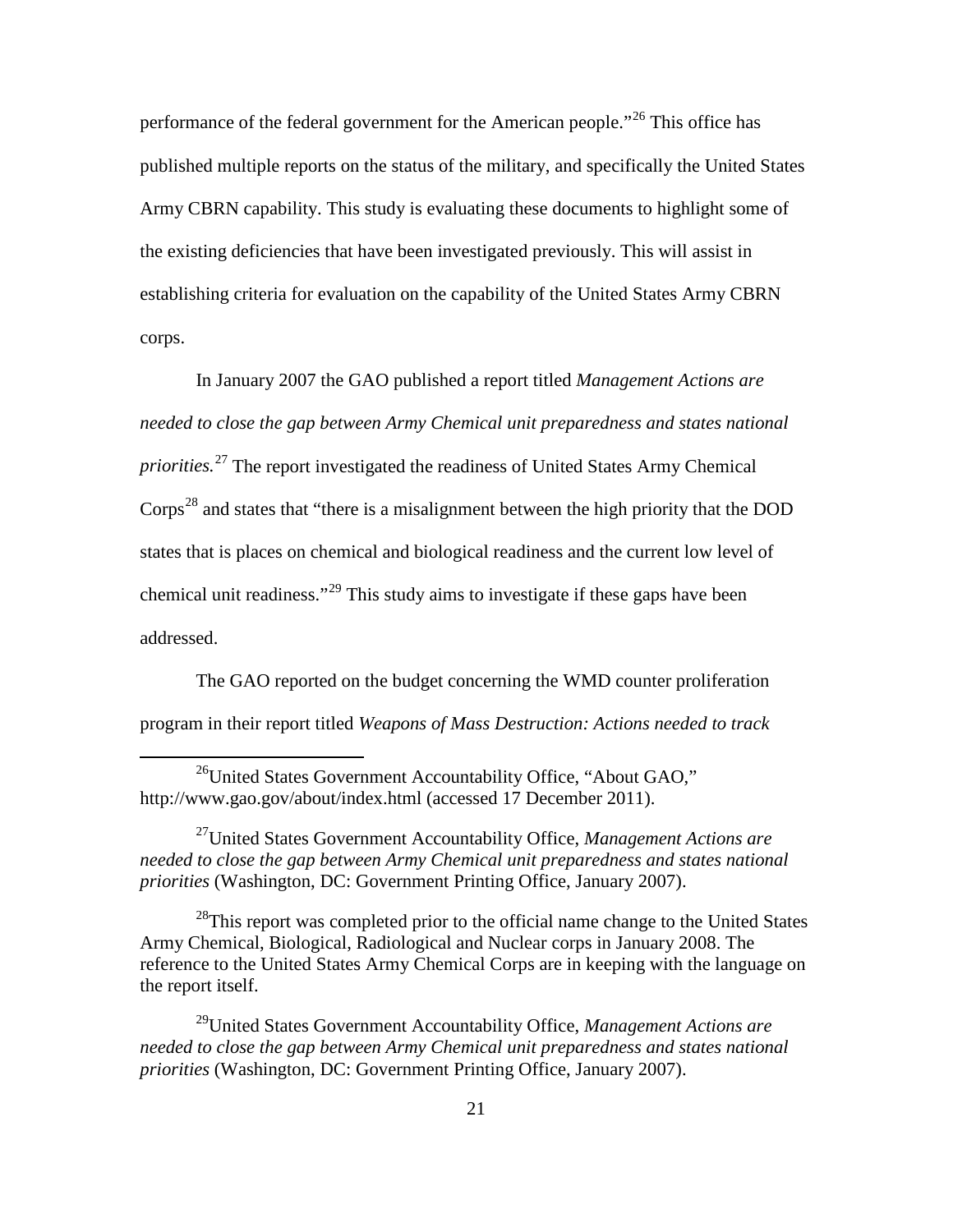*budget execution for counter proliferation programs and better align resources with Combating WMD strategy*. [30](#page-31-0) This report highlighted the differences in budget application between the non-proliferation, counter-proliferation and consequence management pillars of the *NSCWMD*; and concluded that the DOD utilizes the majority of its funding to conduct the consequence management pillar (including ballistic missile defense) which highlights the continued focus on passive defense rather than the offensive counter WMD operations. The overall conclusion of the GAO was that the "DOD counter proliferation resources are not clearly aligned with strategies.<sup>[31](#page-31-1)</sup> which demonstrates that the DOD does not put the necessary emphasis on the conduct of WMD related operations. The GAO published multiple additional reports concerning WMD and these reports continue along the same theme that despite the emphasis placed on WMD prevention in the national strategy documents the DOD does not place the necessary emphasis on this capability.

# Contemporary Views

In his article, "A counter-WMD strategy for the Future," Albert J. Mauroni addresses the issues that exist with the current United States strategy that is employed to combat WMD throughout the world. His focus is a discussion of the three pillars of the *NSCWMD*, non-proliferation, counter-proliferation and consequence management. He highlights the need to modify our strategy to combat WMD "The U.S. government

<span id="page-31-1"></span><span id="page-31-0"></span> <sup>30</sup>United States Government Accountability Office, *Weapons of Mass Destruction: Actions needed to track budget execution for counter proliferation programs and better align resources with Combating WMD strategy* (Washington, DC: Government Printing Office, September 2010).

 $31$ Ibid., 9.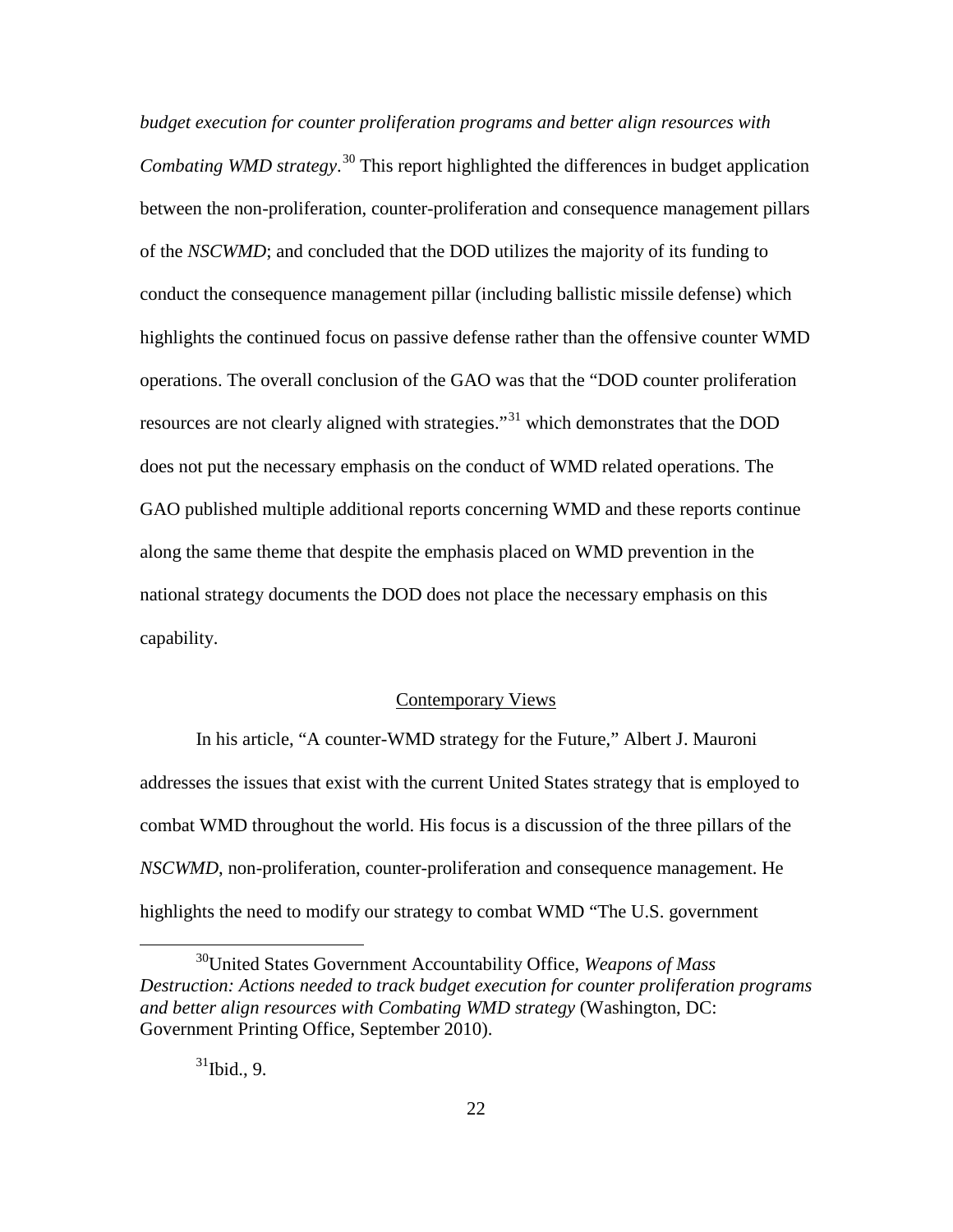fixates on scenarios that envision terrorist use of ten-kiloton nuclear weapons, large releases of anthrax and smallpox, and extensive use of nerve and mustard agents in heavily populated U.S. cities, worst case scenarios that have little basis in reality<sup>[32](#page-32-0)</sup> This analysis stresses the need to change the majority of our efforts from the passive defensive posture, preparing for a catastrophic event, to an offensive mindset where we seek to dismantle an organizations ability to conduct operations utilizing WMD. This change of mindset is an important element in analyzing the capability of the United States Army CBRN corps ability to conduct WMD elimination operations. Mauroni stresses this point "The State Department and U.S. Special Operations command already recognize that the central approach to reduce threat of CBRN terrorism is to, in fact, "deter, detect, defeat, and respond to terrorism and their facilitators."<sup>[33](#page-32-1)</sup> These elements discussed by Mauroni, are all key elements to the conduct of WMD elimination operations.

This de-emphasis of WMD capabilities and the CBRN corps has led to a number of different academic articles about what the actual role of the CBRN corps is in the United States Army. For example, Colonel Anthony Skinner states in his paper *Combating WMD: Is it Really a Priority?* "Never has their been more relevance for the mission of the U.S. Army Chemical Corps, however, the paradigm of how the Chemical Corps is structured and utilized creates capability gaps that inhibit response to the WMD threat to the homeland and abroad."<sup>[34](#page-32-2)</sup> This article addresses multiple reasons for the de-

<span id="page-32-0"></span> <sup>32</sup>Albert J. Mauroni, "A Counter-WMD Strategy for the Future," *Parameters* 40, no. 52 (Summer 2010): 62.

 $33$ Ibid., 68.

<span id="page-32-2"></span><span id="page-32-1"></span><sup>&</sup>lt;sup>34</sup>Anthony R. Skinner, "Combating WMD: Is it really a priority?" (Research Project, United States Army War College, Carlisle Barracks, PA, March 2008), Abstract.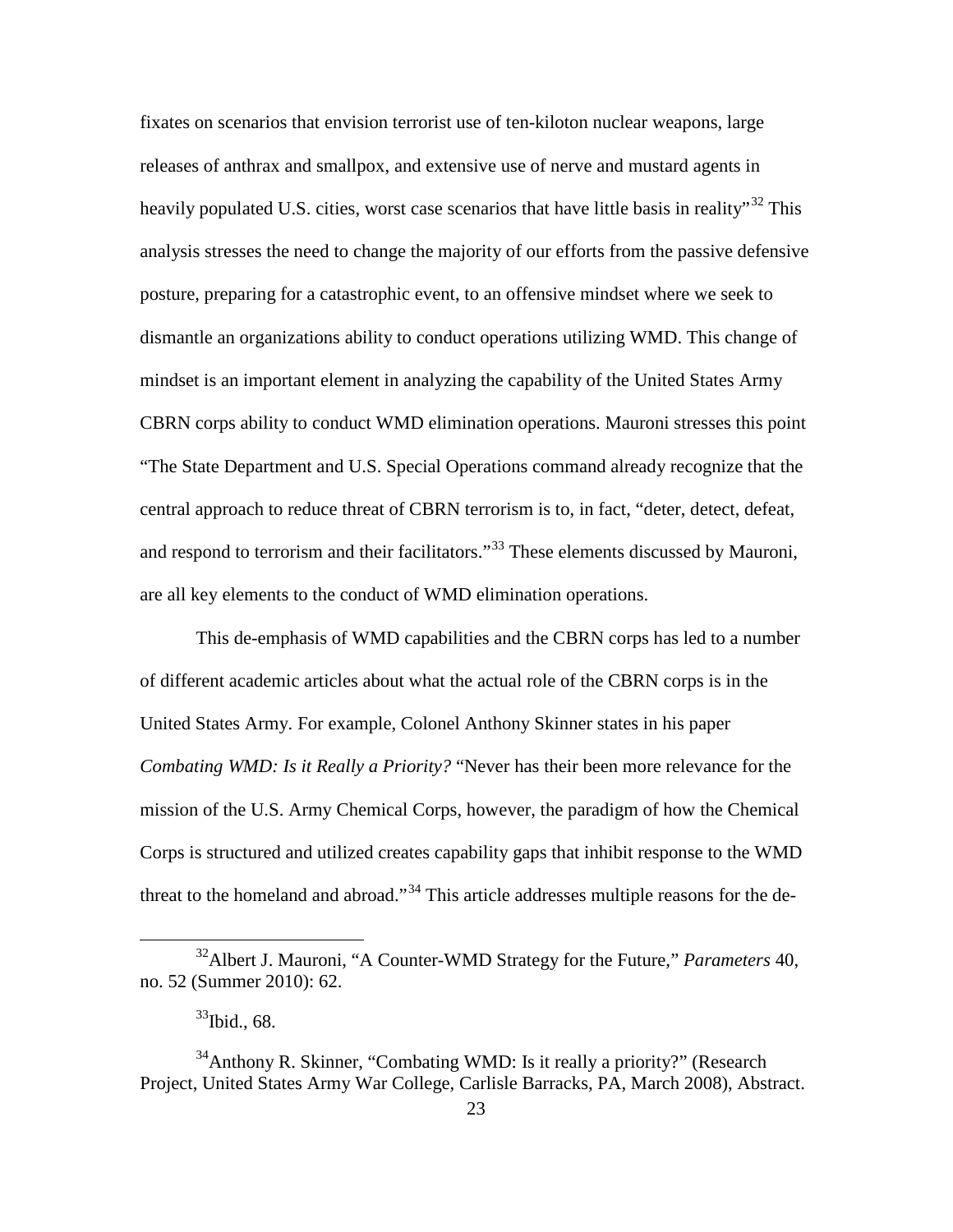emphasis of the CBRN corps and highlights the gap that exists between the national strategy documents and the capability of the United States Army CBRN corps. "While DOD generally has concurred with GAO findings and recommendations, little action has been taken to implement major changes to close the gap between preparedness and stated national priorities."<sup>[35](#page-33-0)</sup>

Cedrick Farrior's monograph titled "Preparing for the Chemical, Biological, Radiological and Nuclear (CBRN) Threat within the Contemporary Operating Environment," calls to question the attitude which is held by a majority of the CBRN corps. "One of the concerns of this monograph is that despite the identification that these weapons (WMD) have been used in different scenarios from the past the proper focus still does not exist to deal with the scenarios of the future. We have not mentally adjusted from our Cold War understanding of NBC employment<sup>[36](#page-33-1)</sup>

In the professional journal *Combating WMD,* Mr. Steven Rollins outlines a proposed structure of service level counter WMD task forces capable of conducing different elements of counter WMD operations. He corresponds the pillars of the *NSCWMD*, with the eight mission sets from the *NMSCWMD* in order to categorize them into tactical level capabilities that better suit each service. His argument is this organization of tasks assists the services in designing plans to complete the necessary WMD related operation. His categories are force projection, force application, (which includes WMD elimination), and force protection. This organization of WMD related

 $35$ Ibid., 12.

<span id="page-33-1"></span><span id="page-33-0"></span><sup>&</sup>lt;sup>36</sup>Cedrick A. Farrior, "Preparing for the Chemical, Biological, Radiological and Nuclear (CBRN) threat within the Contemporary Operating Environment" (Monograph School of Advanced Military Studies, Fort Leavenworth, KS, May 2004), 17.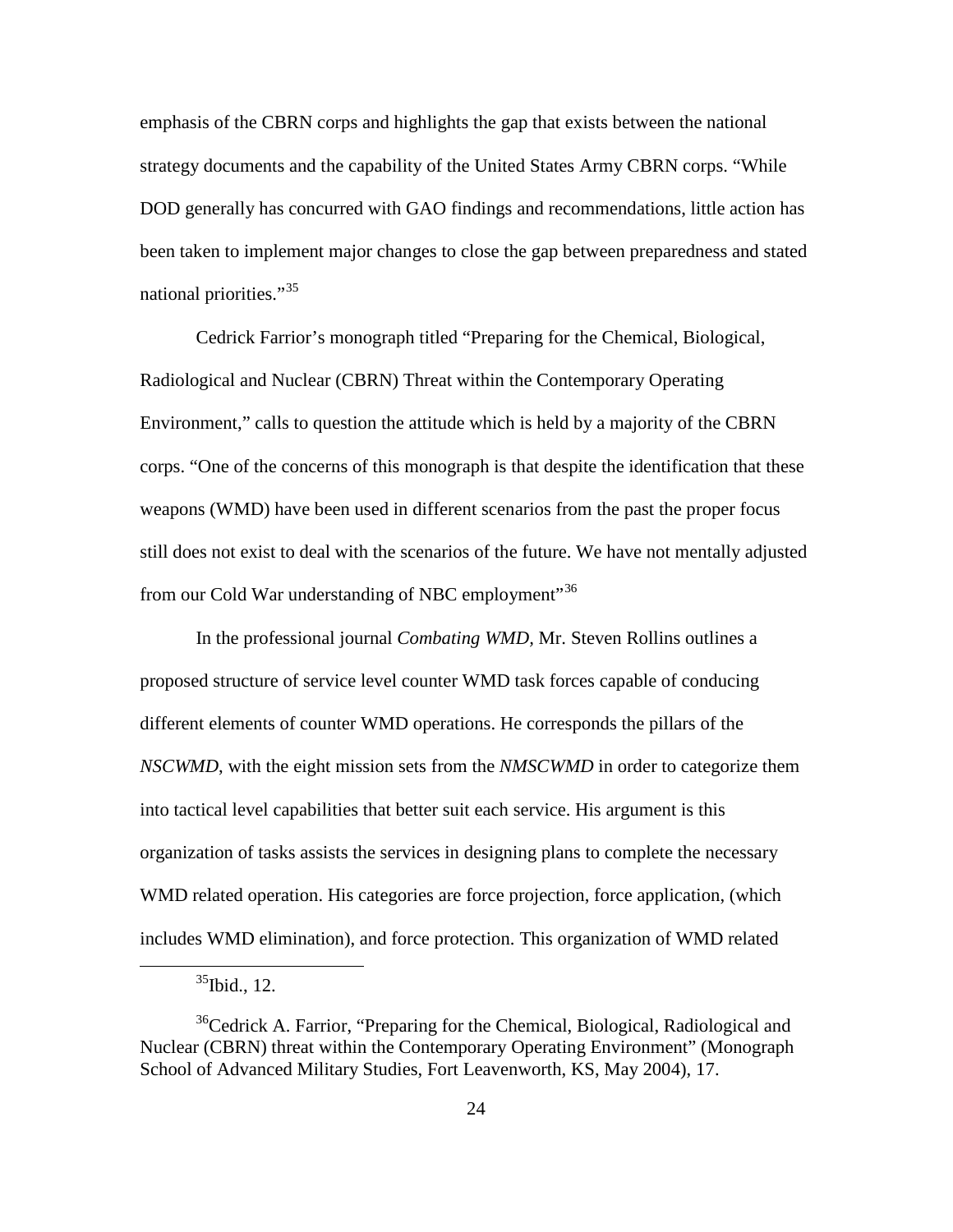operations is again enemy focused and continues the theme of conducting offensive operations against the WMD threat, rather than the passive defense attitude.

A structure to conduct WMD elimination operations is proposed in *JTF-WMD-Elimination: An Operational Architecture for Future Contingencies* by Colonel Raymond Van Pelt. Based on the conduct of counter-WMD operations in Iraq it became necessary to establish a standing Joint Task Force (JTF) in order to be prepared to conduct counter WMD operations. This JTF would focus on the mission of WMD elimination and would be manned from throughout the DOD and have the capability to conduct mobile collection, document exploitation, material exploitation, detention and interrogation, and various levels of CBRN response (including a laboratory capability). This proposed construct would increase the DOD capacity to conduct full-scale WMD elimination operations.

#### Joint Doctrine

Each of the national strategies, military strategies, and service level strategies and campaign plans assists in the production of the doctrine that governs the conduct of WMD related missions. The doctrine produced regarding the conduct of WMD related missions is utilized in investigations conducted by the GAO, as well as being analyzed by academics and senior policy officials alike. This doctrine will be a key element for the analysis of the capabilities of the United States Army CBRN corps.

"The National Defense Authorization Act for Fiscal Year 1994, Public Law No. 103-160, Section 1703 (50 USC 1522), mandates the coordination and integration of all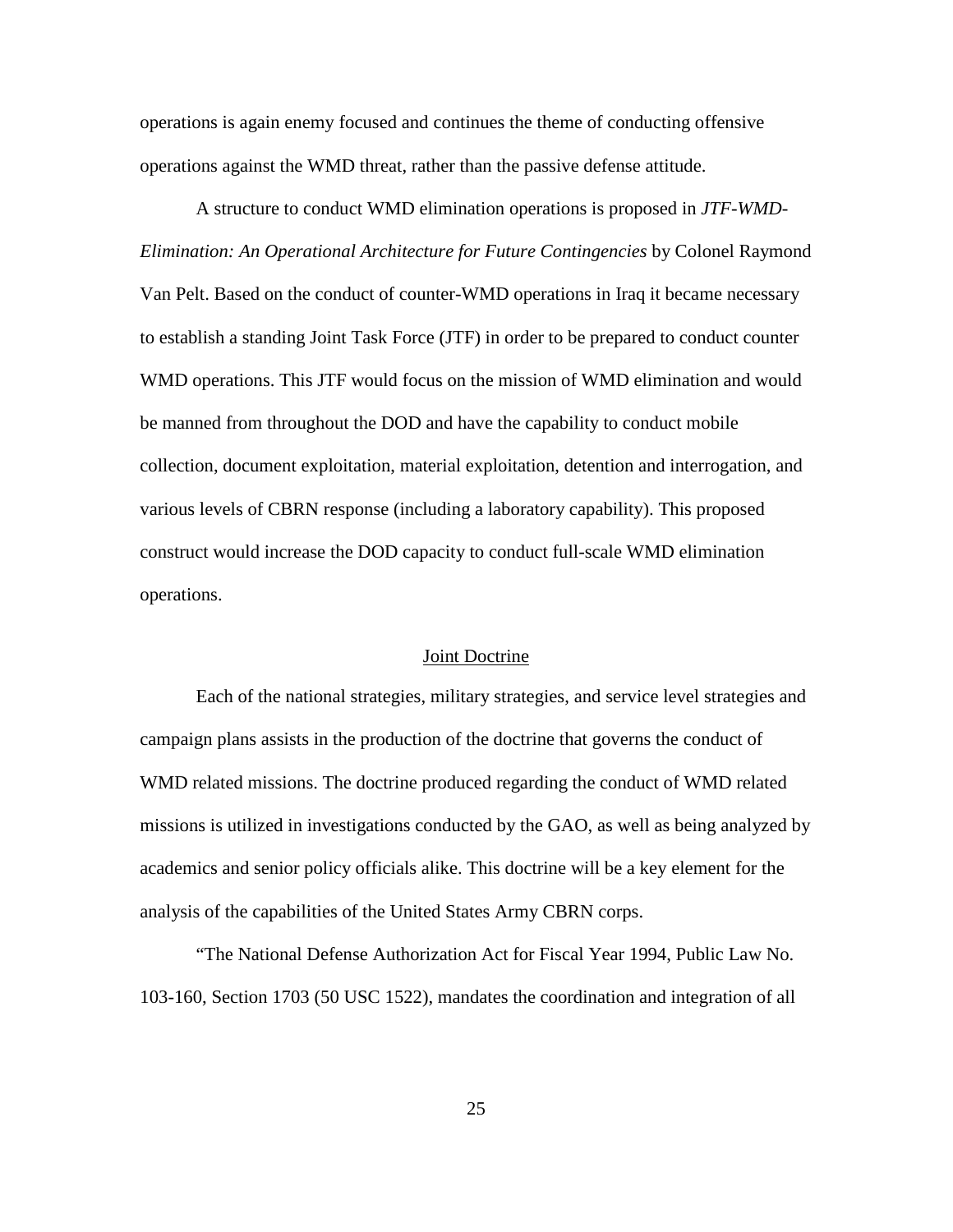Department of Defense Chemical and Biological programs."<sup>[37](#page-35-0)</sup> Based on this federal law it is required that all doctrine regarding CBRN programs be Joint in nature. The United States Army CBRN school maintains the lead service responsibilities for the development of the tactical level CBRN doctrine. The United States Army CBRN school has assisted in the development of Joint Publication 3-11 *Operations in Chemical, Biological, Radiological and Nuclear (CBRN) Environments* which discusses WMD elimination operations as an element of the "Preventing Adversary CBRN Weapons Employment<sup>"38</sup>stating "GCC (Geographic Combatant Commanders) and subordinate JFC (Joint Force Commanders) plans should include every effort to prevent the adversary from successfully acquiring and delivering CBRN weapons, using the full extent of actions allowed by the rules of engagement (ROE)"

Joint Publication (JP) 3-40 *Combating Weapons of Mass Destruction* discusses the conduct of WMD elimination operations and highlight the four tasks associated with the conduct of these types of operations "WMD elimination operations consist of four principal operational level tasks: isolation, exploitation, destruction and monitoring and redirection<sup>[39](#page-35-2)</sup> The capability of the United States Army CBRN corps to conduct these operational level tasks will not be evaluated in this study, however, they are highlighted

<span id="page-35-0"></span> <sup>37</sup>Department of Defense, *Chemical and Biological Defense program: Annual Report to Congress* (Arlington, VA: Government Printing Office, March 2000), Executive Summary.

<span id="page-35-1"></span><sup>38</sup>Joint Staff, Joint Publication 3-11, *Operations in Chemical, Biological, Radiological and Nuclear (CBRN) Environments* (Arlington, VA: Government Printing Office, August 2008), III-3.

<span id="page-35-2"></span><sup>39</sup>Joint Staff, Joint Publication 3-40, *Combating Weapons of Mass Destruction* (Arlington, VA: Government Printing Office, June 2009), Annex A.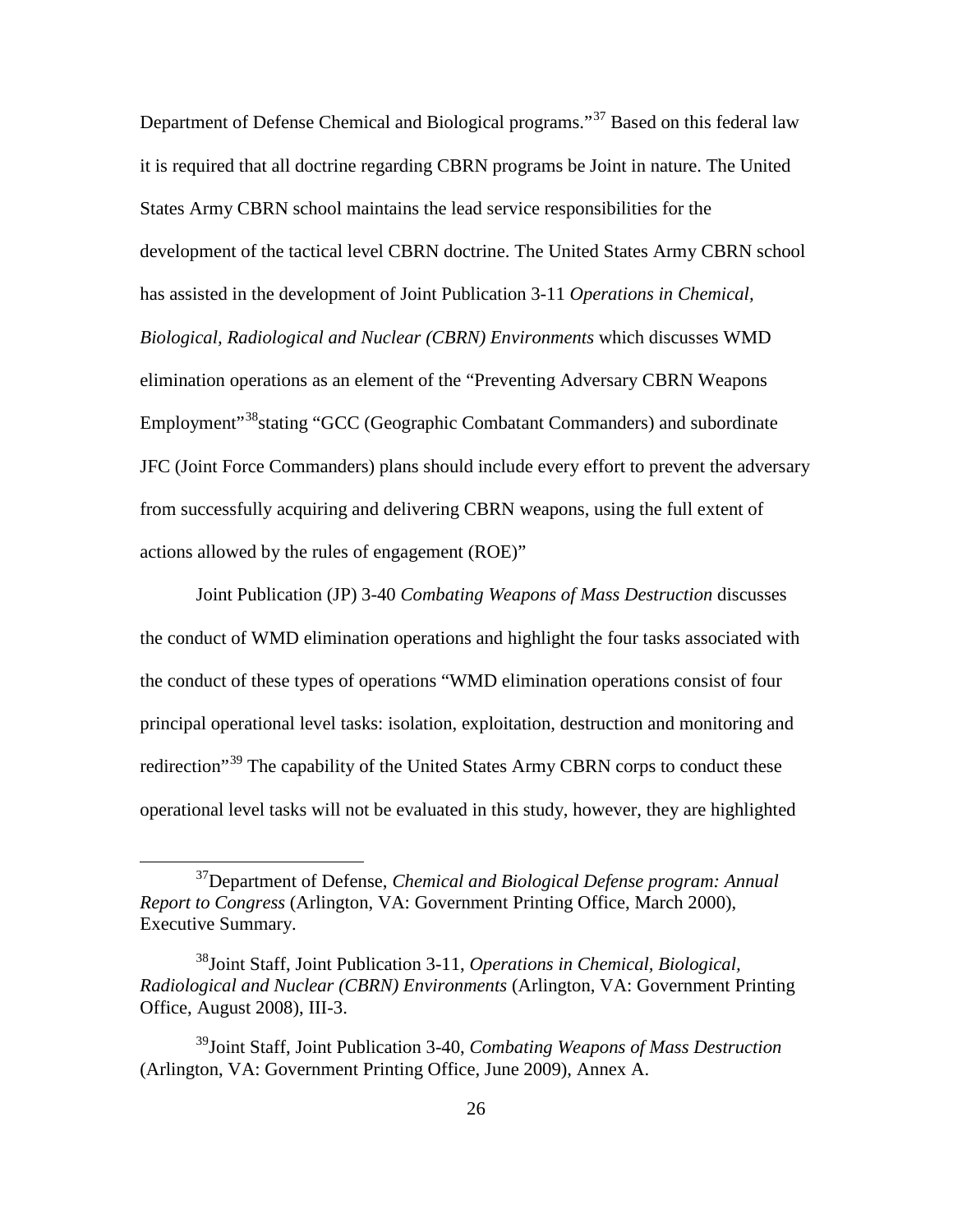to assist in building the framework for the conduct of the tactical level tasks that will be evaluated. These publications are collections of information from various service level publications and outline the conduct of CBRN related operations within the Joint operating environment. JP 3-40 outlines the elements of the WMD-elimination mission in figure 2.



Figure 2. Elimination Mission Schematic

*Source*: Joint Staff, Joint Publication 3-40, *Combating Weapons of Mass Destruction* (Arlington, VA: Government Printing Office, 2009), A-2.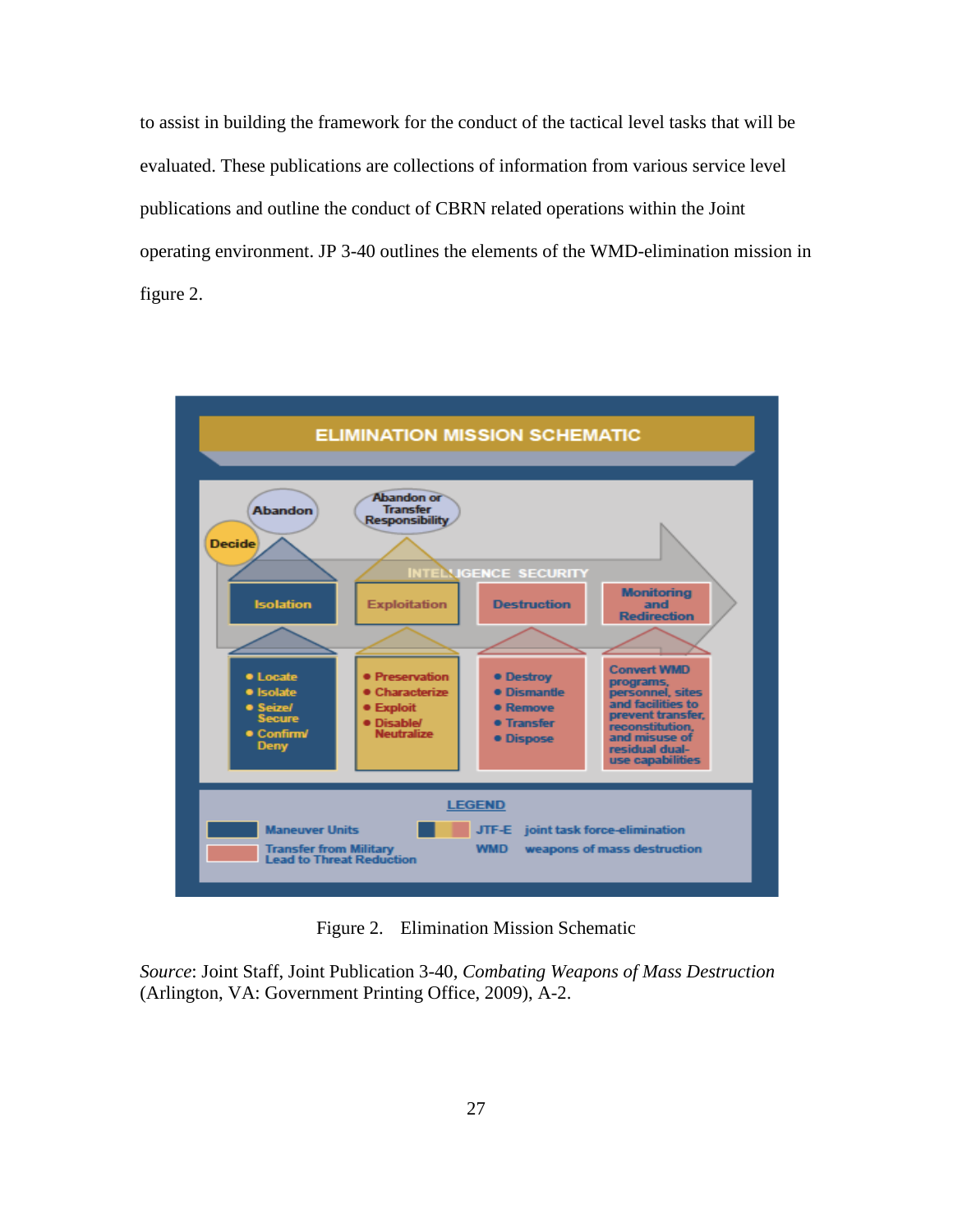## Army Doctrine

While all doctrine regarding the conduct of CBRN operations is Joint in nature, each of the services still maintain service specific doctrine regarding the conduct of service specific CBRN operations. The United States Army has eighteen doctrinal publications regarding the conduct of United States Army specific CBRN operations. This study will analyze three specific Army CBRN doctrinal publications as they relate to the WMD Elimination mission.

Some publications, while not specifically Joint, are utilized as doctrine for multiple services in the conduct of their operations. One such publication is United States Army Tactics, Techniques and Procedures (ATTP) 3-11.23*, Multi-Service Tactics, Techniques, and Procedures for Weapons of Mass Destruction Elimination Operations* this document will be included in this section since it is a document that was not specifically produced by the United States Joint staff, however it contains key information regarding the WMD elimination mission. This publication discusses the emphasis that the national command places on the conduct of the WMD elimination mission as well as discussing the general conduct of the WMD elimination mission. This publication will be important to this study, as it serves as a basis for the conduct of WMD elimination mission.

Field Manual (Interim) 3-90.10, *Chemical, Biological, Radiological, Nuclear and High Yield Explosives Headquarters* discusses the WMD elimination mission in these terms "WMD-E operations consist of four operational level tasks: isolation, exploitation, destruction and monitoring and redirection. These four steps may be performed simultaneously in geographically separate sites but each site transitions through each of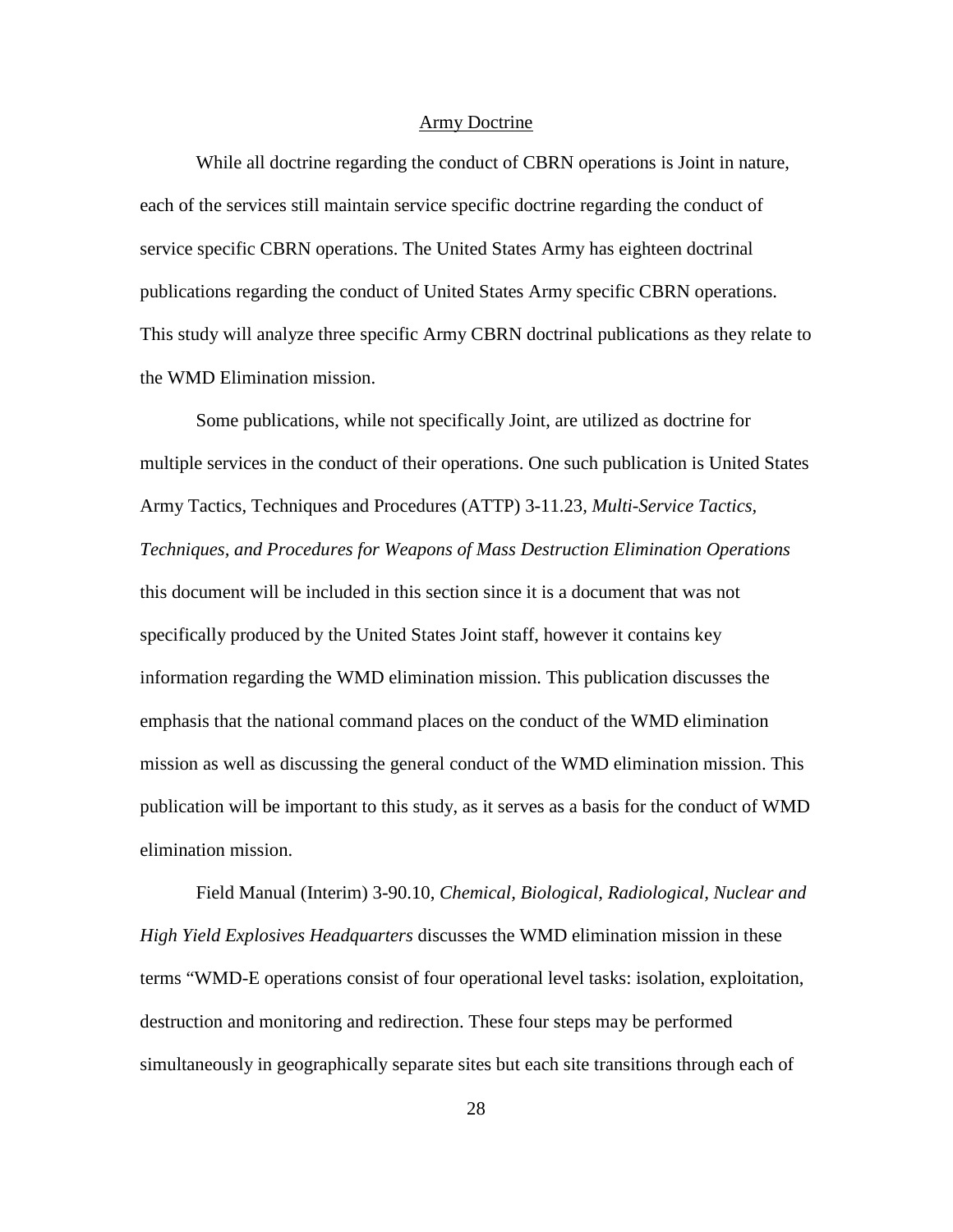these steps as well."<sup>[40](#page-38-0)</sup> This study will utilize the assertion that the WMD elimination can be conducted in multiple areas simultaneously to compare the doctrinal publication to the capability that currently exists.

#### Table of Organization and Equipment

Table of organization and equipment (TOE) documents are defined as "a document that prescribes the official designation, normal mission, organizational structure, and personnel and equipment requirements for a military unit and is the basis for an authorization document<sup>3[41](#page-38-1)</sup> This table is a baseline for how United States Army units will be equipped and organized, these tables are modified to fit the specific unit types depending on the mission of the unit. They then become "Modified Table of Organization and Equipment (MTOE)" documents, which are defined as "a document that prescribes the modification of a basic table of organization and equipment necessary to adapt it to the needs of a specific unit or type of unit<sup> $1/42$  $1/42$ </sup> The Maneuver Support Center of Excellence, which constructs, writes and publishes the doctrine and MTOE documents of the CBRN corps, has designated four specific units as capable of conducting the WMD elimination mission, Technical Escort Units (TEU), Special Forces Chemical Reconnaissance Detachments (SFCRD), Nuclear Disablement Teams (NDT) and Rapid

<span id="page-38-0"></span> $^{40}$ Headquarters, Department of the Army, Field Manual Interim 3-90.10, *Chemical, Biological, Radiological, Nuclear and High Yield Explosives Operational Headquarters* (Arlington, VA: Government Printing Office, 24 January 2008), 4-1.

<span id="page-38-2"></span><span id="page-38-1"></span><sup>41</sup>Headquarters, Department of the Army, Army Regulation 220-5, *Designation, Classification, and Change in Status of Units* (Arlington, VA: Government Printing Office, 15 April 2003), 8.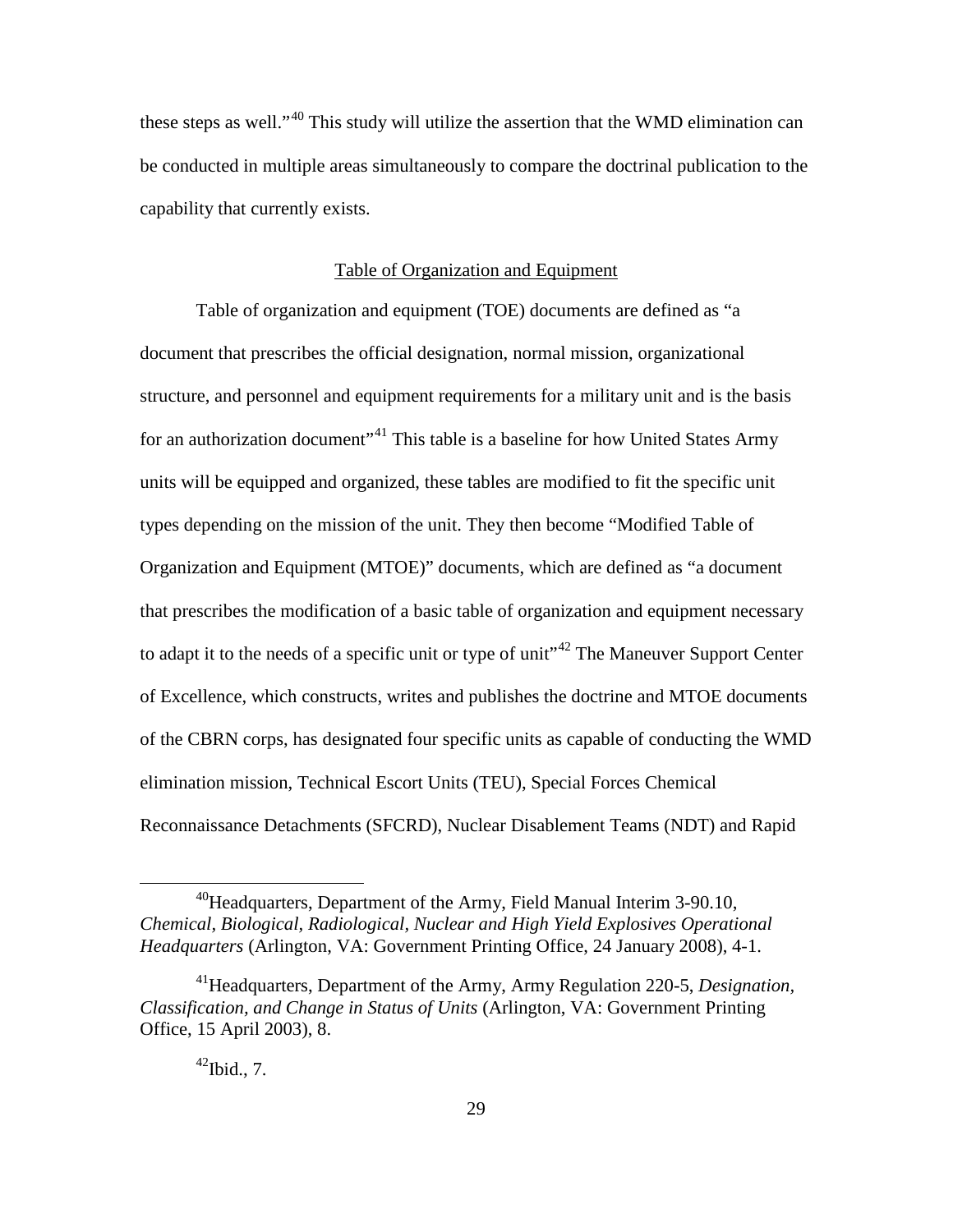Response Teams (RRT). The NDT and RRT elements are not under the direction of the United States Army Chemical, Biological, Radiological and Nuclear Center and School (USACBRNCS) and will not be included in this study, however the TEU and SFCRD will be studied to determine their capability to conduct the WMD elimination mission. The MOTE documents of these units will play a key role in the analysis of their specific organization and thus capability to conduct WMD elimination.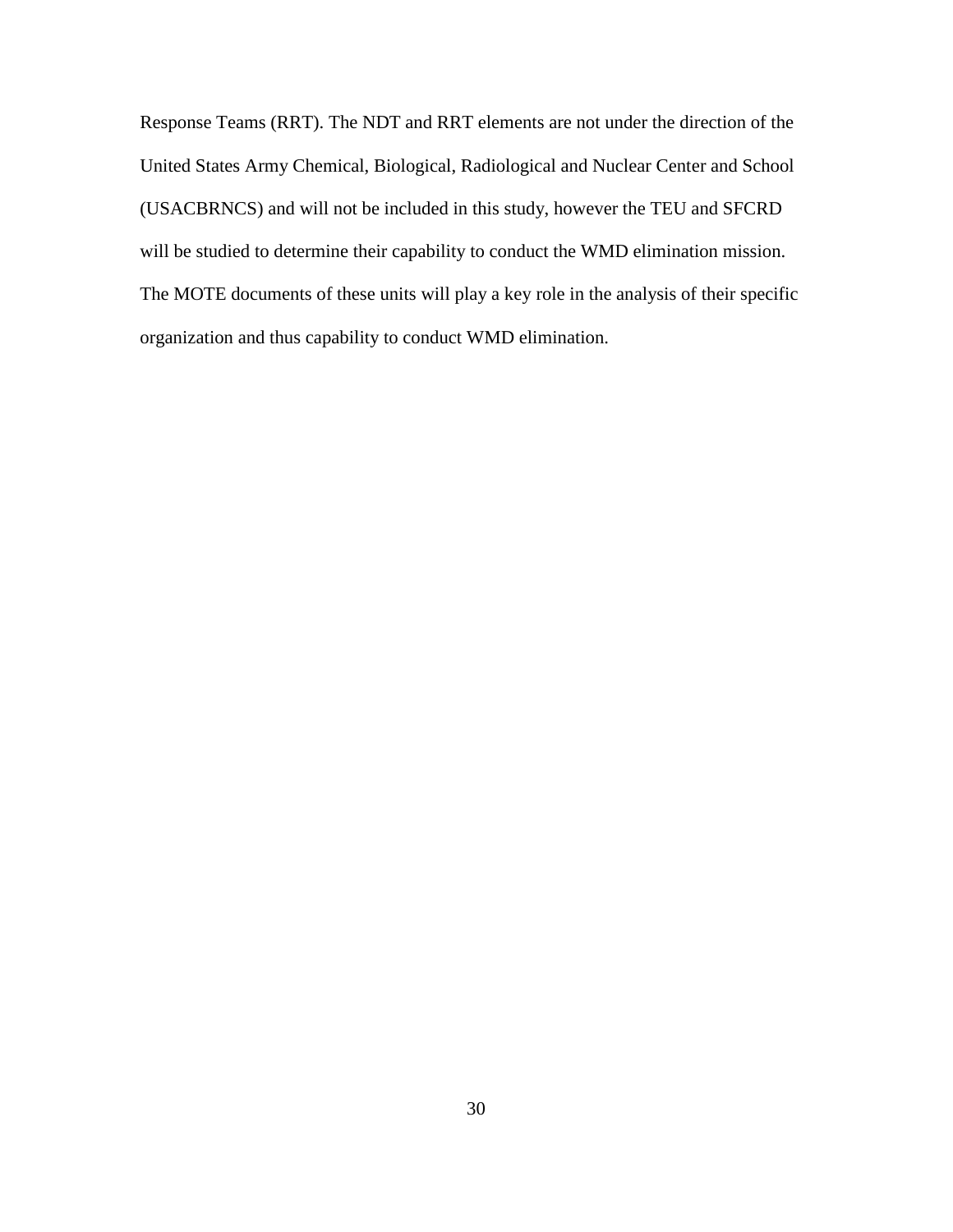## CHAPTER 3

## RESEARCH METHODOLOGY

The key question of this research study, as stated in the primary research question, How much of the United States Army CBRN force structure is managed or maintained to counter the Weapons of Mass Destruction (WMD) threat? and more importantly the research aims to discover what gaps might exist in this force structure. Many previous studies discuss the lack of emphasis of the DOD CBRN defense capability. These studies are the basis for conducting this further analysis of the United States Army CBRN capability.

# Research Design

This research will follow a qualitative design based on the article *Analyzing Qualitative Data* by Ellen Taylor-Powell and Marcus Renner from the University of Wisconsin; the method to accomplish this goal will be primarily a document review. The qualitative method focuses on the review of narrative data and text. The research design was selected because the conclusions drawn from the method will be based on the view of the researcher and not on quantitative data. However, given the limitations of this study it is not possible to compile enough quantitative data in order to draw adequate conclusions. The disadvantages of this qualitative research design are that the bias of the researcher plays a role in the conclusions and the conclusions drawn by this study are subject to interpretation as they are subjective in nature. Despite these disadvantages it is the aim of this study to present an unbiased view of the primary and secondary research questions and to draw conclusions based on the researched data.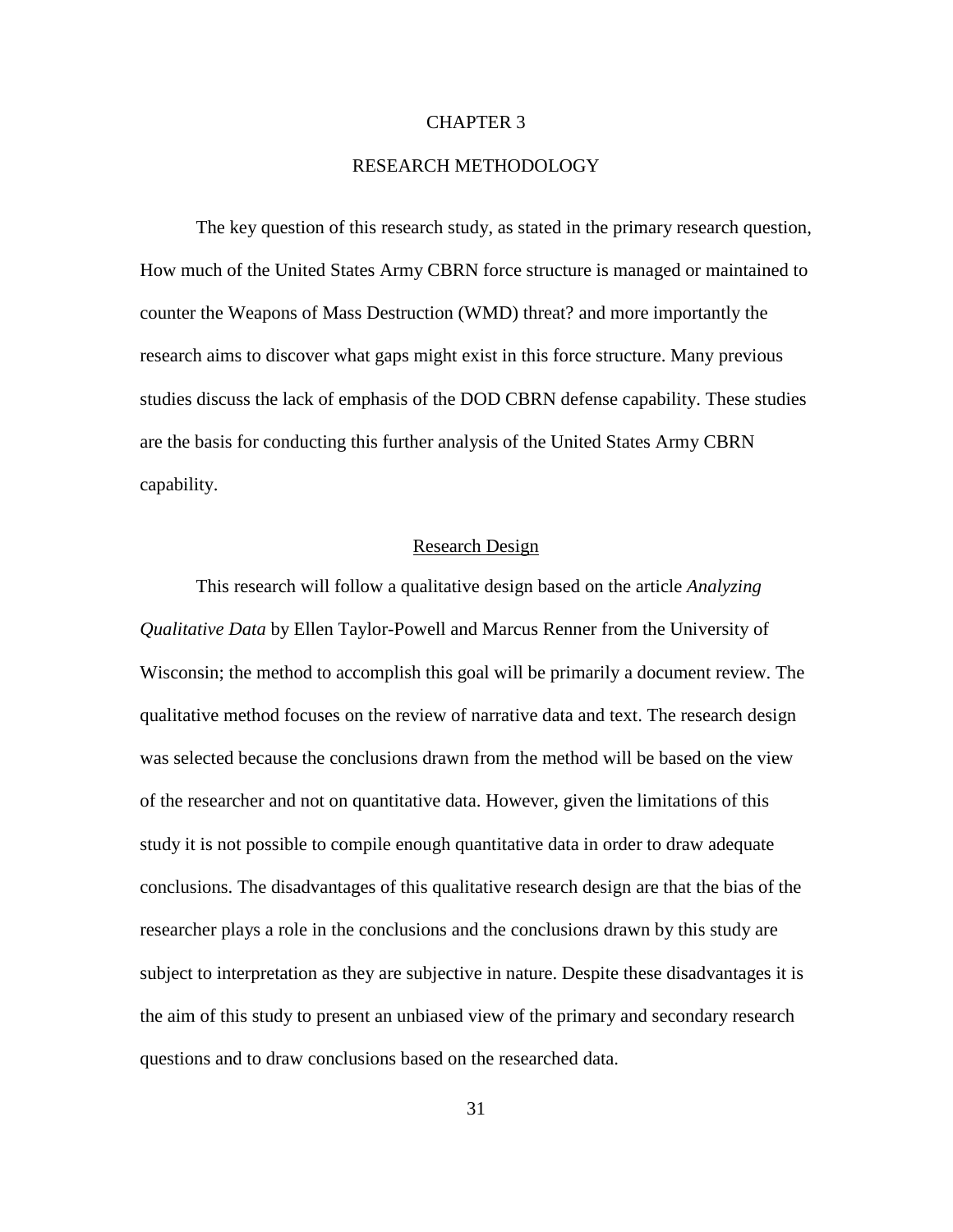#### Background Document Review

This review will consist of an analysis of United States strategic documents; this research will conduct a hierarchical review of documents starting with the major national strategy documents and their statements regarding WMD. The research will move to conduct an analysis military strategy documents that are built from the national strategy documents, moving on to the individual service strategies and finally individual service doctrine. This method will show the relationship between national strategy documents and the military capability that is built because of these documents. The purpose behind the hierarchical review is to emphasize the importance placed on counter WMD operations by the United States government and how it does or does not translate to the executing units.

The basis of this method will be the DOTMLPF model. The DOTMLPF model will be utilized because it will ensure that all necessary aspects of the WMD elimination mission are considered. The selected mission set, WMD elimination operations, will be considered because of the "eight mission sets" highlighted in the *NMSCWMD* it is the most important mission regarding WMD that will be conducted. This study assumes that the WMD elimination operation will be able to prevent the WMD threat from becoming a larger threat and potentially supersede the need to conduct any of the other seven missions. The design of this methodology can be utilized for each of the eight mission sets outlined in the *NMSCWMD* in order to conduct analysis of all of the published capabilities of the United States Army CBRN Corps.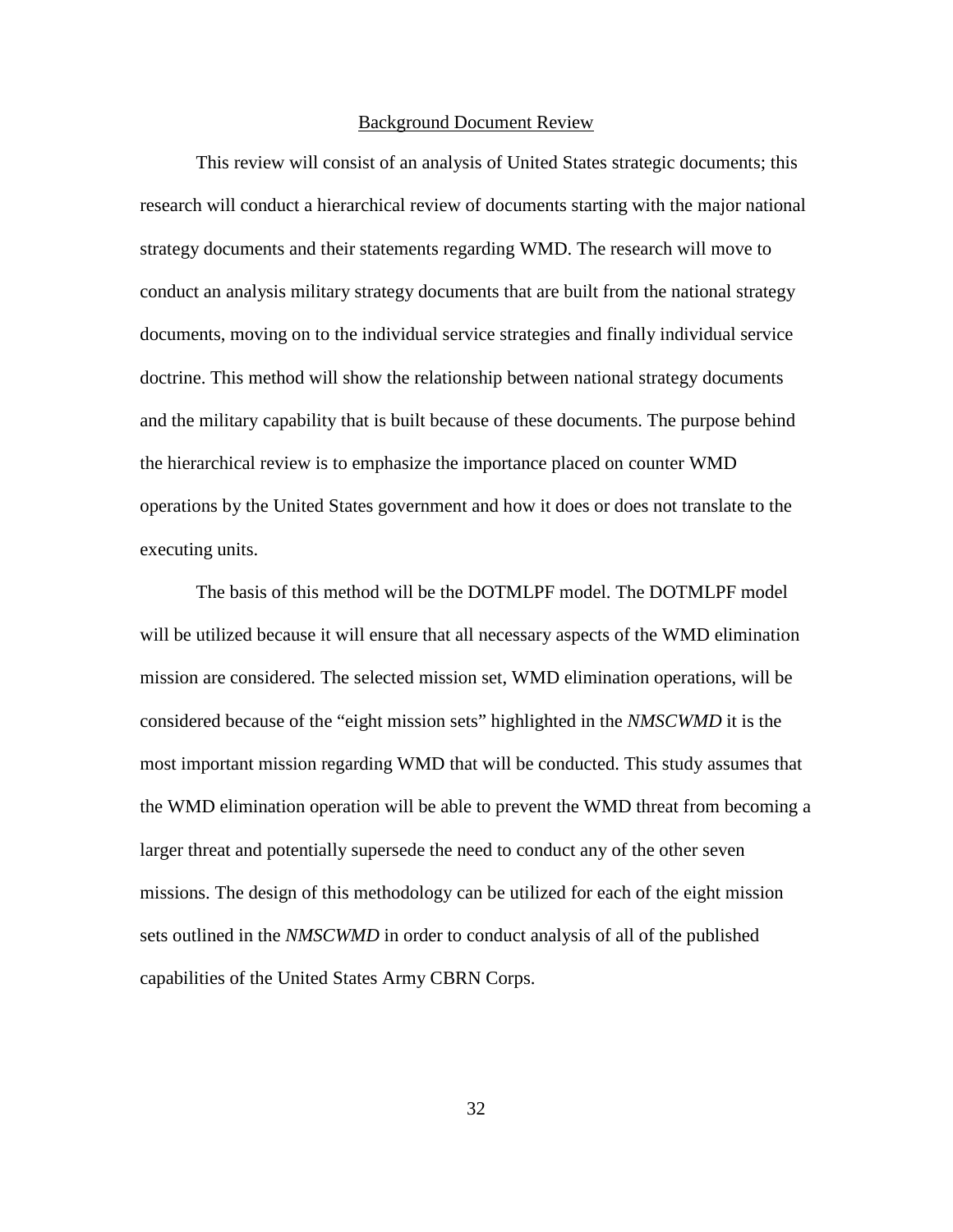#### DOTMLPF Model Explanation and Design

All of the elements of DOTMLPF, while equally important, will not be considered in this study due to the nature of the study. Based on documentation the research is capable of conducting analysis and drawing conclusions concerning doctrine, organization, and material. A key limit of this study is that it will focus on document review, which is how the United States Army has designed units to function. The elements of DOTMLPF are often very different in actual application. In conducting analysis of these elements of the DOTMLPF model, it is essential to define each element and discuss the importance of each element to the study. These definitions will set the framework to allow conclusions regarding the capability of the United States Army CBRN corps to be drawn. The criterion used to evaluate the different elements of DOTMLPF is the final element that will assist in answering the questions posed by this study.

The initial element of the DOTMLPF model that will be evaluated is doctrine, more specifically military doctrine concerning the conduct of WMD elimination operations. Doctrine is defined as "fundamental principles by which the military forces or elements thereof guide their actions in support of national objectives. It is authoritative but requires judgment in application."<sup>[43](#page-42-0)</sup> Doctrine is established using history, theory and experience. Doctrine gives planners a point of departure in which to begin their analysis of a situation or problem. Doctrine is not military strategy, rather it is a method by which the military can look at themselves and evaluate what inherent capabilities do we have,

<span id="page-42-0"></span> <sup>43</sup>Joint Staff, Joint Publication 1-02, *Department of Defense Dictionary of Military and Associated Terms* (Arlington, VA: Government Printing Office, November 2010), 104.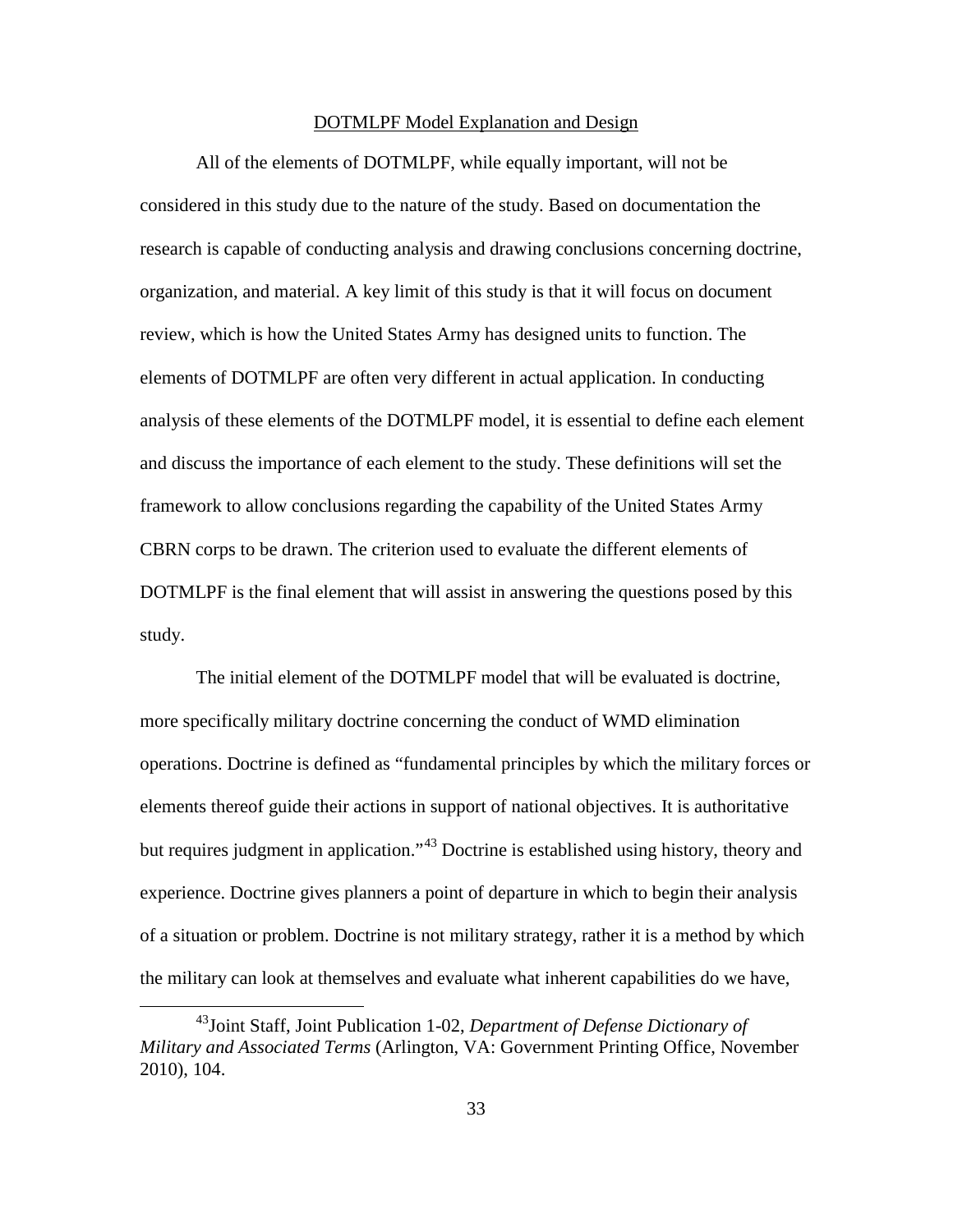what is our mission, how are we designed to carry out this mission, and how we have done these missions in the past. Doctrine will assist this study in establishing a baseline of designed capabilities for the conduct of WMD elimination operations.

The doctrine pertaining to the conduct of WMD elimination operations within the United States Army CBRN corps will be evaluated using the criteria of completeness, and feasibility. Completeness addresses the ability of the doctrine to address all aspects of the mission set that it discusses, this includes the operational fundamentals, planning considerations, sustainment operations regarding WMD elimination operations. The nature of doctrine is that it is a complete product to accomplish the mission that is discusses; however doctrine suffers from the fact that it takes much time and effort to change. In evaluating the doctrine governing WMD elimination, it is important to ensure that this doctrine is as up to date as possible given the importance of this mission set. In establishing doctrine, doctrine writers must evaluate the ability of the force to conduct the operations that they have been tasked for. An evaluation of this ability will display the feasibility of the doctrine itself. The key question to ask is "Based on what is written; can the unit that is being considered accomplish the task?" If either of these criteria are not met; then it is critical that an evaluation of the doctrine governing a specific mission set be conducted and potential changes to the doctrine be implemented.

Doctrine drives the way that the military sees itself, however there are established guidelines to the way that a military unit is organized. The organization of a military unit is hierarchical in structure, and each unit is organized based on the necessary capability that is designed for. The United States Army utilizes a modified table of organization and equipment (MOTE) to direct what units specified mission is and how a unit will be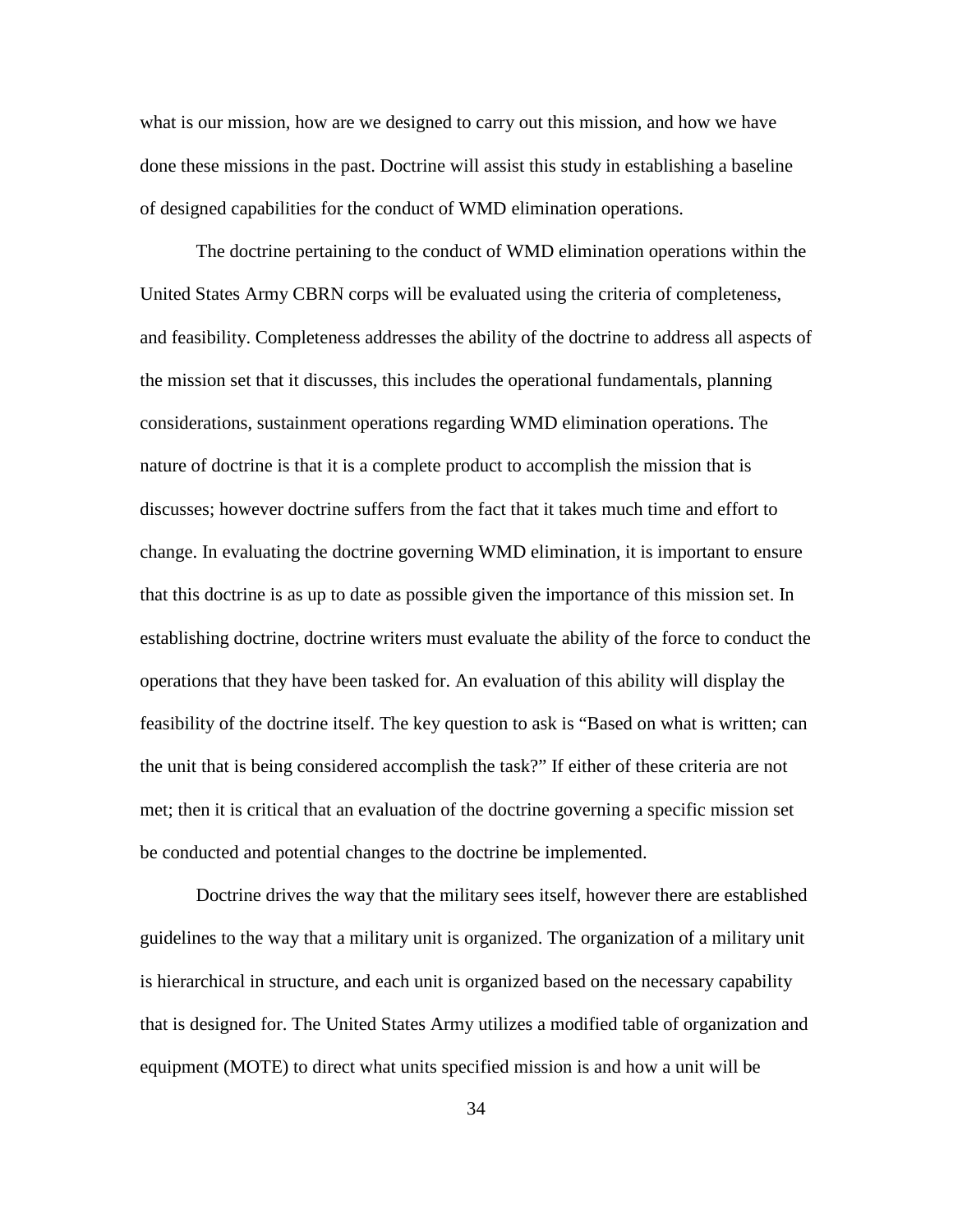organized with both personnel and equipment. The analysis of individual unit organization will allow this study to evaluate if the designed unit structure is adequate for the conduct of the WMD elimination operation. Organization will be evaluated using the criteria of size based on scope of mission, capability of MTOE equipment to accomplish the assigned tasks, and the command structure necessary for mission accomplishment. These criteria will assist this study in evaluating gaps and shortfalls between the assigned mission of the unit and the ability of that the unit to conduct assigned missions.

The final element of the DOTMLPF model to be evaluated is the material utilized to conduct the WMD elimination mission, including both MTOE and commercial-offthe-shelf (COTS) equipment. Evaluation of the equipment that a unit has to conduct both the highly technical elements the WMD elimination is vital to answering the research questions posed by this study. Identification and evaluation of this equipment will be limited, by the research design, however, and will be based on written capability evaluations since hands on evaluation is beyond the scope of this research.

## Conclusion and Summary

The aim of this study is to convey the importance placed on our national security concerning the use of WMD. The primary goal is to analyze the readiness of the United States Army CBRN corps to face the WMD threat in the contemporary operating environment utilizing qualitative research. The aim of this is to methodology is to present an un-biased analysis of the capability of the United States Army CBRN corps and propose solutions to any gaps that may exist. The results of this method are contained in the next chapter.

35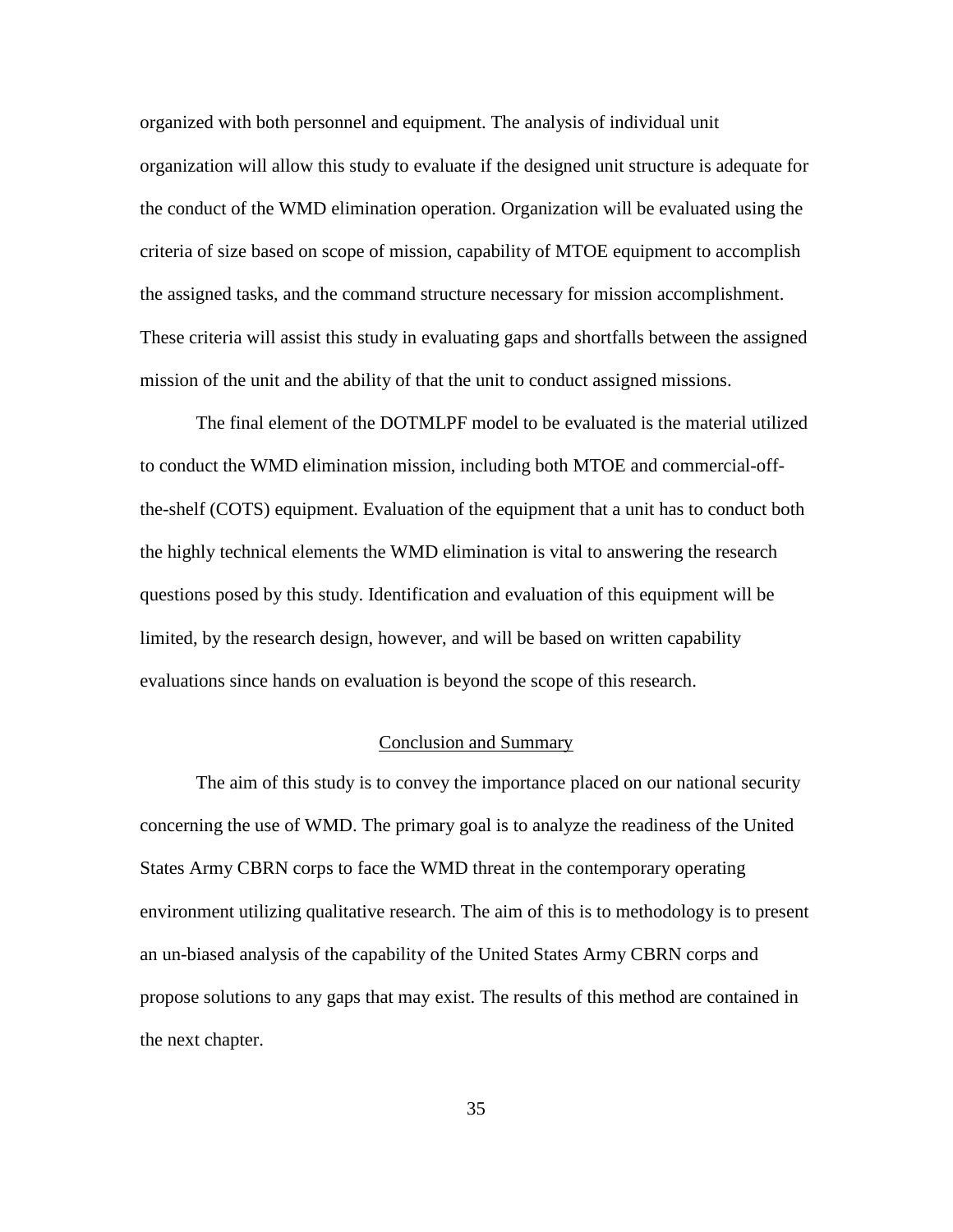## CHAPTER 4

## ANALYSIS

The aim of this research study remains to determine the capability of the United States Army CBRN corps to conduct the WMD elimination mission. This is study is essential to the United States Army CBRN corps in determining the mission of the corps in the future. The strategic direction documents that guide the United States government refer to the need to mitigate the WMD threat worldwide; this study aims to identify what the United States military, specifically the United States Army CBRN corps, is doing to follow these guidelines in reference to the WMD elimination mission. This mission plays an essential role in not only the protection of our interests abroad, but also more importantly the protection of the homeland. The rise of the non-state actor in the contemporary operating environment makes the mission of WMD elimination mission more important than ever.

The research method utilized during this study is a qualitative narrative method following elements of the DOTMLPF model. This model consists of reviewing the doctrine, organization, and material and will provide analysis regarding the conduct of the WMD elimination mission. This study is limited in nature due to its dependence on document review and the inability to conduct field analysis based on time limitations.

The primary research question asks how much of the United States Army CBRN corps force structure is managed to counter the WMD threat. The basis for this question is the CBRN corps movement from the passive defense posture to one of active defense against the WMD threat within the contemporary operating environment. This change in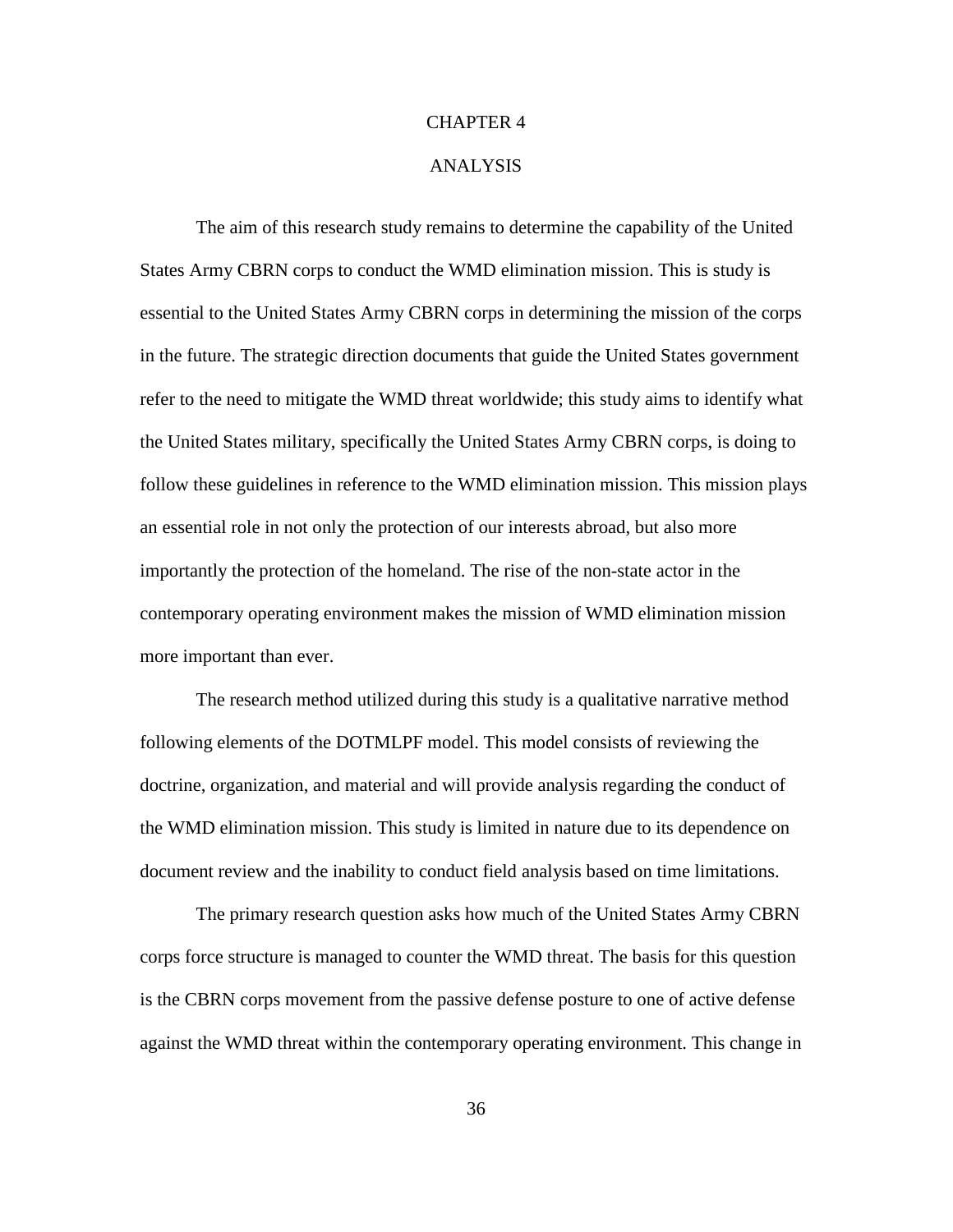posture is a recent development and will potentially dictate the future of the United States Army CBRN corps.

#### Doctrine

The nature of military doctrine is that it will be adequate to cover the intended topic. If it is not adequate, then more military doctrine can be written to adequately cover the intended topic. The development of military doctrine in an unconstrained environment can create an situation whereby the military doctrine says that it is necessary to conduct a certain type of operation; yet based on the organization and capability of the unit this type of operation is not feasible. This is the case with the WMD elimination mission. The many doctrinal publications that contain elements of this mission are thorough and cover the topic well, however, in practice the force structure of the United States Army CBRN corps in such that the corps is limited in their ability to conduct the tasks the military doctrine states are part of their mission set. This research found that the doctrine regarding the topic of WMD elimination operations is complete; although this has impacts to other elements of the study.

While the United States Army, specifically the United States Army CBRN corps, is the lead service for CBRN joint doctrine; the joint nature of CBRN doctrine assists in identifying resources necessary to conduct the WMD elimination mission from all of the services. This study found that joint doctrine is complete in addressing the conduct of the WMD elimination mission. Joint Publication 3-11 *Operations in Chemical, Biological, Radiological, and Nuclear Environments* and Joint Publication 3-41 *Chemical, Biological, Radiological and Nuclear Consequence Management*, discuss the conduct of the WMD elimination mission as an essential element in the prevention of WMD attacks,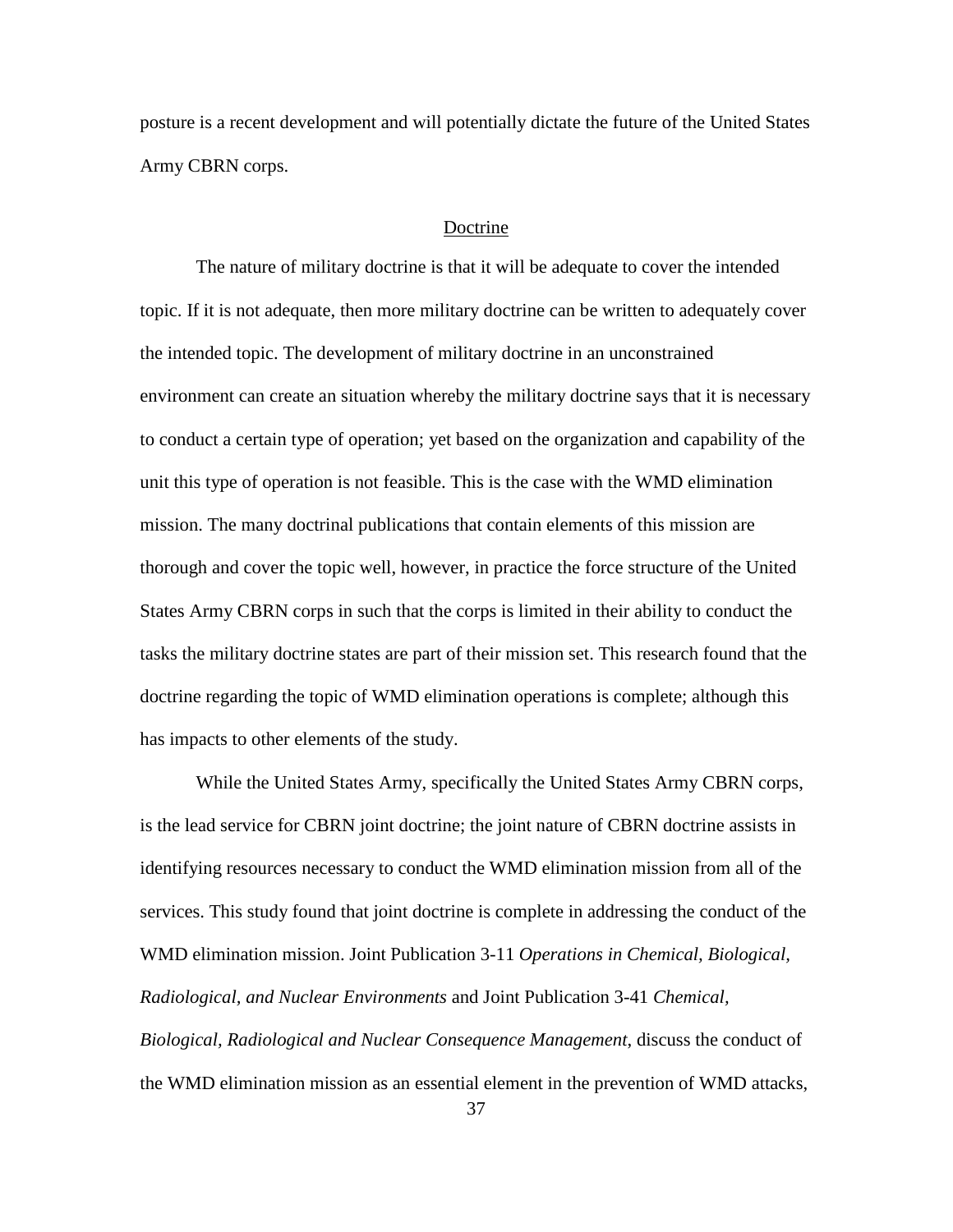however they do not specifically address the conduct of the WMD elimination mission. Joint Publication 3-40 *Combating Weapons of Mass Destruction* addresses the WMD elimination mission in appendix A; which identifies the elements of the WMD elimination mission, addresses key planning considerations, and tasks specific geographic combatant commanders with areas regarding the WMD elimination mission. While this document maintains that small scale WMD elimination missions can be taken on by the individual combatant commanders "Small scale WMD elimination operations may be handled within a CCDR's pre-existing command structure by relying on limited technical augmentation capabilities<sup>"[44](#page-47-0)</sup> This study has found that due to the strategic emphasis on WMD related operations, this difficult to implement. The conduct of the WMD elimination operation will be joint in nature based on resources and capability. The *Handbook for Joint Weapons of Mass Destruction Elimination Operations*, originally published as a separate document in 2007 is included in JP 3-40 as an appendix. This appendix serves as an operational planning guide for WMD elimination operations in the joint environment. In this capacity, the document completely addresses the conduct of the WMD elimination mission.

The United States Army CBRN corps, in coordination with the United States Army Maneuver Center of Excellence, maintains all United States Army related CBRN doctrine. This includes eighteen publications which address the conduct of CBRN related operations at the tactical level; of these eighteen publications three have been identified as relating to the WMD elimination mission. *Multi-Service Tactics, Techniques and* 

<span id="page-47-0"></span> <sup>44</sup>Joint Staff, Joint Publication 3-40, *Combating Weapons of Mass Destruction*  (Arlington, VA: Government Printing Office, June 2009), Annex A-9.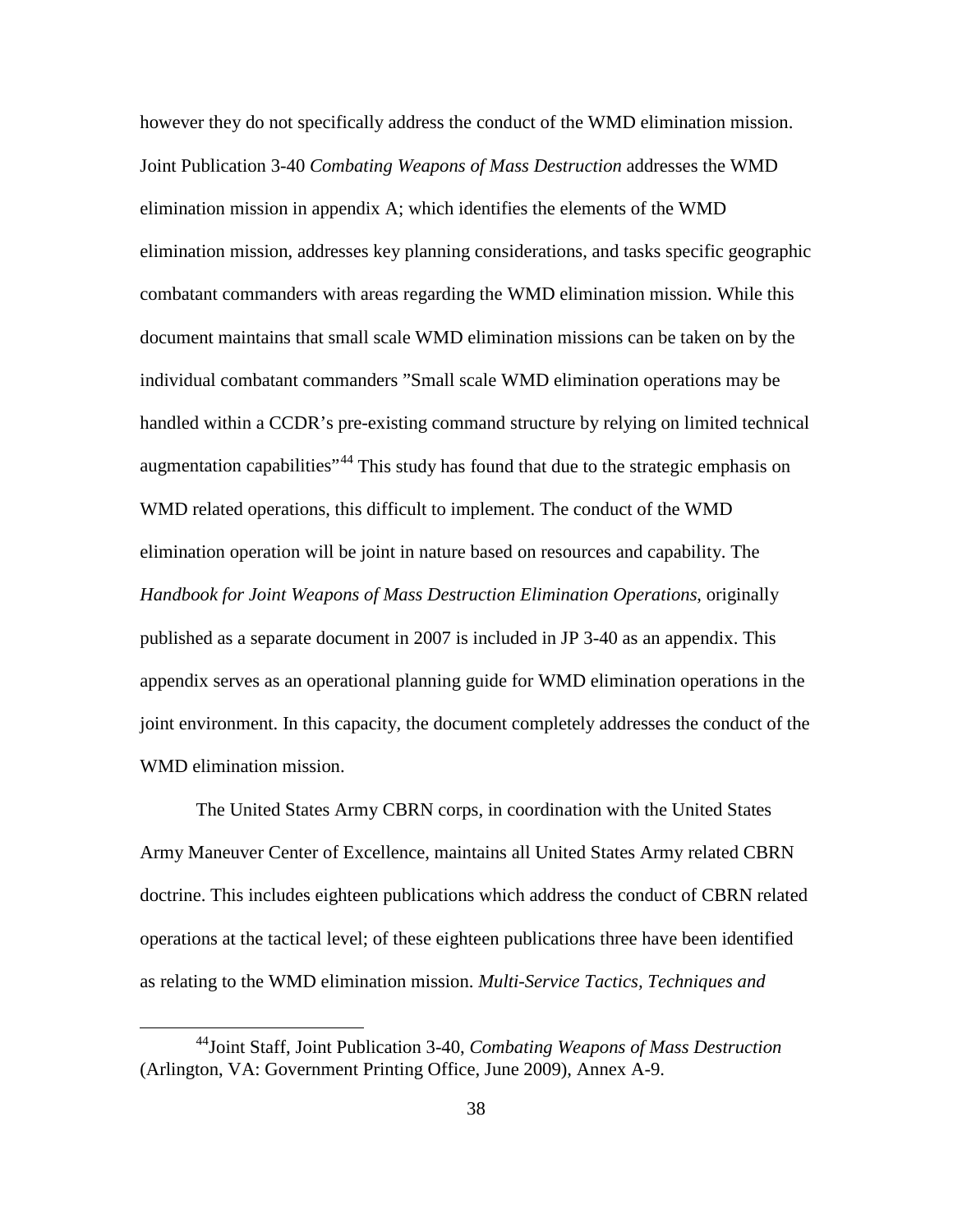*Procedures for WMD Elimination Operations* (MTTP3-11.23), Field Manual (Interim) 3- 90.10 *CBRNE Operational Headquarters* (FMI 3-90.10) and Field Manual 3-11.20 *Technical Escort Operations* (FM 3-11.20) are the three publications that have been designated by the USACBRNS as doctrine relating to the WMD elimination mission.

*Multi-Service Tactics, Techniques and Procedures for WMD Elimination Operations* (MTTP 3-11.23) addresses the planning considerations necessary for the conduct of the WMD elimination mission from both the operational and tactical levels. "WMD elimination missions require extensive collaborative planning, coordination, and execution oversight by commanders and staffs and will likely involve teams of experts located around the world as part of a multi-Service effort."<sup>[45](#page-48-0)</sup> This publication continues by addressing each operational level task, isolation, exploitation, destruction and monitoring and redirection, and including planning considerations at the operational and tactical level for each of these mission specific areas. "Planning for WMD elimination operations requires close synchronization with select CBRN-trained personnel and supporting elements to engage in the isolation, exploitation, destruction, and monitoring and redirection of adversary WMD programs."[46](#page-48-1) This publication discusses the integration of WMD elimination targets into the established targeting cycle, this inclusion is critical to allow commander's to properly allocate the resources necessary to conduct this type of mission. The publication outlines a notional force package necessary to

<span id="page-48-1"></span><span id="page-48-0"></span><sup>&</sup>lt;sup>45</sup>Headquarters, Department of the Army, Army, Tactics Techniques and Procedures 3-11.23, *Multi-Service, Tactics, Techniques and Procedures for Weapons of Mass Destruction Elimination Operations* (Arlington, VA: Government Printing Office, 10 December 2010), A-1.

 $^{46}$ Ibid., A-3.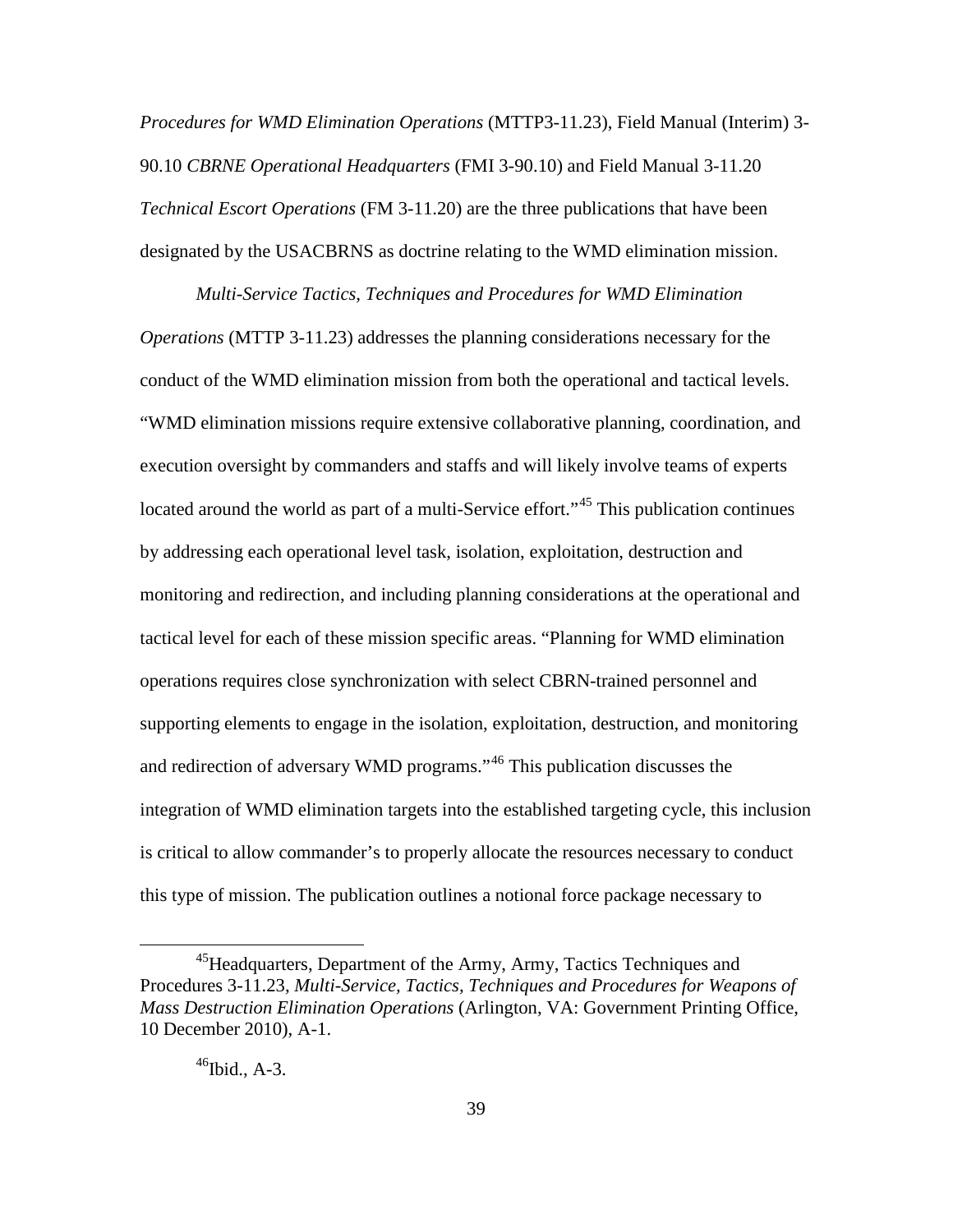conduct the WMD elimination mission. This force package is extensive, and allows all services to understand the amount of forces necessary to conduct this type of mission. The publication highlights planning considerations for working within certain environmental conditions as well as special considerations regarding integration into the military health system. The publication covers the preparation, execution and recovery aspects of the conduct of a WMD elimination mission. This publication completely addresses the conduct of the WMD elimination mission and allows all service components to have the same information in reference to the planning and execution of the WMD elimination mission.

Field Manual (Interim) 3-90.10 *CBRNE Operational Headquarters* discusses the structure, planning considerations and capability of the CBRNE operational headquarters. FMI 3-90.10 specifically discusses the formation of the Joint Task Force Elimination (JTF-E), "The three primary mission sets that the CBRNE operational headquarters is designed for and required to be ready to execute include the WMD-E set, the JTF headquarters mission set, and the civil support mission set."<sup>[47](#page-49-0)</sup> The CBRNE headquarters can be tasked to form the JTF-E headquarters, which is a specialized task force, designed to conduct the WMD elimination mission. The WMD elimination mission is specifically addressed in chapter four of FMI 3-90.10, and includes planning considerations and units capable of conducting the WMD elimination mission. This manual addresses the WMD elimination mission and the command and control structure necessary to conduct such an operation throughout a theatre of operation. The publication assists in the understanding

<span id="page-49-0"></span> $^{47}$ Headquarters, Department of the Army, Field Manual Interim 3-90.10, *Chemical, Biological, Radiological, Nuclear and High Yield Explosives Operational Headquarters* (Arlington, VA: Government Printing Office, 24 January 2008), 2-1.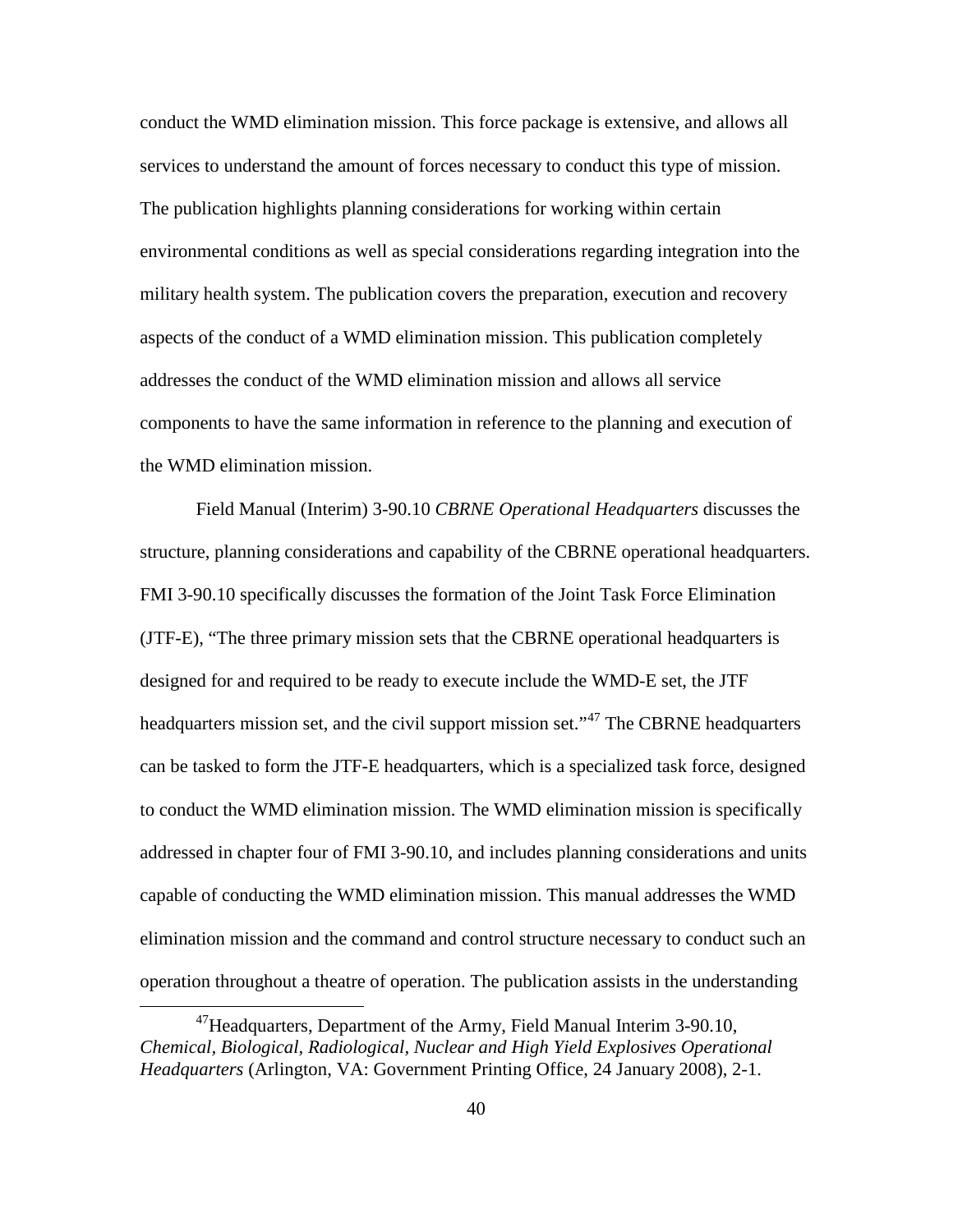of the CBRNE operational headquarters and the relationship to the WMD elimination mission.

Field Manual 3-11.20 *Technical Escort Battalion Operations* outlines the mission, operations, and planning relating to the technical escort battalion. "Deploy task-organized teams in the continental United States (CONUS) and outside the continental United States (OCONUS) to conduct TE (technical escort) and CBRN hazard characterization, monitoring, disablement, and elimination support operations."<sup>[48](#page-50-0)</sup> This field manual does not address the specific conduct of the WMD elimination mission, however, it provides a good overview of the operations within one of the units capable of conducting the WMD elimination mission. This publication is complete in addressing the planning considerations or the employment of the technical escort battalion, to include their employment during the WMD elimination operation.

Field Manual 3-05.132 *Special Operations Forces Chemical, Biological, Radiological and Nuclear Operations*, while not managed by the USACBRNS, addresses the operations of the special forces group CBRN reconnaissance detachment (SFCRD). This unit is capable of conducting elements of the WMD elimination mission. Similar to FM 3-11.20 *Technical Escort Battalion Operations*, this publication addresses the planning considerations for the employment of the SFCRD and is considered based on the units capability to conduct the WMD elimination mission. This publication is adequate in addressing the employment of the SFCRD, and while it does not address the WMD elimination mission specifically, it provides a baseline for planning.

<span id="page-50-0"></span> <sup>48</sup>Headquarters, Department of the Army, Field Manual 3-11.20, *Technical Escort Battalion Operations* (Arlington, VA: Government Printing Office, 27 August 2007), 1-1.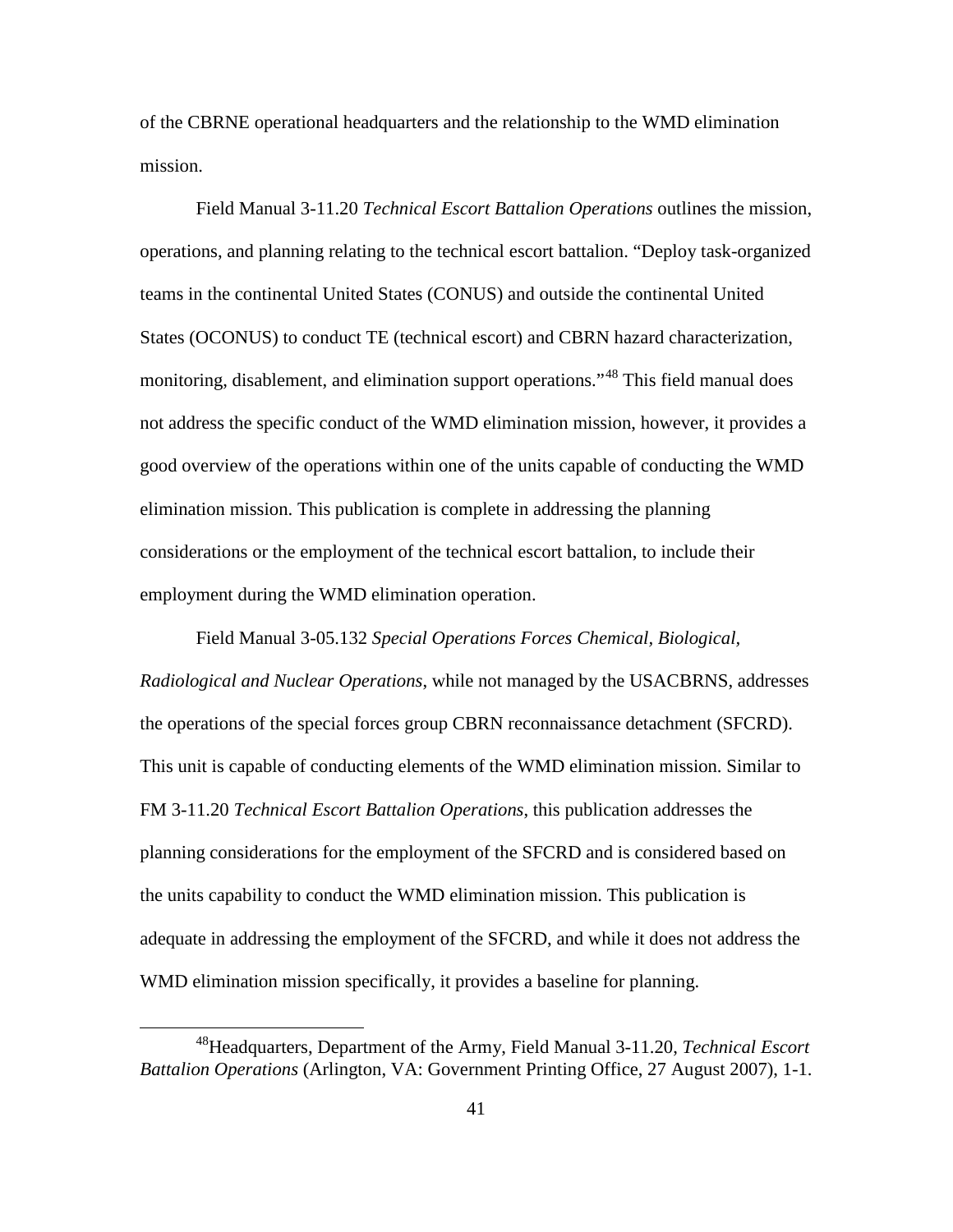The overall assessment of both the Joint and Army doctrine regarding the conduct of the WMD elimination mission is that the doctrine is complete and addresses the WMD elimination mission. The doctrine covers multiple planning and resource considerations regarding the conduct of the WMD elimination mission and these considerations will be critical to planners when faced by a potential WMD elimination mission. While the study has determined that the doctrine is complete, the feasibility of the identified units to conduct a mission of this scope is limited. This limitation will be highlighted in the following sections. This study has determined that the doctrine regarding the WMD elimination mission is complete although the feasibility of the doctrine is in question.

#### Organization

The current organizations managed by the United States Army CBRN corps designed to conduct the WMD elimination mission are the technical escort battalion CBRN response teams (CRT) and the SFCRD. These units are designed to conduct the WMD elimination mission although; they lack the size to conduct these missions unilaterally. The analysis of the MTOE documents for both units is the basis for this section of the study. This conclusion is in accordance with the research design for this study.

The MTOE document is derived from the analysis of the units mission and designed capabilities. These documents are constructed and divided by section within the larger unit being addressed. This division is annotated by individual line numbers and utilized for both the personnel and equipment sections of the document. The personnel section addresses what personnel the unit by position, required grade or rank requires, and any specialized skill sets necessary for the position. The equipment section of the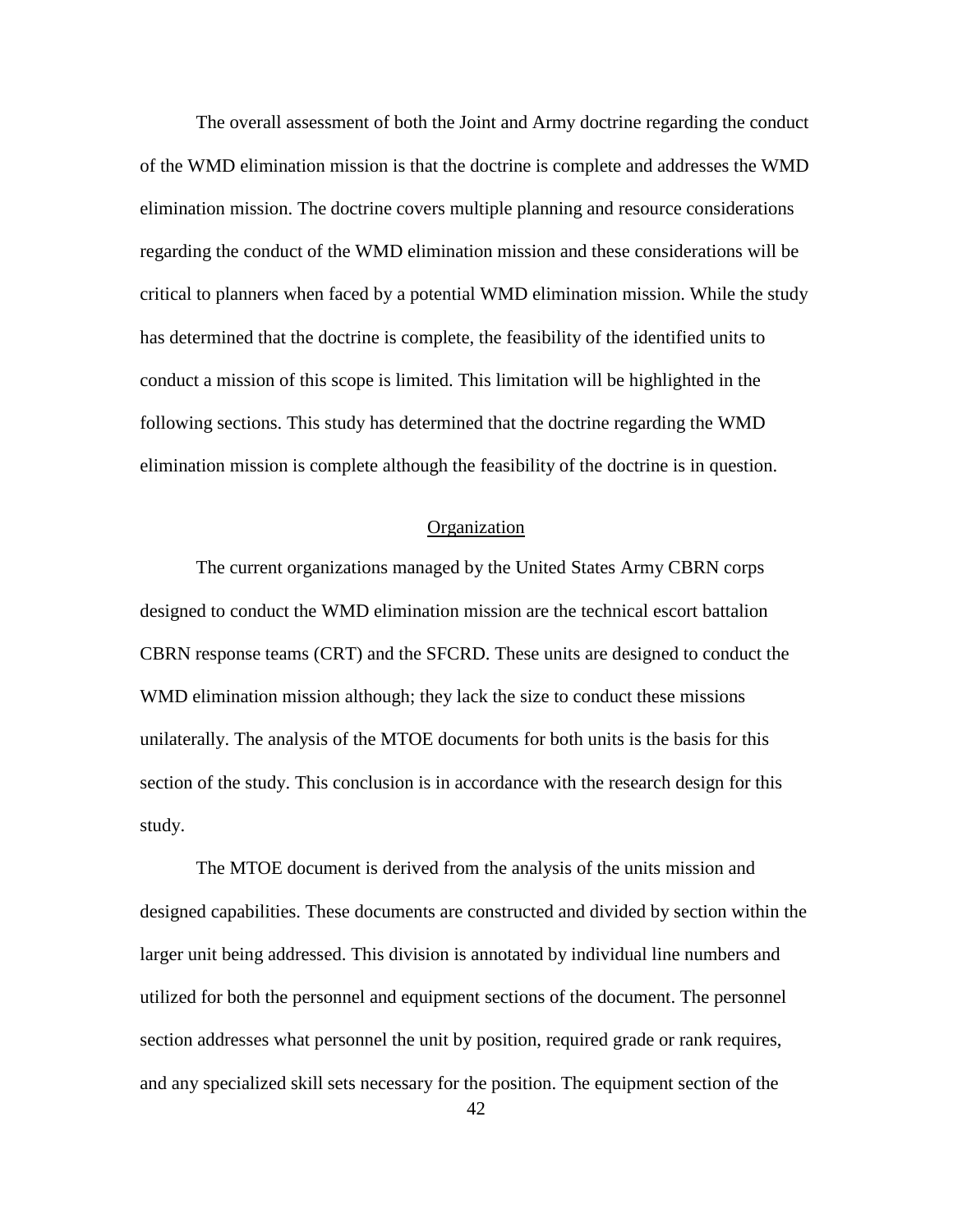document addresses the type and amount of equipment that the unit will be allocated based on the unit mission.

"Expand the Army's 20th Support Command (CBRNE) capabilities to enable it to serve as a Joint Task Force capable of rapid deployment to command and control WMD elimination and site exploitation missions by 2007"[49](#page-52-0) The 2006 *QDR* became the driver for the design and implementation of the JTF-E. The JTF-E is built around the CBRNE operational headquarters and is uniquely designed to command and control the WMD elimination mission. The design of the JTF-E is mission dependent, however the general design consists of a CBRN element, an explosive ordnance disposal element and a robust intelligence collection and dissemination capability. The CBRN brigade headquarters, built around the headquarters of the United States Army's 48th CBRN Brigade, can form a smaller WMD-E task force. The brigade was designed to account for the lack of personnel capacity to conduct WMD elimination. The unique capability necessary to conduct the WMD elimination operation can be found in this headquarters as well as it's subordinate elements, specifically the CRT, which are organic to the technical escort battalions which are organic to the 48th CBRN Brigade.

While this design is ideal for the conduct of the WMD elimination mission; it is necessary that these capabilities are properly integrated into the operations process. WMD elimination missions require specialized planning for each element, as highlighted in the previously discussed doctrine, and need to be fully integrated into the targeting

<span id="page-52-0"></span> <sup>49</sup>Secretary of Defense, *Quadrennial Defense Review* (Arlington, VA: Government Printing Office, February 2006), 51.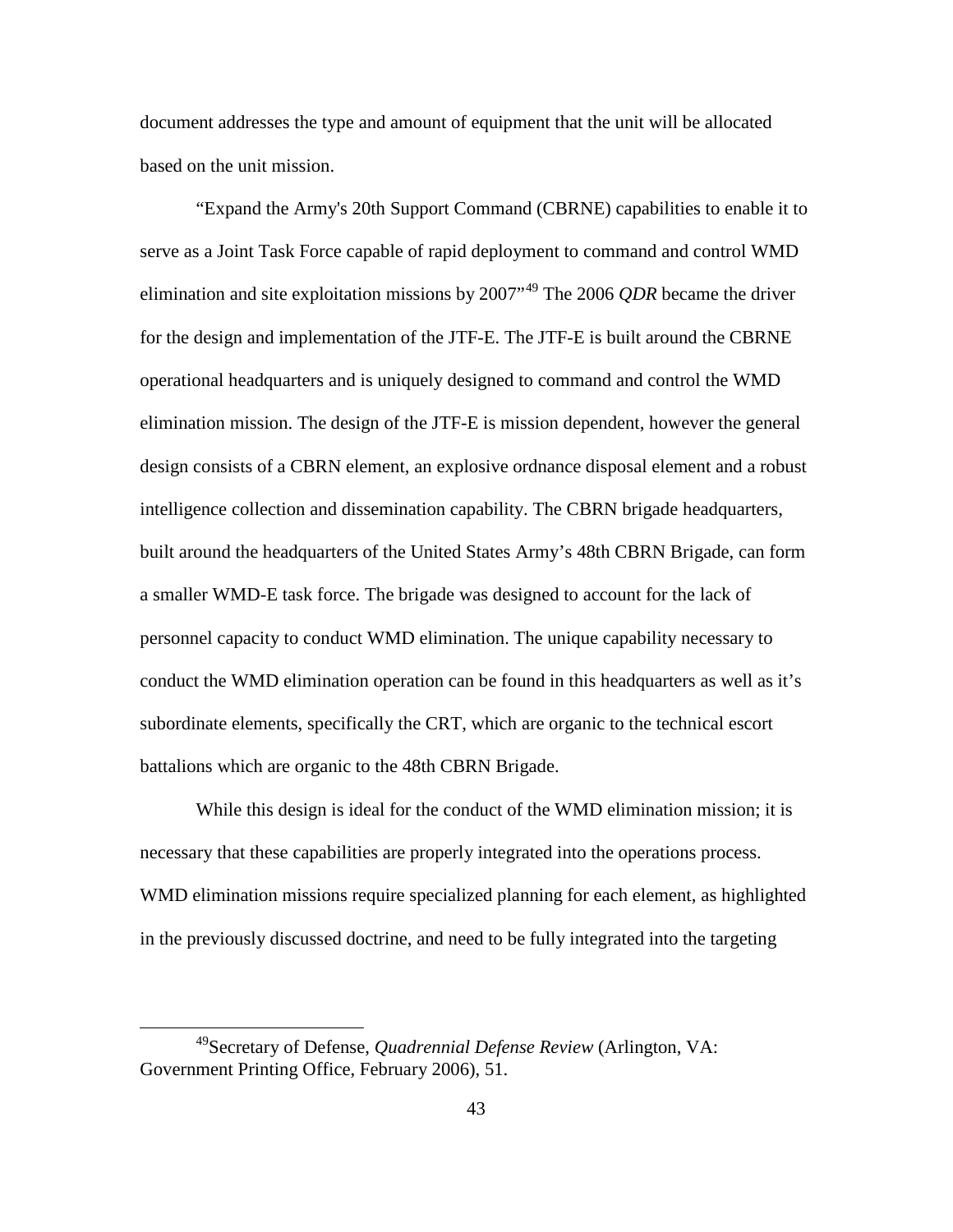process. This integration must be facilitated by the JTF-E or CBRNE elements within their respective units.

The WMD elimination mission is planned and resourced at the strategic and operational levels of conflict, however they are conducted at the tactical level. These tactical missions have significant strategic impacts throughout not only the theatre of operation, but within the strategic view of the United States. The United States Army CBRN corps has two tactical elements that are designed to conduct the WMD elimination mission.

The first unit capable of conducting the WMD elimination mission to be addressed in this study is the technical escort battalion. Two technical escort battalions exist in the United States CBRN corps. According to the MTOE document, the mission of the battalion is "to deploy CONUS/OCONUS to conduct CBRNE assessment, disablement, elimination, escort, site remediation/restoration in support of combatant commanders and lead federal agencies."[50](#page-53-0) The MOTE document identifies that the battalion consists of a headquarters element (seventy one personnel) three technical escort companies, each consisting of a company headquarters element (seven personnel each) and four CRT elements (fifteen personnel each) for a total of twelve CRT elements. The total strength for the battalion is two hundred and seventy two personnel.<sup>[51](#page-53-1)</sup>

The focus of this study is in reference to the technical escort battalion is the CRT based on their unique capability to conduct the WMD elimination mission. The CRT

<span id="page-53-1"></span><span id="page-53-0"></span> <sup>50</sup>Force Management System Website, *HHC TE Battalion Approved Modified Table Of Organization and Equipment*, DOCNO 03635RFC01 (prepared 26 March 2012), Section I.

<sup>&</sup>lt;sup>51</sup>Ibid., Section II.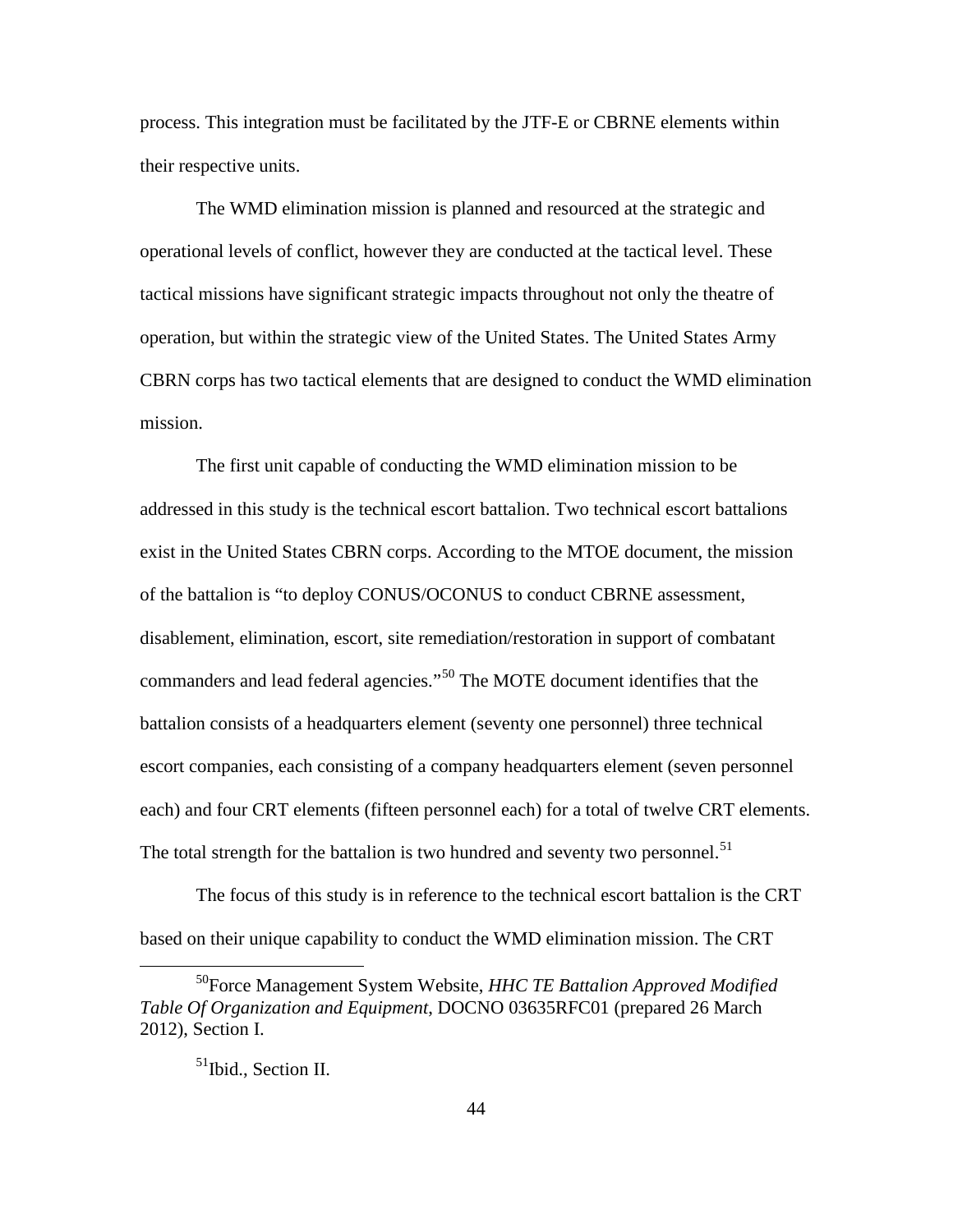consists of a combination of twelve CBRN specialists and three explosive ordnance disposal (EOD) personnel. The inclusion of the EOD personnel within the CRT make them uniquely capable of conducting render safe procedures within the WMD elimination framework. This capability increases their technical expertise and overall functionality on the battlefield. These teams are the key tactical element within the technical escort battalion and would be responsible for the tactical conduct of the WMD elimination mission. These teams, though small, are highly specialized and uniquely capable of conducting CBRNE operations, including elements of the WMD elimination mission. $52$ 

The major issue regarding the CRT is the limited number. A total of twenty four teams exist within the CBRN corps and they are not capable of conducting large scale WMD elimination missions unilaterally. This limited number of teams impacts the ability of the CBRN corps overall in their conduct of the WMD elimination mission.

The CRT is equipped with various Army common equipment as well as commercial off the shelf equipment in order to conduct their mission. The specific material utilized to conduct the WMD elimination mission will be analyzed in the material section of this chapter, however, it is necessary to highlight some specific equipment that the CRT is allocated in order to understand the capability of this element.

The individual CRT is equipped with three 1 1/4 ton high mobility multi wheeled vehicles, one 1 1/4 ton high mobility cargo trailer, and two light tactical trailers in order to transport personnel and equipment. The teams are armed with one machine gun 5.56

<span id="page-54-0"></span> <sup>52</sup>Force Management System Website, *HHC TE Battalion Approved Modified Table Of Organization and Equipment* DOCNO 03635RFC01 (prepared 26 March 2012), Section II.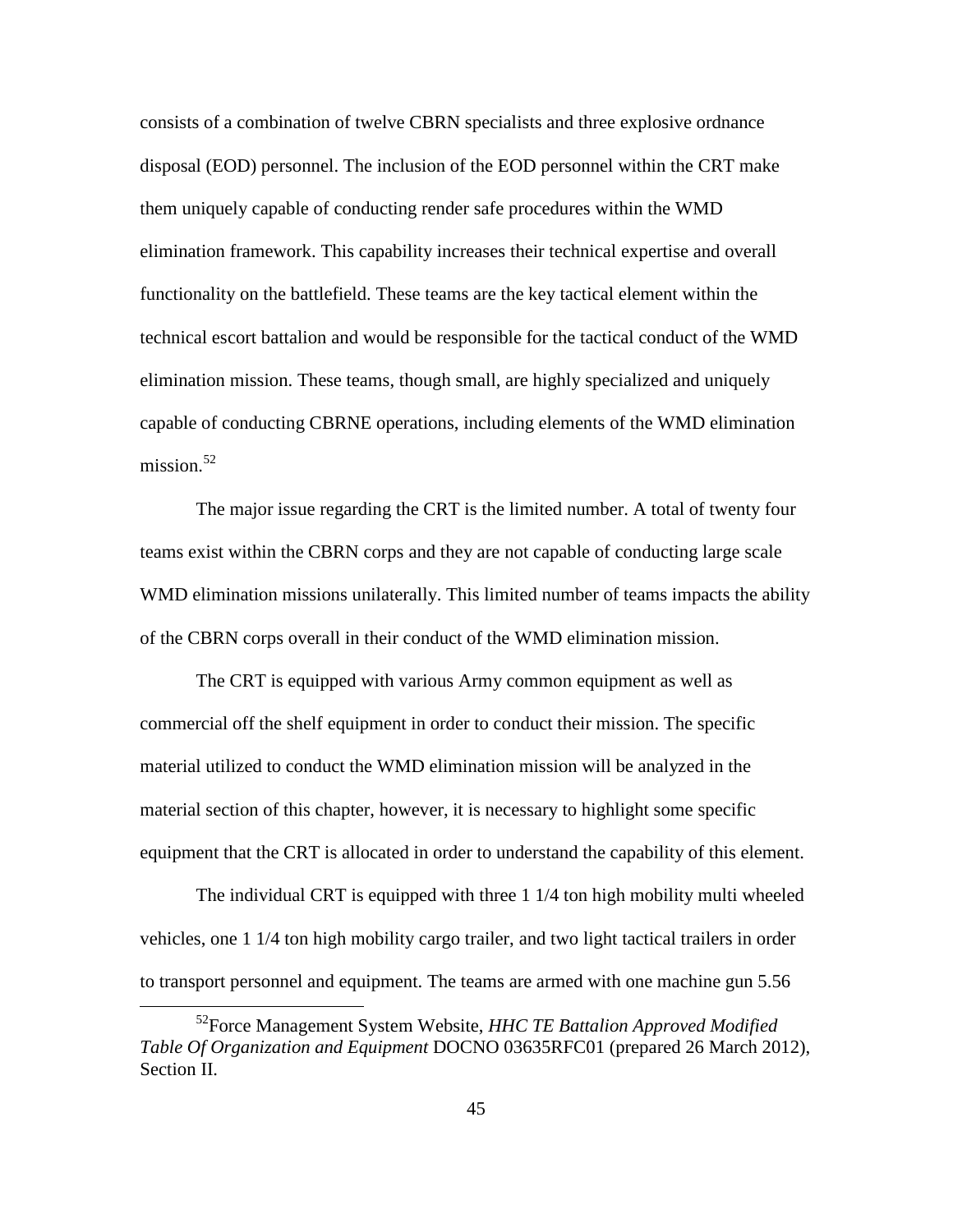millimeter: M249, fourteen rifles 5.56 millimeter: M16A2 and, fifteen pistols 9 millimeter automatic to provide security and force protection, and a collection of communications equipment.<sup>[53](#page-55-0)</sup> The requirement to secure a WMD site prior to the conduct of the elimination is extremely difficult given the limited amount of weapons that are organic to the CRT. These items are common to many United States Army units and provide the CRT with the ability to be somewhat self sufficient for small scale WMD elimination missions. If a team is requested to conduct the WMD elimination mission on a large scale, however, it would require augmentation by a larger and more capable force in order to provide the necessary force protection for the mission.

The second unit identified as capable of conducting the WMD elimination mission is the SFCRD. Currently seven SFCRD elements are assigned throughout the force, five active duty elements and two are in the national guard. These detachments are assigned to the seven special forces groups within United States Army Special Operations Command, but their MTOE is managed by the USACBRNS. The MTOE mission for the SFCRD is "Provide chemical, biological, radiological, and nuclear (CBRN) reconnaissance and surveillance support to the geographic and functional combatant commanders intent and objectives, in Special Operating Forces (SOF) strategic, operational, and tactical missions in all environments (permissive, uncertain, and hostile)<sup>"[54](#page-55-1)</sup> The detachment consists of a headquarters element (two personnel) and four

<span id="page-55-0"></span> <sup>53</sup>Force Management System Website, *HHC TE Battalion Approved Modified Table Of Organization and Equipment* DOCNO 03635RFC01 (prepared 26 March 2012), Section III.

<span id="page-55-1"></span><sup>54</sup>Force Management System Website, *Chemical Reconnaissance Detachment (SF) Modified Table of Organization and Equipment,* DOCNO 03520RSP01 (prepared 26 March 2012), Section I.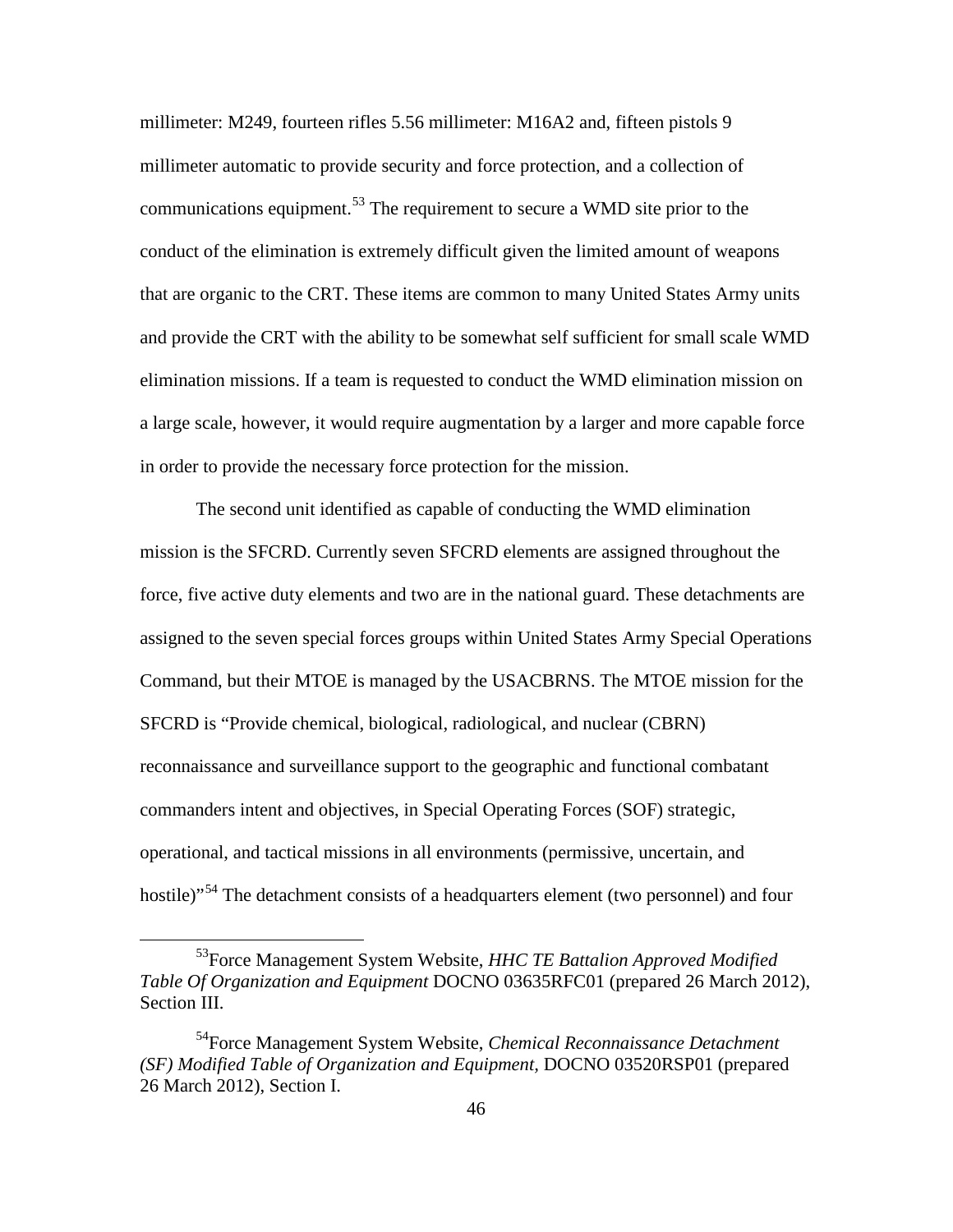SFCBRN reconnaissance teams consisting of four personnel each for a total of eighteen personnel.[55](#page-56-0) The total number of SFCBRN reconnaissance teams in the United States Army is twenty eight, however, these teams are much smaller than the CRT elements.

The SFCRD is equipped in a similar manner as the CRT, however they are not equipped with any organic mobility platforms, thus making it necessary to depend on other elements for transport to and from the objective locations. This lack of organic mobility asset hinders the teams ability to conduct the WMD elimination mission unless external support is provided. The SFCRDs are armed with eighteen carbines 5.56 millimeter: M4A1 and, eighteen pistols 9 millimeter automatic, and four launchers grenade M203A2. to provide limited security and force protection, as well as a collection of communications equipment.<sup>[56](#page-56-1)</sup> The difference between the equipment of the SFCRD and the CRT is that the SFCRD has special operations forces variant items of equipment and not military standard equipment. These items are necessary for the SFCRD to fully integrate with the special operations forces that they are designed to support. The SFCRD faces similar issues to that of the CRT because they are unable to provide security for themselves, and therefore will require external support for not only transportation purposes but for security as well. The number of SFCBRN reconnaissance teams, their support mission to special operations forces and equipment capability gaps hinder the

<span id="page-56-0"></span> <sup>55</sup>Force Management System Website, *Chemical Reconnaissance Detachment (SF) Modified Table of Organization and Equipment,* DOCNO 03520RSP01 (prepared 26 March 2012), Section II.

<span id="page-56-1"></span><sup>56</sup>Force Management System Website, *Chemical Reconnaissance Detachment (SF) Modified Table of Organization and Equipment,* DOCNO 03520RSP01 (prepared 26 March 2012), Section III.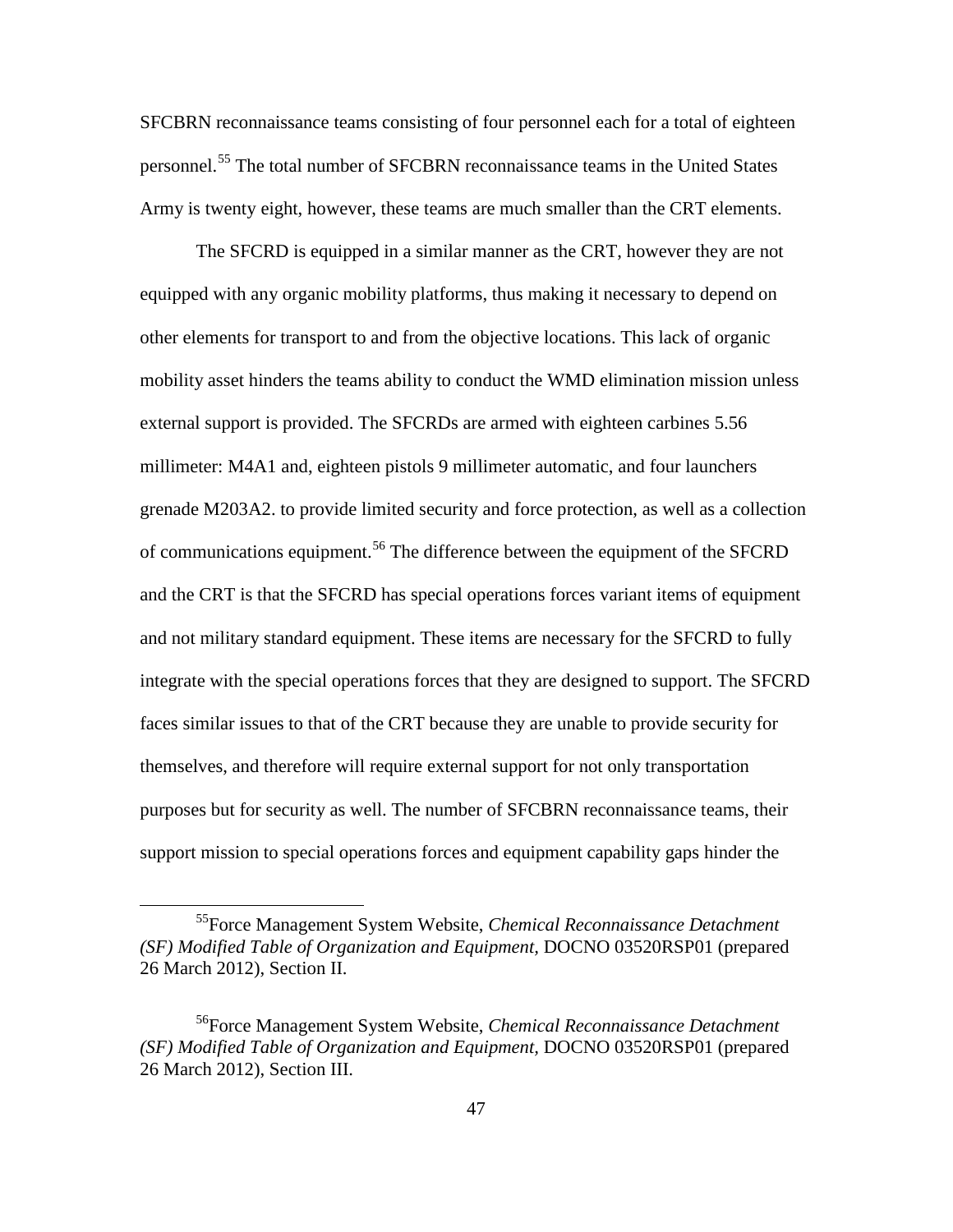SFCRDs ability to fully dedicate themselves to the WMD elimination mission. Included below is a chart depicting the number of elements in the United States Army CBRN corps, the tactical element manning, the mobility platforms, and armament

| Unit                                                              | Number of<br>Elements (total in<br><b>US Army CBRN</b><br>Corps) | Number of<br>Personnel (per<br>tactical element) | Number and Type<br>of MTOE Vehicles<br>(per tactical)<br>element)                                  | Number and<br>Type of MTOE<br>Weapons (per<br>tactical<br>element)                                                                  |
|-------------------------------------------------------------------|------------------------------------------------------------------|--------------------------------------------------|----------------------------------------------------------------------------------------------------|-------------------------------------------------------------------------------------------------------------------------------------|
| <b>Technical Escort</b><br><b>CBRN</b> Response<br>Team           | 24                                                               | 15                                               | 3x HMMWV, 1x 1<br>1/4 Ton Cargo<br>Trailer, 2x 3/4 Ton<br><b>Light Tactical</b><br><b>Trailers</b> | 14x Rifle 5.56<br>millimeter:<br>M16A2, 1x<br>Machine Gun<br>5.56<br>millimeter:<br>M249 15x<br>Pistol 9<br>millimeter<br>automatic |
| <b>Special Forces</b><br>Chemical<br>Reconnaissance<br>Detachment | 28                                                               | $\overline{4}$                                   | None                                                                                               | 18x Carbine<br>5.56<br>millimeter:<br>M4A1, 18x<br>Pistol 9<br>millimeter<br>automatic, 4x<br>Launcher<br>Grenade:<br>M203A2        |

Table 1. CBRN Corps Units and MTOE Equipment Capability

*Source*: Created by author utilizing data from HHC TE Battalion Approved Modified Table Of Organization and Equipment DOCNO 03635RFC01 (prepared 26 March 2012); Chemical Reconnaissance Detachment (SF) Modified Table of Organization and Equipment, DOCNO 03520RSP01 (prepared 26 March 2012).

This research has determined that the mission command structure designed to accomplish the WMD elimination mission is capable of accomplishing the mission. The

integration of WMD focused targeting is essential to the resourcing and execution of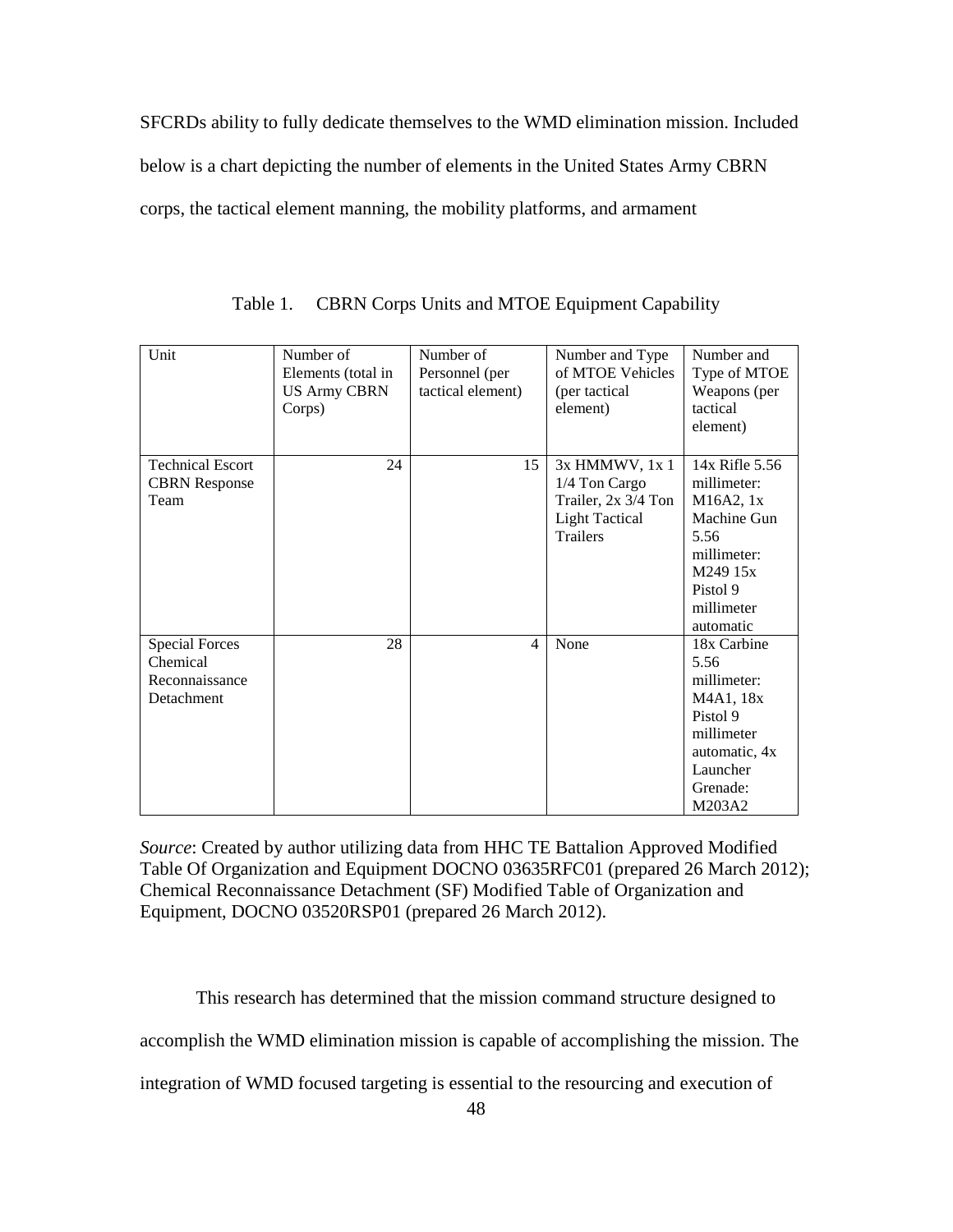these targets. The creation of the JTF-E element will assist the combatant commanders in the selection and execution of WMD related targets. The major limitation in regard to the conduct of the WMD elimination mission is the amount of the units that are capable of executing the WMD elimination mission. A limited number of CRTs and SFCRDs exist and thus this limits the United States Army CBRN corps capability to conduct WMD elimination. These units are further limited by their MTOE equipment; which is inadequate to execute all elements of the WMD elimination mission, specifically the task of seize and secure.

#### Material

The conduct of the WMD elimination mission includes "the actions to systematically locate, characterize, secure, disable, or destroy WMD programs and related capabilities"<sup>[57](#page-58-0)</sup> The material, or equipment, used in the conduct of the WMD elimination mission can be categorized into two categories. MTOE equipment that is standard for all units of a certain type within the United States Army. This equipment is listed on the MTOE document for that unit. This equipment has been acquired through the military procurement system, and therefore meets the performance specifications set forth by the United States Army. The technical nature of the WMD elimination mission requires specialized equipment not found in the United States Army inventory and therefore it is purchased from commercial manufacturers, this equipment is referred to as commercial-off-the-shelf (COTS). In order to fully analyze the capability of the CBRN

<span id="page-58-0"></span> <sup>57</sup>Joint Staff, Joint Publication 3-40, *Combating Weapons of Mass Destruction*  (Arlington, VA: Government Printing Office, June 2009), Annex A.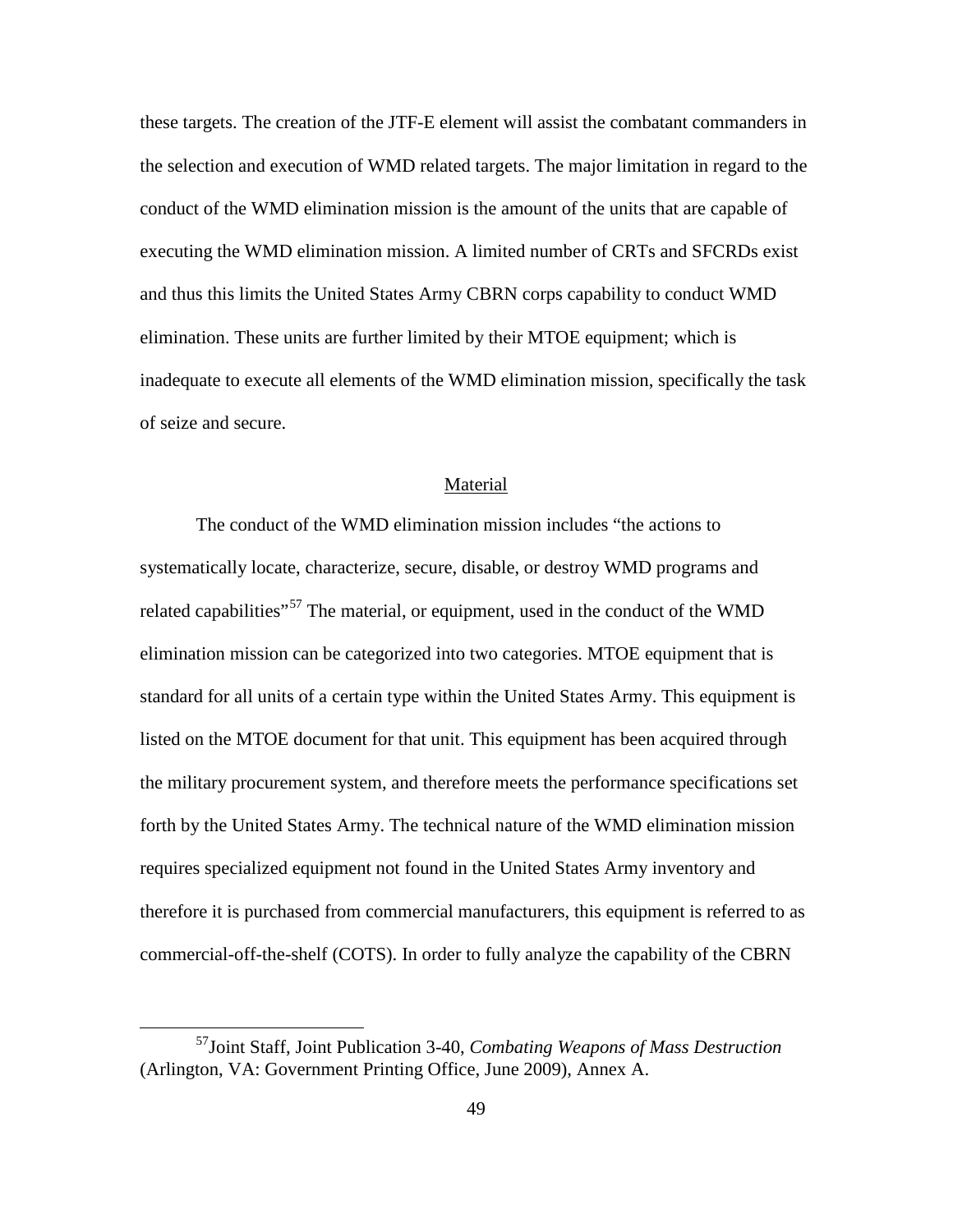corps to conduct the WMD elimination mission, this study compared the equipment sets of the CRT and SFCRD.

The CRT and SFCRD are both categorized as CBRN units according to their MTOE so therefore they will have similar MTOE equipment. The CBRN equipment common to both elements utilized to conduct the WMD elimination mission includes the Alarm: Chemical Agent Automatic M22, Monitor Chemical Agent, Radiac Set A/N VDR-2, Radiac Set PDR-75, Radiac Set PDR-77 and, Radiac Set UDR-13.[58](#page-59-0) Each of these items has been tested against the standards set forth by the US Army and has met these specifications.

The Alarm, Chemical Agent Automatic M22 is designed to provide early warning to the presence of chemical warfare agents in the environment. "The ALARM, CHEMICAL AGENT, AUTOMATIC: M22 detects and senses chemical warfare nerve  $(G-Series)$  and blister  $(H-Series)$  agents in the air"<sup>[59](#page-59-1)</sup> The M22 is designed to be a stand alone detector, and it a large items of equipment that is not designed to be transported during operation. This lack of transportability impacts the capacity to be useful during WMD elimination missions. The capability of the M22 is limited to the detection of only chemical warfare agents in the nerve (G-series) and blister (H-series); this item of

<span id="page-59-0"></span> <sup>58</sup>Force Management System Website, *HHC TE Battalion Approved Modified Table Of Organization and Equipment* DOCNO 03635RFC01 (prepared 26 March 2012), Section III; Force Management System Website, *Chemical Reconnaissance Detachment (SF) Modified Table of Organization and Equipment*, DOCNO 03520RSP01 (prepared 26 March 2012), Section III.

<span id="page-59-1"></span><sup>&</sup>lt;sup>59</sup>Headquarters, Department of the Army, Technical Manual 11-6665-321-12&P, *Technical Manual Operator's and Unit Maintenance Manual for Alarm, Chemical Agent Automatic:M22* (Arlington, VA: Government Printing Office, 1 March 1998), 1-1.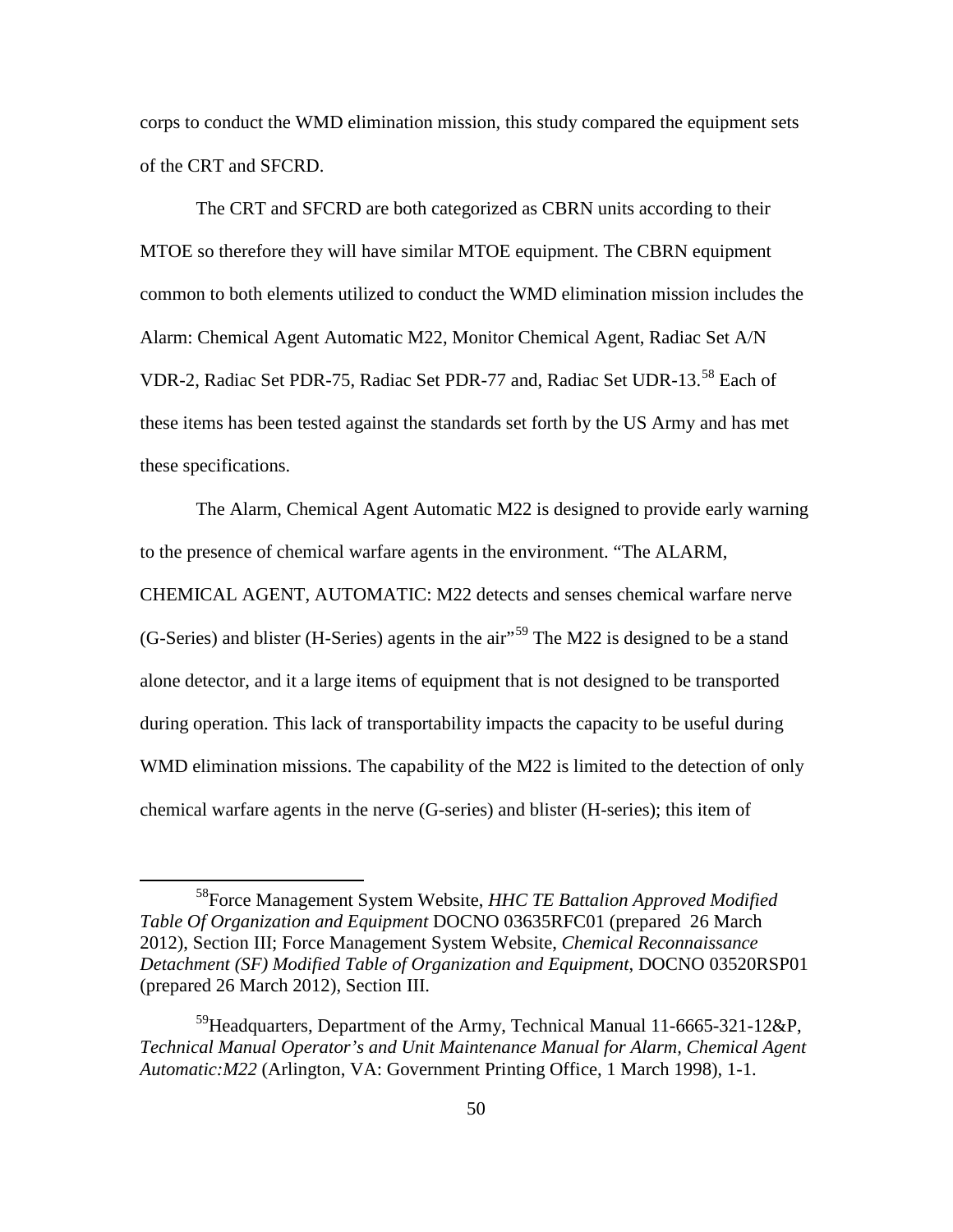equipment, while useful in specific situations, is limited in its capability to be useful in the WMD elimination mission.

The Alarm, Chemical Agent Automatic M22 is still included in the MTOE document of both the CRT and SFCRD, although it is being replaced by a different item of equipment, the Joint Chemical Agent Monitor (JCAD) M4. The JCAD has increased capability over the M22 in that it is able to detect nerve (G-series), blister (H-series) and blood (AC/CK) and is significantly smaller in size, thus making it easily transportable. The JCAD is better suited than the M22 to be utilized for the WMD elimination mission.

The Monitor, Chemical Agent (CAM), and the Improved Monitor Chemical Agent (ICAM) are designed as point detection monitors to monitor areas for the presence of chemical warfare agents. "Used by ground forces to search out clean areas; to search and locate contamination on personnel, equipment, ships' structures, aircraft and land vehicles, buildings and terrain; and to monitor the effectiveness of decontamination. The CAM responds to nerve and mustard agent vapors down to the lowest hazard that could affect personnel over a short period."[60](#page-60-0) The ICAM is designed to be a monitor of the presence of chemical warfare agents located in close vicinity and located in front of the items inlet nozzle. While the equipment has the ability to detect the presence of both nerve (G-series) and blister (H-series) chemical warfare agents, it is only capable of detecting the presence of one type of agent at a time. During a CBRN mission, it is common to utilize two of these items at the same time, each set to a specific mode (one to H series, one to G-series). These limitations of this equipment, similar to those of the

<span id="page-60-0"></span> $^{60}$ Headquarters, Department of the Army, Technical Manual 11-6665-343-10, *Technical Manual Operator's and Unit Maintenance Manual for Improved Chemical Agent Monitor* (Arlington, VA: Government Printing Office, 9 June 1998), 1-1.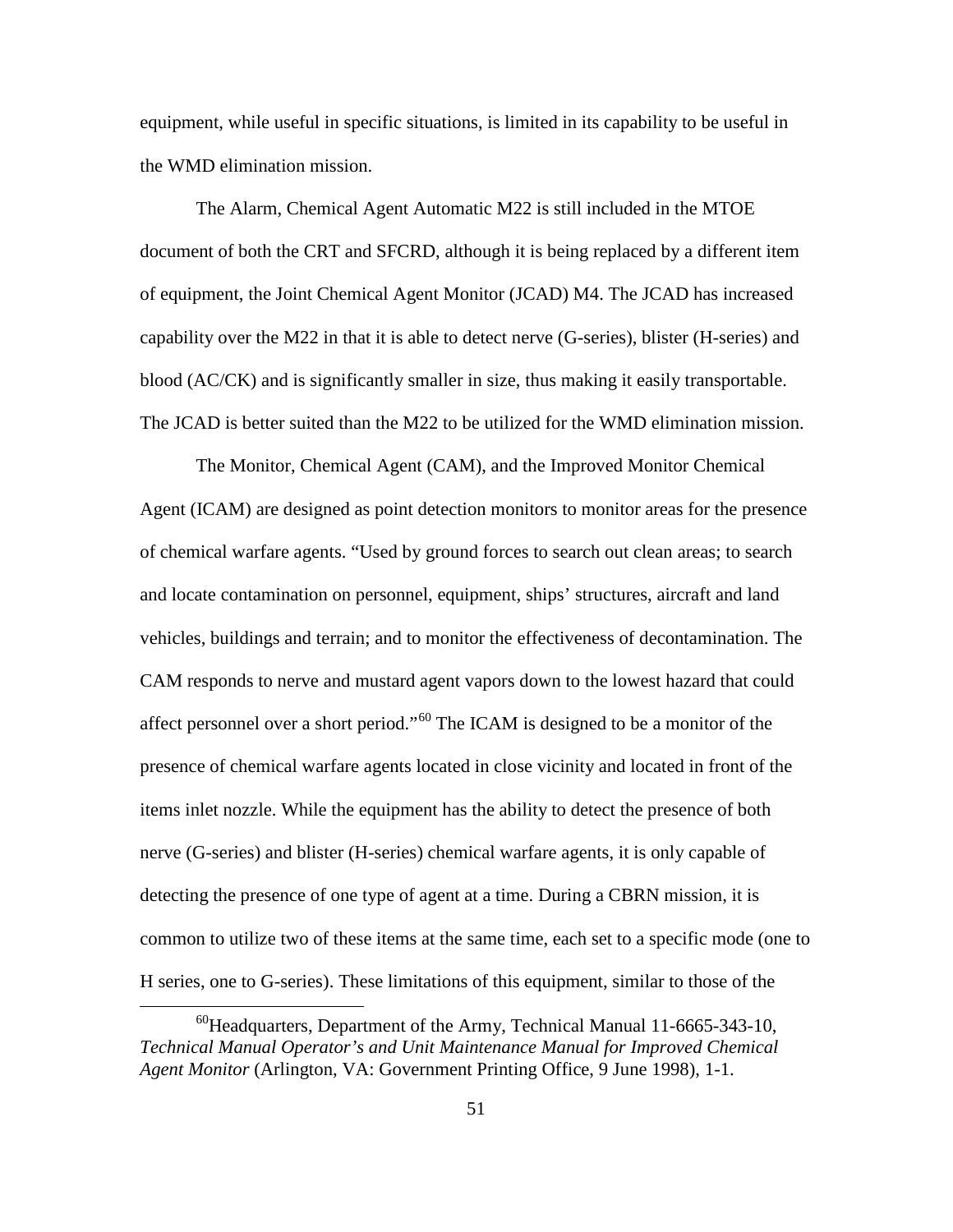M22, make it useful in specific situations, but the ICAM is limited in capacity to be effective during the WMD elimination mission.

The Radiac set A/N VDR-2 is a radiological detection item that can detect the presence of radiological material. "Used to locate and measure radioactivity in the form of gamma rays and beta particles. Displays dose rates and total accumulated dose resulting from a fallout field."[61](#page-61-0) The A/N VDR-2 can provide information regarding the presence of radiological material emitting gamma and beta energy and provide the current dose, and dose rate of radioactive energy. The equipment is not able to identify the presence of alpha radiation and it also unable to identify the radioisotope present. While just being aware of the presence of radiation can be useful, this equipment is lacking in capacity to provide all elements of information that other items of equipment can provide. This limitation makes the A/N VDR-2 an item of equipment that is not commonly used during the conduct of a WMD elimination mission.

The A/N PDR-75 analyzes data collected from individual dosimeters (DT-236) and provides data regarding the total does of gamma and neutron radioactive energy received by the individual wearing the individual dosimeter. "The PDR-75 is used to calculate unit radiation status; for medical triage and for unit reconstitution."[62](#page-61-1) The PDR-75 can be useful during the WMD elimination mission because it can provide the total

<span id="page-61-0"></span> $<sup>61</sup>$  Headquarters, Department of the Army, Technical Manual 11-6665-251-20,</sup> *Technical Manual Operator's and Unit Maintenance Manual for Radiac Set AN/VDR-2*  (Arlington, VA: Government Printing Office, 9 June 1998), 1-1.

<span id="page-61-1"></span> $^{62}$ Chemical, Biological, Radiological and Nuclear Information Resource Center, "Fact sheet for Radiac set AN/PDR-75," https://jacks.jpeocbd.army.mil/Jacks/Protected/ Core/Secure/Equipment/Summary/Default.aspx?niin=012114217 (accessed 31 March 2012).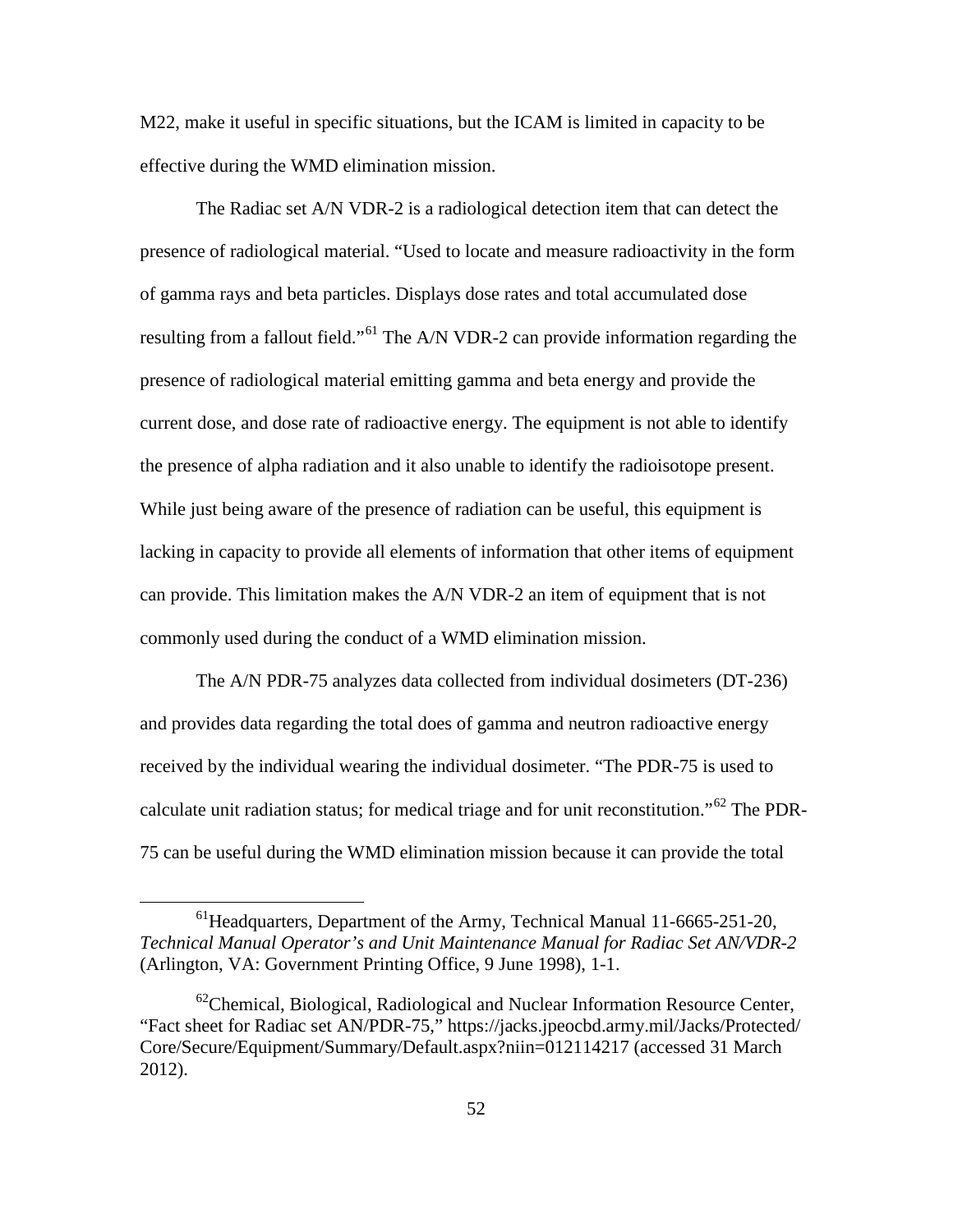dose of radiation received by an individual. This capability is useful in determining the ability of a unit to continue with the conduct of a mission based on a radiological threat. However, this item does not provide real time data and requires that the individual dosimeter is placed in the readers in order to determine the total dose. In areas of high radiation activity this item would have limited effectiveness.

The A/N PDR-77 is "used for nuclear weapons accident response, environmental level measurement of radiological materials and in monitoring work areas where chemical detectors are stored<sup>"[63](#page-62-0)</sup> This equipment has the capacity to detect all types of radiation, although the item can only detect one type of radiation at a time (based on the use of different detection attachments) and the item can only confirm the presence of radioactive material but cannot provide the radioisotope information. While this item has more capability than the A/N VDR-2; it is still limited in capability to be effective during the WMD elimination mission.

"The A/N UDR 13 is a compact, hand-held or pocket carried tactical dosimeter capable of measuring prompt gamma/neutron dose from a nuclear event plus gamma dose and does rate from nuclear fallout"<sup>[64](#page-62-1)</sup> The A/N UDR 13 faces some of the same limitations of the other radiation equipment analyzed within this section; although it can provide the dose and dose rate of both gamma and neutron radiation at the same time it is

<span id="page-62-0"></span><sup>&</sup>lt;sup>63</sup>Chemical, Biological, Radiological and Nuclear Information Resource Center, "Fact sheet for Radiac set AN/PDR-77," https://jacks.jpeocbd.army.mil/Jacks/Protected/ Core/Secure/Equipment/Summary/Default.aspx?productId=388 (accessed 31 March 2012).

<span id="page-62-1"></span> $64$ Chemical, Biological, Radiological and Nuclear Information Resource Center, "Fact sheet for Radiac set AN/UDR-13," https://jacks.jpeocbd.army.mil/Jacks/Protected Core/Secure/Equipment/Summary/Default.aspx?productId=389 (accessed 31 March 2012).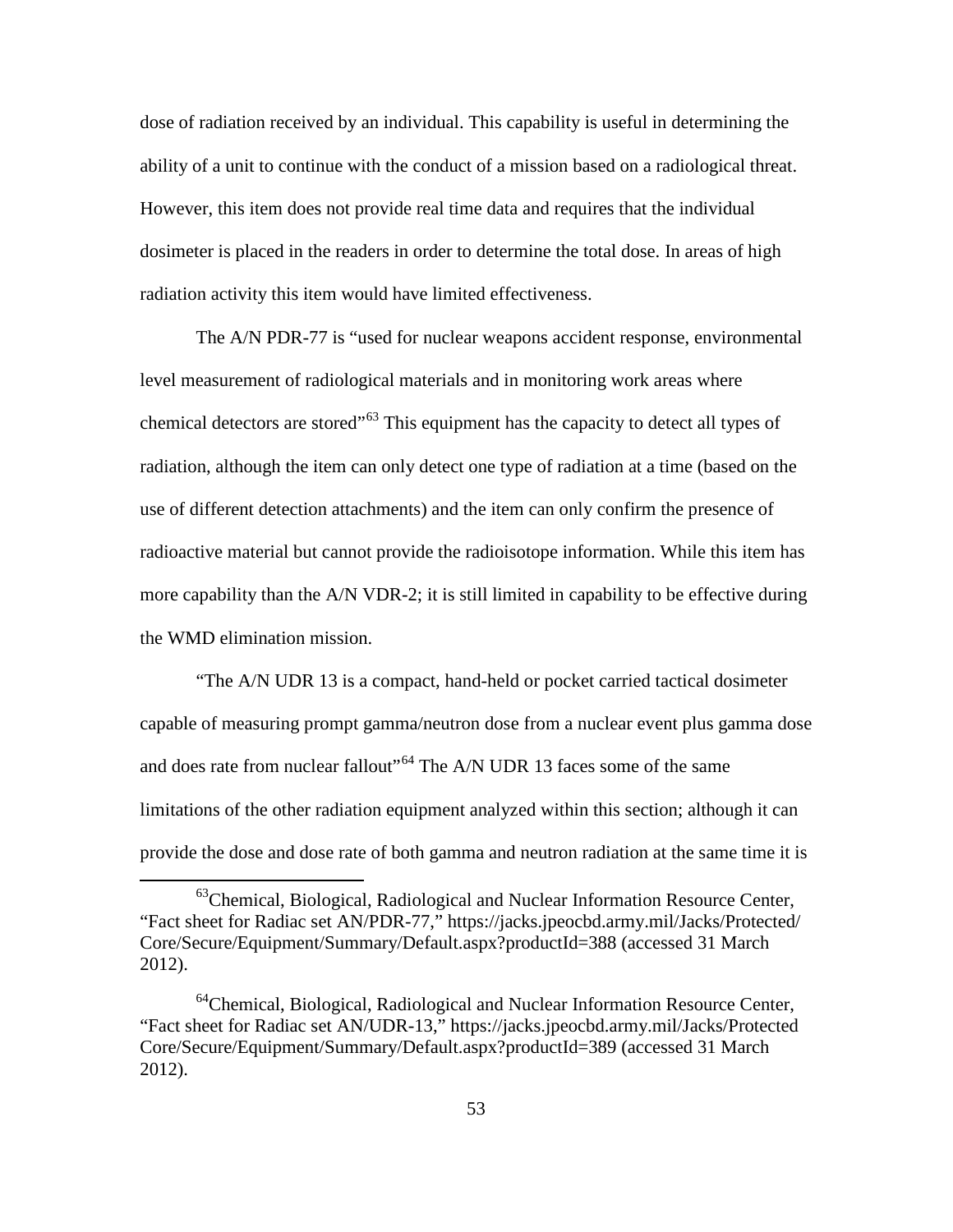unable to identify the type of radioisotope involved. This dosimeter has use in the conduct of the WMD elimination mission based on the rugged design and small size.

Generally, the MTOE equipment items are designed for use in a tactical combat environment. They have met the specifications dictated by the United States Army for this purpose, these design specifications assist in the items survivability on the battlefield, however the MTOE equipment of the CRT and SFCRD have limited capacity for use when conducting the technical elements of the WMD elimination mission because of their limited ability to provide information regarding the type of chemical, biological, radiological or nuclear element or substance that is present.

The technical nature of the WMD elimination mission necessitates the use of specialized items of equipment that are procured directly from manufacturers. The COTS items have not been subjected to the same testing that is required for military standard equipment. This lack of testing can have impacts to the durability of the items, however, many of the items utilized for the WMD elimination mission provide better fidelity of data than the military standard equipment.

The CRT and CRD both utilize a varied array of COTS equipment; and given the similarities in capability and mission, both units utilize some of the same COTS equipment. These items include the Ahura First Defender, Rae Systems MultiRAE gas monitor system, and Smiths Detection HAZMATID. The use of these similar items allows these elements, an increased ability to operate together.

The Ahura First defender, designed and manufactured by Ahura Scientific, "Quickly identifies unknown solid and liquid chemicals from a vast sample library including: explosives, toxic industrial chemicals (TICs), toxic industrial materials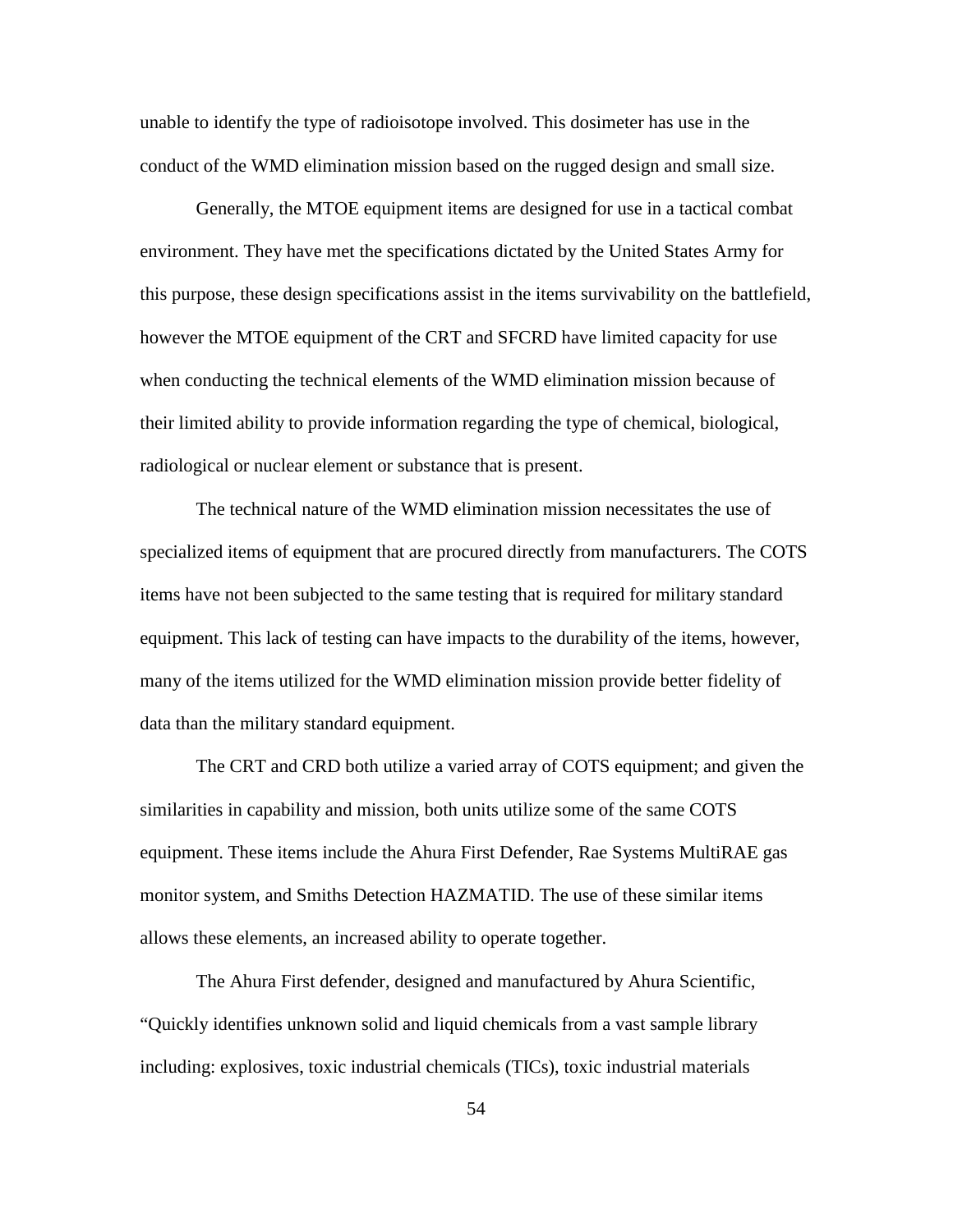(TIMs), chemical warfare agents (CWAs) white powders, narcotics<sup> $165$  $165$ </sup> The first defender is able to provide on-site presumptive analysis of unknown substances, which can be a great asset during the conduct of the WMD elimination mission. The First Defender is ruggedized to withstand use in a combat environment, and is small enough to be transported by an individual Soldier. The main draw back of the first defender is, based on the type of technology it utilizes, it is unable to analyze dark substances and can cause darker substances to combust and create a significant hazard. Despite this drawback, based on the portability and capability of this item it is well suited to the WMD elimination mission.

When entering a location in an unknown environment, it is essential to be able to monitor the levels of gas in the atmosphere. "The MultiRAE plus combines a PID (photo ionization detector) with the standard four gases of a confined space monitor (O2, LEL, and two toxic gas sensors) in one compact monitor with sampling pump.<sup>"[66](#page-64-1)</sup> This capability allows the CRT and SFCRD the ability to determine the appropriate protective equipment to utilize during their operations. This determination is important when dealing with dangerous unknown substances. The MultiRAE is vital to the CRT and SFCRD and their ability to support the WMD elimination operation.

The CRT and SFCRD are able to provide presumptive analysis of unknown substances through the use of the Smiths Detection HAZMAT ID. The HAZMAT ID utilizes infra-red light in order to provide information regarding numerous unknown

<span id="page-64-0"></span> <sup>65</sup>Thermo Scientific, "AhuraFD," http://www.ahurascientific.com/chemicalexplosives-id/products/ahurafd/index.php# (accessed 31 March 2012).

<span id="page-64-1"></span><sup>66</sup>RAE Systems, "MultiRAE Plus," http://www.raesystems.com/products/ multirae-plus (accessed 5 April 2012).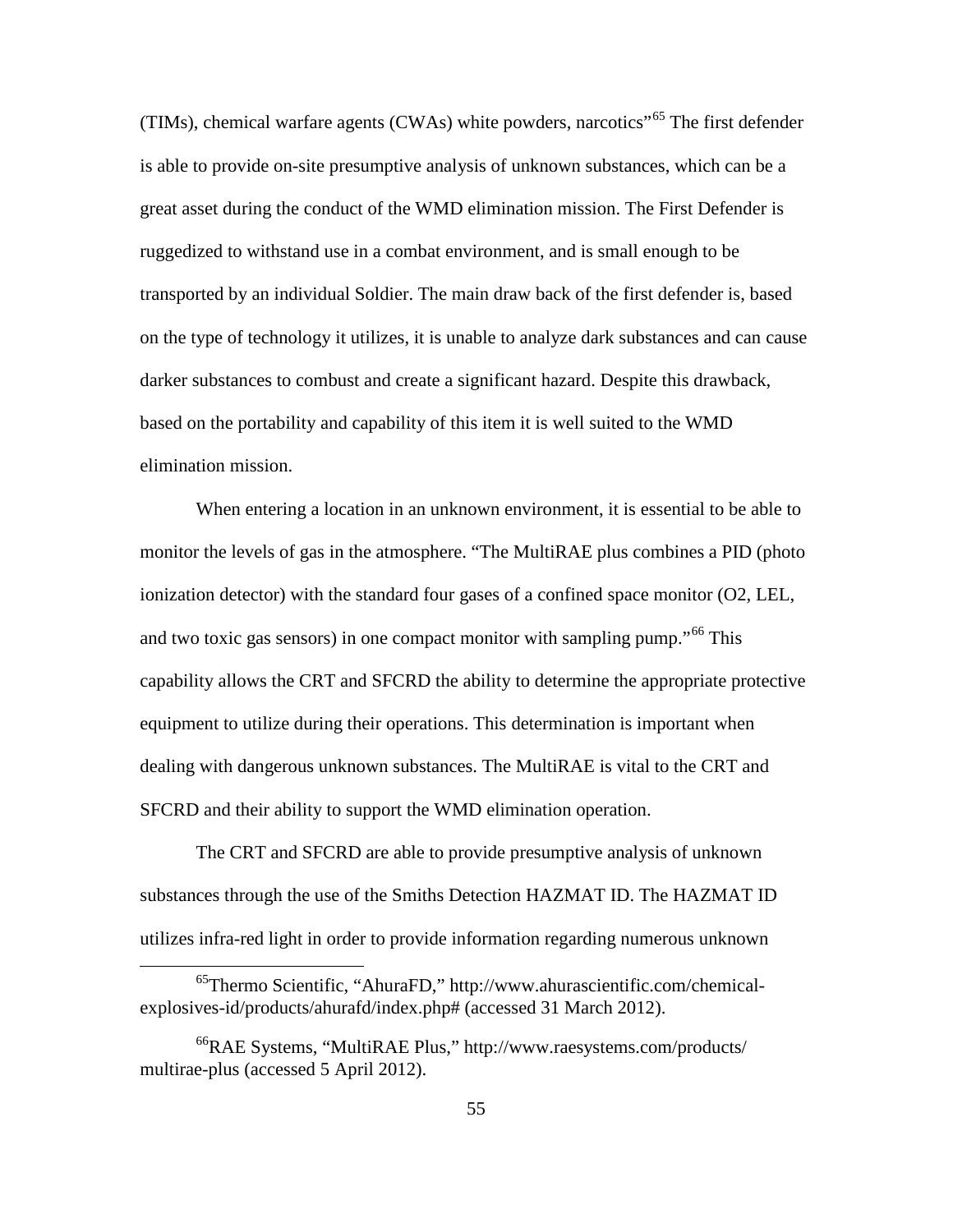substances. This capability is important to the WMD elimination mission. The only drawback of the HAZMAT ID could be the size, however it is far smaller than other items with similar capability. This equipment is ruggedized and the interface is very user friendly. The HAZMAT ID provides the SFCRD with essential capability during the conduct of the WMD elimination mission.

The CRT brings a unique capability to both locate and characterize CBRN threats, but to also conduct render safe procedures as well. These missions require specialized equipment in order to provide protection to the personnel conducting the mission and increased fidelity to commanders in their decision cycle. These items include the Dtect Rad-ID radiological detection system, the Exploranium GR-135 Identifinder radiological detection system, the Inficon HAPSITE chemical identification system, the Pragmatic HazCam wireless video camera system, and the RAZOR EX biological detection system. $67$ 

The main capability gap between the MTOE radiac detection systems and the COTS radiation detection systems is the MTOE equipments inability to determine the type of radioisotope present, and the inability to detect multiple types of radiation simultaneously. The Dtect Rad-ID and the Exploranium GR-135 Identifinder radiological detection devices provide the CRT with the capability to detect, identify and locate radiological sources or any material emitting a radiological signature. The ability to locate radiological items is essential when time is crucial to the conduct of a WMD elimination mission. The ability to identify multiple types of radiation on target allows

<span id="page-65-0"></span> <sup>6748</sup>th CBRN Brigade, "CBRNE Response Team (CRT) Equipment List" (Handout, Fort Hood, Texas, 22 February 2012).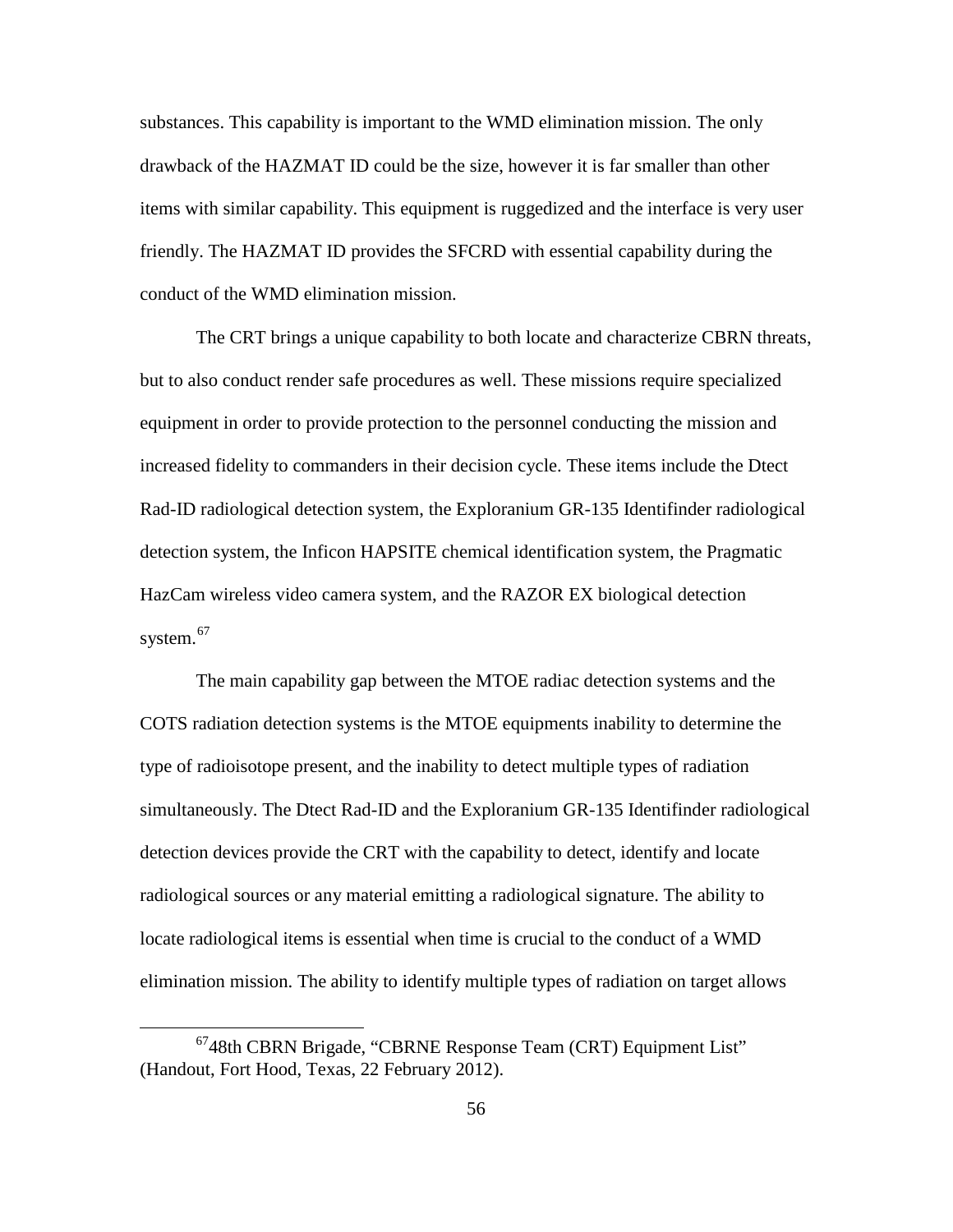the CRT to characterize the site quickly and accurately. Both items of equipment are ruggedized to withstand continued use on the battlefield, and harsh decontamination procedures.<sup>[68](#page-66-0)</sup>

The ability to not only detect the presence of, but to identify unknown chemical substances assists in the characterization of unknown sites during the conduct of the WMD elimination mission. The Inficon HAPSITE, utilized by the CRT, provides the ability to "detect, identify and quantify toxic industrial chemicals and chemical warfare agents on-site. HAPSITE Smart Plus is the only person portable gas chromatograph/mass spectrometer"<sup>[69](#page-66-1)</sup> Unlike the MTOE equipment, this item provides the CRT the capability to detect and identify most unknown substances they may encounter. This equipment utilizes information from the National Institute for Occupational Health and Safety (NIOSH) guide to provide the CRT with exact information regarding the unknown substance they have encountered. This capability provides a significant increase in force protection to units conducting WMD elimination missions. However, this equipment is highly sensitive to environmental conditions, and is not ruggedized for use in a field environment. This limitation must be considered when utilizing this equipment.

The ability to detect hazards without having to risk personnel or equipment allows the CRT to posture itself to meet whatever threat it may encounter. This task is accomplished through the use of the Pragmatic HAZCAM which can "monitor chemical,

<span id="page-66-0"></span><sup>&</sup>lt;sup>68</sup>Science Applications International Corporation, "Exploranium GR-135 Plus Identifinder," http://www.saic.com/products/security/gr-135/ (accessed 4 April 2012); Dtect Systems, "rad-ID," http://www.dtectsystems.com/rad-ID\_page.html (accessed 4 April 2012).

<span id="page-66-1"></span> $^{69}$ Inficon, "HAPSITE Smart Plus," http://www.inficonemergencyresponse.com/ en/hapsitesmart/index.html (accessed 4 April 2012).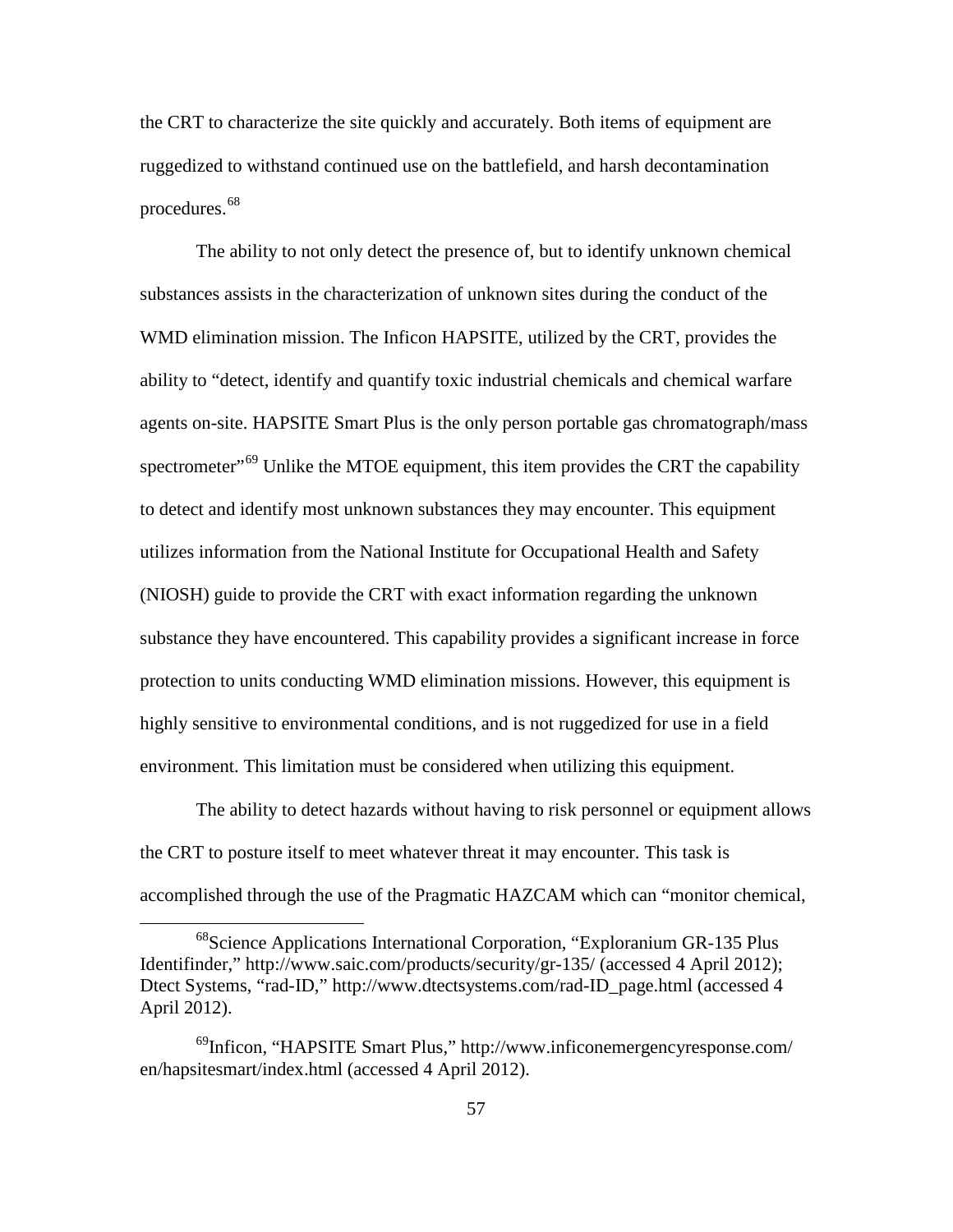biological or other hazardous situations with a remote camera<sup>"[70](#page-67-0)</sup> The CRT can allow additional standoff between themselves and any hazard they may encounter. This system also provides the CRT an increased capability to conduct site characterization on sites in uncertain environments without the risk to team members. While this standoff will allow for increased force protection, the employment and set up of this item is time consuming and this must be accounted for when functioning in uncertain environments.

The detection and identification of biological agents in a field environment can be extremely difficult and is inhibited by the need for not only specialized equipment but specialized storage requirements. The CRT brings the unique capability to conduct field detection and identification of biological agents through the use of the RAZOR EX biological detection system. "It is a field PCR (polymerase chain reaction) unit that is fast, with ultra-reliable DNA based results"<sup>[71](#page-67-1)</sup> MTOE equipment for biological detection typically involves multiple vehicles and fixed site capability,<sup> $72$ </sup> the ability to detect and identify biological agents in the field with a relatively small item of equipment significantly increases the capability to the CRT in the conduct of the WMD elimination mission.

Based on their size and mission to support special operations forces, the SFCRD utilizes various specialized COTS items, with similar capability as the CRT, including the

<span id="page-67-0"></span> $70$ Pragmatic, "HazCam: High performance wireless video camera system for Homeland Security and HazMat applications," www.pragmatic1.com/HazCam.pdf (accessed 4 April 2012).

<span id="page-67-1"></span> $^{71}$ Idaho Technical, "RAZOR EX BioDetection System," http://www.idaho tech.com/RAZOREX/index.html (accessed 4 April 2012).

<span id="page-67-2"></span> $72$ Federation of American Scientists, "M31E1 Biological Integrated Detection System," http://www.fas.org/man/dod-101/sys/land/bids.htm (accessed 6 April 2012).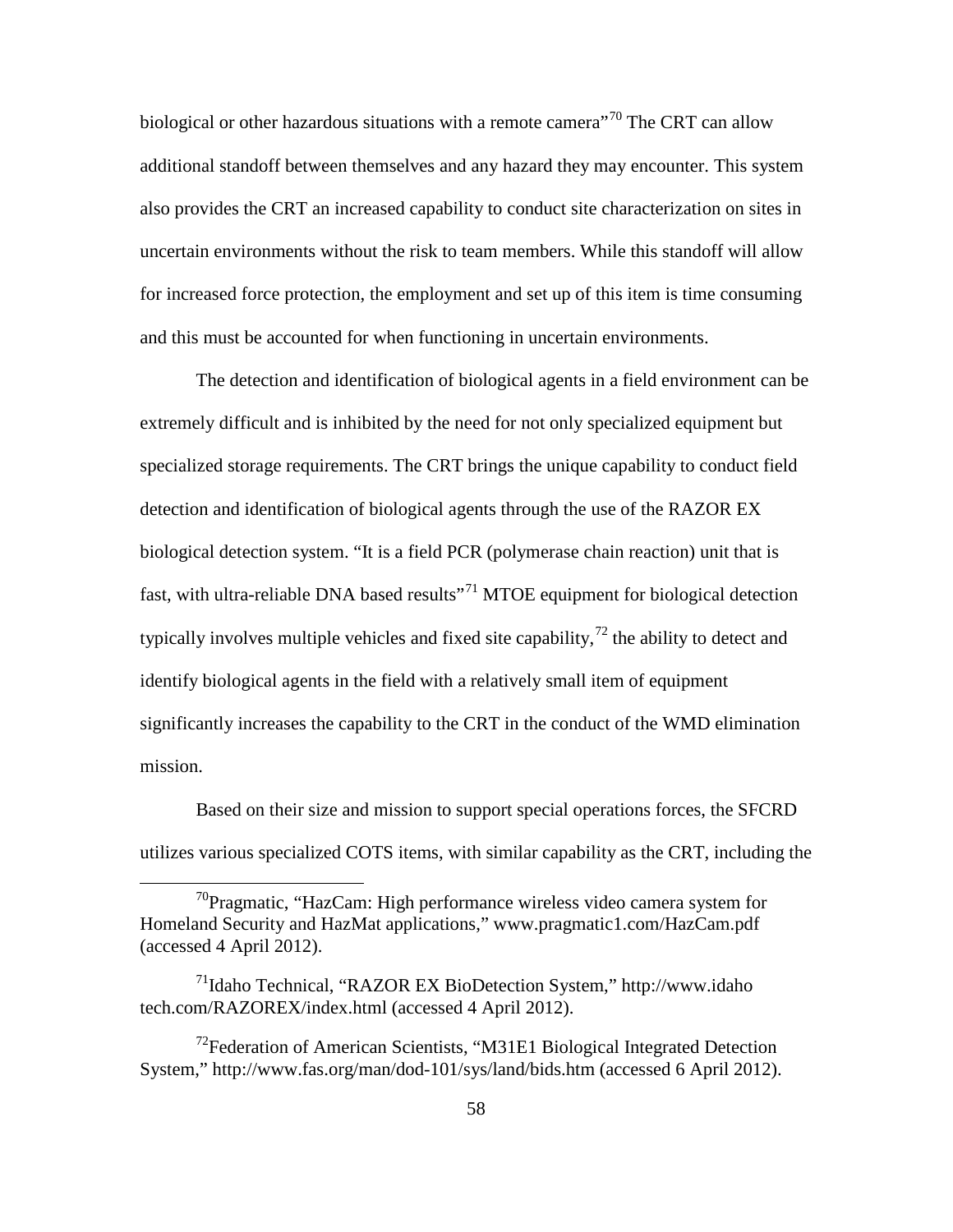Canberra InSpector 1000 radiological detection system, ReconScout surveillance robot, and Smiths Detection Sabre  $4000$ .<sup>[73](#page-68-0)</sup> These items are in addition to the items already discussed that both elements utilize in the conduct of the WMD elimination mission.

The SFCRD utilizes the Canberra InSpector 1000 to detect and identify radioactive isotopes. Similar in capability to the CRT GR-135 Identifinder and Rad-ID, the InSpector 1000 features "simple, real time isotope identification and classification"<sup>[74](#page-68-1)</sup> This item is ruggedized, although not to the same standards as the military standard equipment, despite this the equipment provides excellent capability and capacity for use in the WMD elimination mission. The ability to not only identify the presence of radioisotopes, but to classify the type of radioisotope present is essential in the conduct of the WMD elimination mission.

While the CRT utilizes specific robots for the conduct of their mission, the SFCRD utilizes the Recon Scout surveillance robot in the conduct of their operations. This item is extremely small and can be thrown into an area to provide real time data and specific information about the configuration and position of items within an unknown space.<sup>[75](#page-68-2)</sup> Since the SFCRD has the ability to conduct operations within uncertain and

<span id="page-68-0"></span> <sup>73112</sup>th Chemical Reconnaissance Detachment, 1st Special Forces Group (Airborne), "112th CBRN Reconnaissance Decontamination Detachment" (Briefing slides, Joint Base Lewis-McChord, Washington, 1st Special Forces Group (Airborne), 7 December 2011).

<span id="page-68-1"></span> $74$ Canberra, "InSpector 1000 Digital Hand-Held Multichannel Analyzer," http://www.canberra.com/products/1157.asp (accessed 31 March 2012).

<span id="page-68-2"></span><sup>75</sup>Recon Robotics, "Recon Scout IR," http://www.reconrobotics.com/products/ Military\_recon-scout\_IR.cfm (accessed 6 April 2012).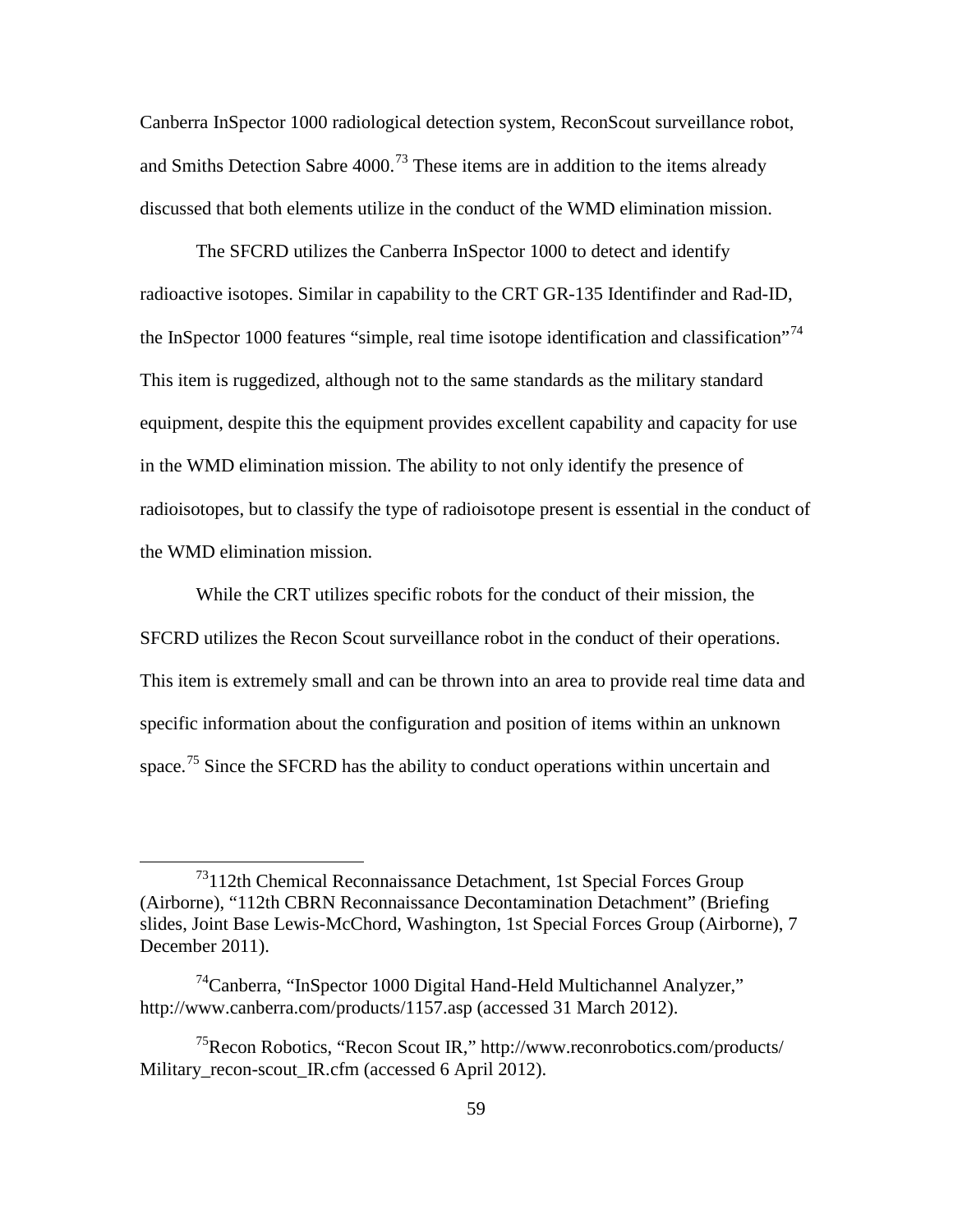hostile environments, this design of robot can provide essential information to the SFCRD prior to conducting operations.

The WMD elimination mission can create the need to detect and identify not only chemical warfare agents, but explosives and narcotics. The Smiths Detection Sabre 4000 is designed to not only detect and identify chemical warfare agents, but trace amounts of explosives and narcotics. This capability is essential to the security of the SFCRD teams conducting operations, including WMD elimination operations. The Sabre 4000 is able to "detect threats from explosives, chemical warfare agents, toxic industrial chemicals or narcotics<sup> $376$  $376$ </sup> The major drawback of this item of equipment is, due to the sensitive nature of the detection system, the equipment can be difficult to use in combat environments. The equipment is useful for the conduct of the WMD elimination mission, but the user must be aware of the equipments environmental sensitivity.

The table below outlines the capabilities of both the MTOE and COTS equipment utilized by the CRT and SFCRD. The "operational capability" refers to type of hazard that the item of equipment is designed to detect; these categories include chemical, biological, radiological, vapor, explosive and narcotic. Nuclear is included under the category of radiological. The "operational capacity" refers to the ability of the equipment to detect and identify agents one at a time (single) or simultaneously (multiple). The category of "specificity" refers to the ability of the equipment to "detect" which means provide information of the presence of a hazard, or "detect and identify" which refers to the capability to both detect a hazard and identify the hazard itself. Throughout

<span id="page-69-0"></span><sup>&</sup>lt;sup>76</sup>Smith's Detection, "Sabre 4000 Hand-Held Trace Detector for Explosives, Chemical Agents, Toxic Industrial Chemical Agents or Narcotics," http://www. smithsdetection.com/SABRE\_4000.php (accessed 31 March 2012).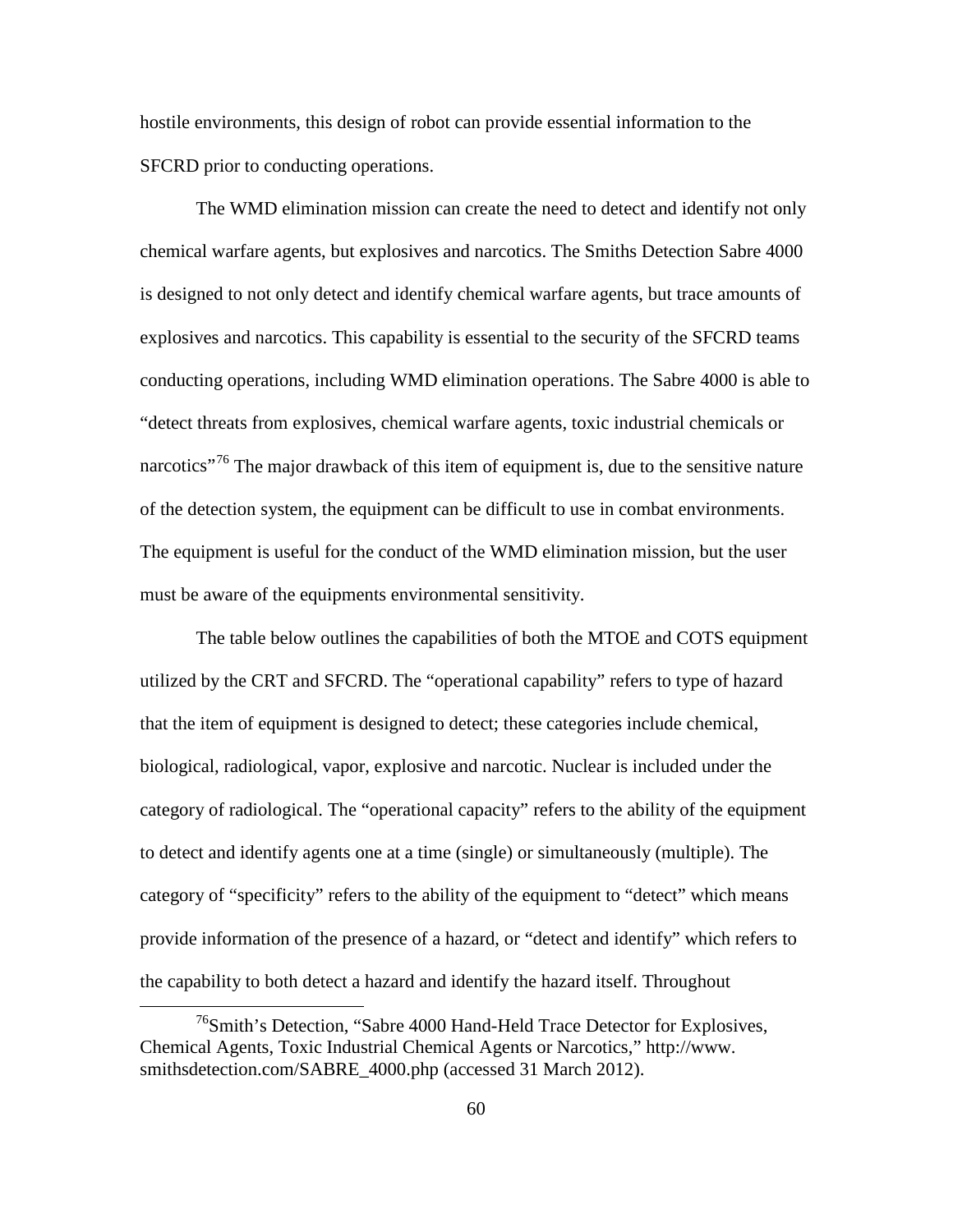conducting the evaluation of this equipment one criteria that has been used is the ability of the equipment to operate under harsh conditions. The "survivability" of the items is categorized as "ruggedized" or meeting the specifications set forth by the United States Army, "semi-ruggedized" which means the equipment has been designed to withstand harsh conditions but does not necessarily meet United States Army specifications or "non-ruggedized" which means the item is not designed to operate in harsh conditions.

Unique to the design of the CRT is the organic capacity to conduct CBRN detection and identification utilizing the specialized equipment previously discussed, and to conduct render safe procedures which are defined as "The portion of the explosive ordnance disposal procedures involving the application of special explosive ordnance disposal methods and tools to provide for the interruption of functions or separation of essential components of unexploded explosive ordnance to prevent an unacceptable detonation."<sup>[77](#page-70-0)</sup> These procedures are highly technical and dangerous to conduct. Based on these requirements the EOD personnel assigned to the CRT utilize multiple items of COTS equipment the ORTEC Portable Isotopic Neutron-Spectroscopy Chemical Assay System (PINS), RTR-4 Portable Digital X-ray system, QinetiQ Talon robots and Yxlon X-ray system are just a few of these such items.

<span id="page-70-0"></span> <sup>77</sup>Joint Staff, Joint Publication 1-02, *Department of Defense Dictionary of Military and Associated Terms* (Arlington, VA: Government Printing Office, November 2010), 123.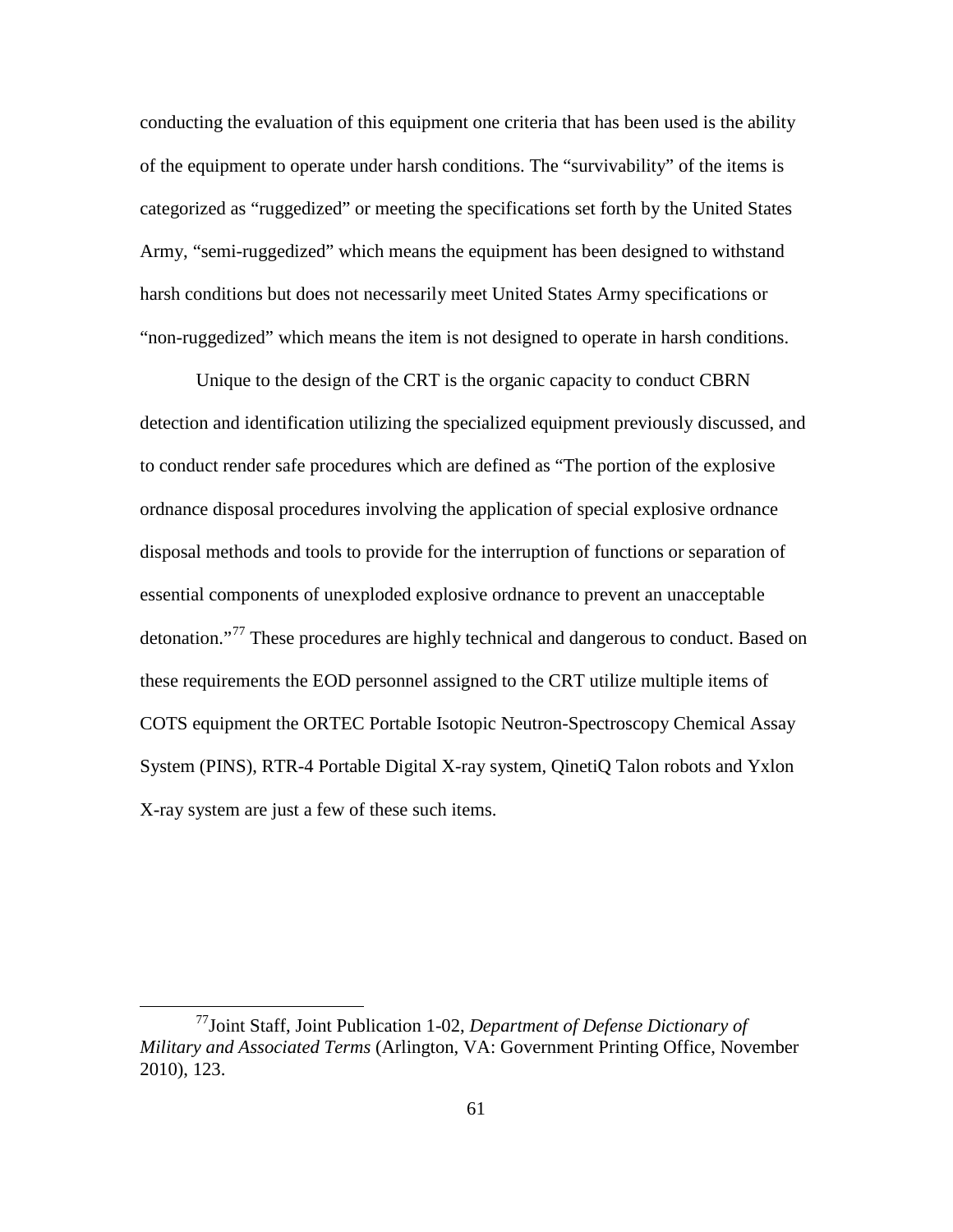| Type        | Equipment<br>Name                                      | Operational<br>Capability           | Operational<br>Capacity  | Specificity                     | Survivability       |
|-------------|--------------------------------------------------------|-------------------------------------|--------------------------|---------------------------------|---------------------|
| <b>MTOE</b> | <b>Alarm Chemical</b><br><b>Agent Automatic</b><br>M22 | Chemical                            | Single Agent             | Detect Only                     | Ruggedized          |
| <b>MTOE</b> | Improved<br><b>Chemical Agent</b><br>Monitor           | Chemical                            | Single Agent             | Detect Only                     | Ruggedized          |
| <b>COTS</b> | Ahura First<br>Defender                                | Chemical                            | Multiple<br>Agent        | Detect and<br>Identify          | Semi-<br>Ruggedized |
| <b>COTS</b> | <b>Smiths</b><br><b>HAZMAT ID</b>                      | Chemical                            | Multiple<br>Agent        | Detect and<br>Identify          | Semi-<br>Ruggedized |
| <b>COTS</b> | <b>RAE</b> Systems<br><b>MultiRAE</b>                  | Vapor                               | Multiple<br>Vapor        | Detect and<br>Identify          | Semi-<br>Ruggedized |
| <b>COTS</b> | Inficon<br><b>HAPSITE</b>                              | Chemical                            | Multiple<br>Agent        | Detect and<br>Identify          | Non-<br>Ruggedized  |
| <b>COTS</b> | Pragmatic<br><b>HAZCAM</b>                             | Chemical<br>/Biological             | Multiple<br>Agent        | Detect and<br>Identify          | Semi-<br>Ruggedized |
| <b>COTS</b> | <b>RAZOR EX</b>                                        | <b>Biological</b>                   | Single Agent             | Detect and<br>Identify          | Non-<br>Ruggedized  |
| <b>MTOE</b> | AN/VDR-2                                               | Radiological                        | Single Type              | Detect Only                     | Ruggedized          |
| <b>MTOE</b> | A/N PDR-75                                             | Radiological                        | <b>Total Dose</b>        | <b>Total Dose</b><br>Only       | Ruggedized          |
| <b>MTOE</b> | AN PDR-77                                              | Radiological                        | Single Type              | Detect only                     | Ruggedized          |
| <b>MTOE</b> | A/N UDR-13                                             | Radiological                        | <b>Total Dose</b>        | Dose<br>Rate/Total<br>Dose Only | Ruggidized          |
| <b>COTS</b> | <b>DTECT RAD-</b><br>ID                                | Radiological                        | Multiple<br><b>Types</b> | Detect and<br>Identify          | Semi-<br>Ruggedized |
| <b>COTS</b> | Exploranium<br>GR-135<br>Identifinder                  | Radiological                        | Multiple<br><b>Types</b> | Detect and<br>Identify          | Semi-<br>Ruggedized |
| <b>COTS</b> | Canberra<br>Inspector 1000                             | Radiological                        | Multiple<br><b>Types</b> | Detect and<br>Identify          | Semi-<br>Ruggedized |
| <b>COTS</b> | <b>Smiths Sabre</b><br>4000                            | Chemical/<br>Explosive/<br>Narcotic | Multiple<br>Agent        | Detect and<br>Identify          | Non-<br>Ruggedized  |

| Table 2. |  |  |  | Capability of CBRN Detection Equipment |
|----------|--|--|--|----------------------------------------|
|----------|--|--|--|----------------------------------------|

*Source*: Created by author.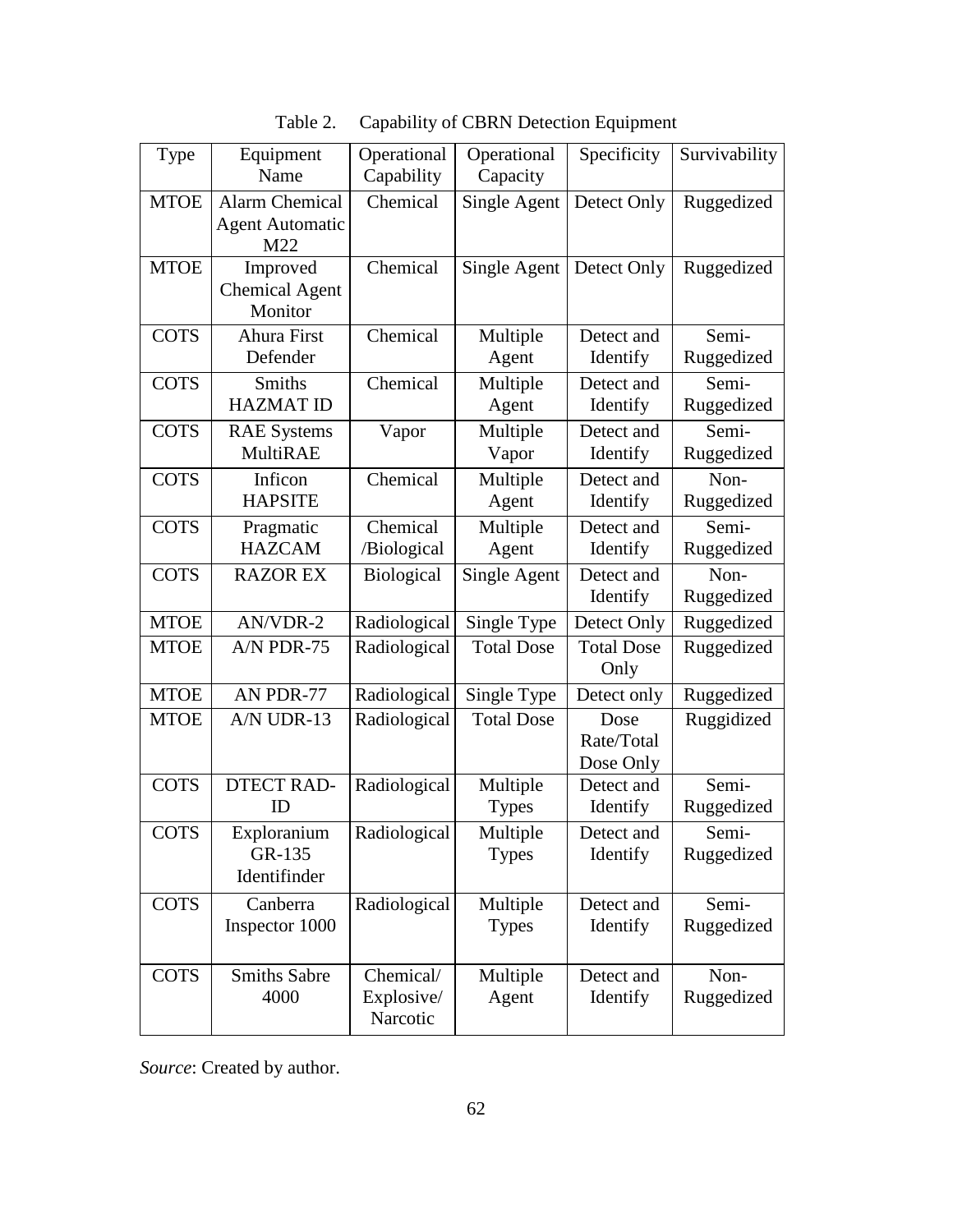A portable x-ray system allows EOD personnel the ability to identify the internal components of an explosive device without the need to handle the device. This capability is important because of the ability to "evaluate objects from a safe distance and identify the best method for disposal<sup>7[78](#page-72-0)</sup> The RTR-4 and Yxlon systems provide this capability to the CRT. This capability significantly limits the amount of risk the CRT is exposed to during operations.

The Portable Isotopic Neutron-Spectroscopy Chemical Assay System provides information to the CRT personnel regarding the chemical composition of the contents of an item. "Its purpose is non-nuclear identification of chemical composition"<sup>[79](#page-72-1)</sup> This equipment has the ability to conduct analysis of unknown substances within unexploded ordinance that cannot be seen on an x-ray. This capability allows the CRT to determine the disposal requirements for potential CBRN munitions without having to conduct sampling of the item, thus decreasing the risk to the CRT.

The QinetiQ Talon Robot and iRobot PACBOT 510 are designed to allow the CRT increased standoff distance, while still conducting the render safe procedure. These items of equipment utilize various cameras and onboard capabilities to operate close to unexploded ordinance without the risk of personnel. During the conduct of WMD elimination operations, these robots can be outfitted with CBRN detectors in order to assist with site characterization.

<span id="page-72-0"></span> <sup>78</sup>Science Applications International Corporation, "RTR-4 Portable Digital Xray," http://www.saic.com/products/security/rtr4n/rtr4.html (accessed 4 April 2012).

<span id="page-72-1"></span><sup>&</sup>lt;sup>79</sup>ORTEC, "miniPINS: Portable Isotopic Neutron-Spectroscopy Chemical Assay System," www.inl.gov/research/portable-isotopic-neutron-spectroscopy-system (accessed 4 April 2012).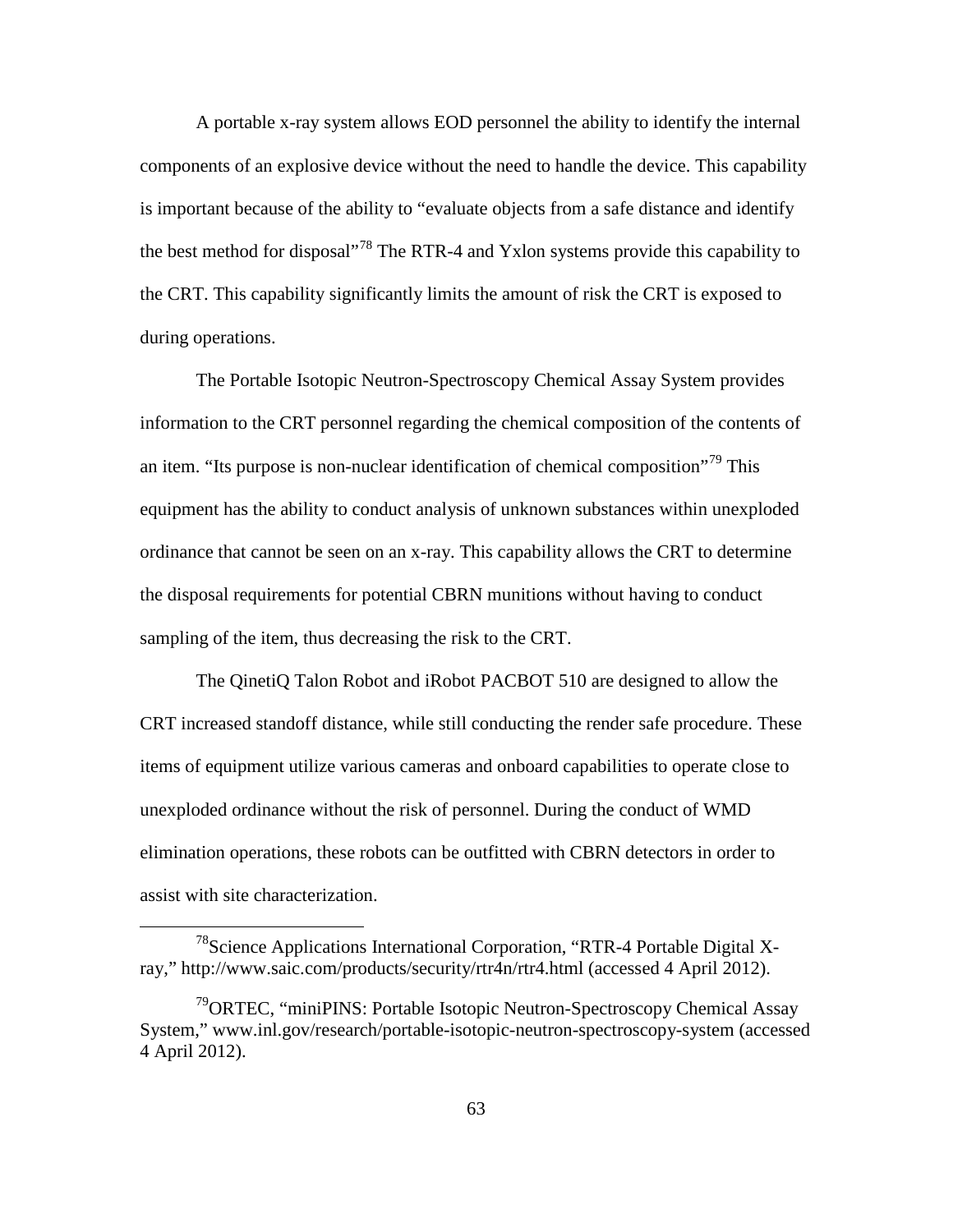The COTS equipment utilized by the CRT and SFCRD for the WMD elimination mission is highly sensitive and can provide on-site information regarding unknown chemical, radiological and nuclear substances. This equipment provides an increase in capability over the use of only the MTOE equipment, although the COTS equipments environmental sensitivities must be considered when employing the CRT and SFCRD. The use of this equipment together, both the MTOE equipment and the COTS, provides the CRT and SFCRD the capability to conduct the technical aspects, including locating and characterizing WMD locations, of the WMD elimination mission.

# Conclusion

The doctrine, organization, and material utilized by the United States Army CBRN corps in the conduct of the WMD elimination mission is key to analyzing the capability to conduct the WMD elimination operation. This study found that the doctrine regarding the conduct of the WMD elimination mission completely addresses the mission. The organization, training and materials are working to meet the requirements of this doctrine. The conclusions of this study will be addressed in the following chapter.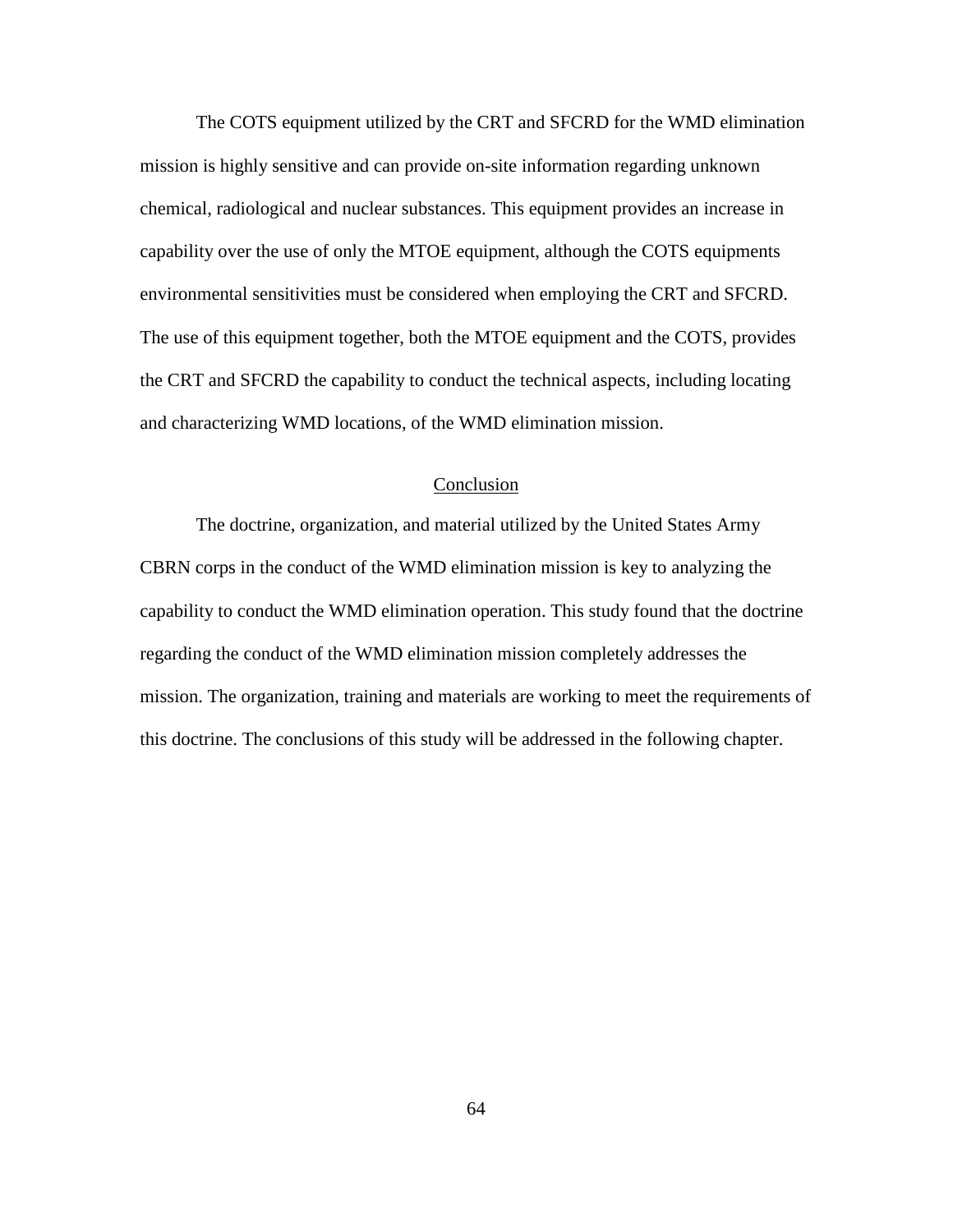# CHAPTER 5

### CONCLUSIONS AND RECOMMENDATIONS

# Purpose of Research

The magnitude of a WMD terrorist attack against the United States is unknown, while physical destruction can be mitigated, the psychological damage to the American public would be immeasurable. The significant nature of these threats is addressed in all of the national strategic guidance and documents, from the national security strategy to specific strategy documents designed to address the WMD threat faced by the United States. The current threat from non-state actors and their ability to utilize WMD make it necessary for the United States military to assume a posture to defend the homeland against such an attack. The United States Army maintains a specific capability to conduct both CBRN defense and consequence management.

This study was designed to answer the primary research question: How much of the United States Army CBRN force structure is managed or maintained to counter the WMD threat? The study utilized a design based on a qualitative narrative method utilizing the DOTMLPF model, and based on the qualitative narrative nature of the study addressed the doctrine, organization, and material necessary to conduct the specific mission of WMD elimination. This study was to address the capability of the United States Army CBRN corps to conduct the WMD elimination mission. Through the use of this type of research design certain conclusions can be reached.

65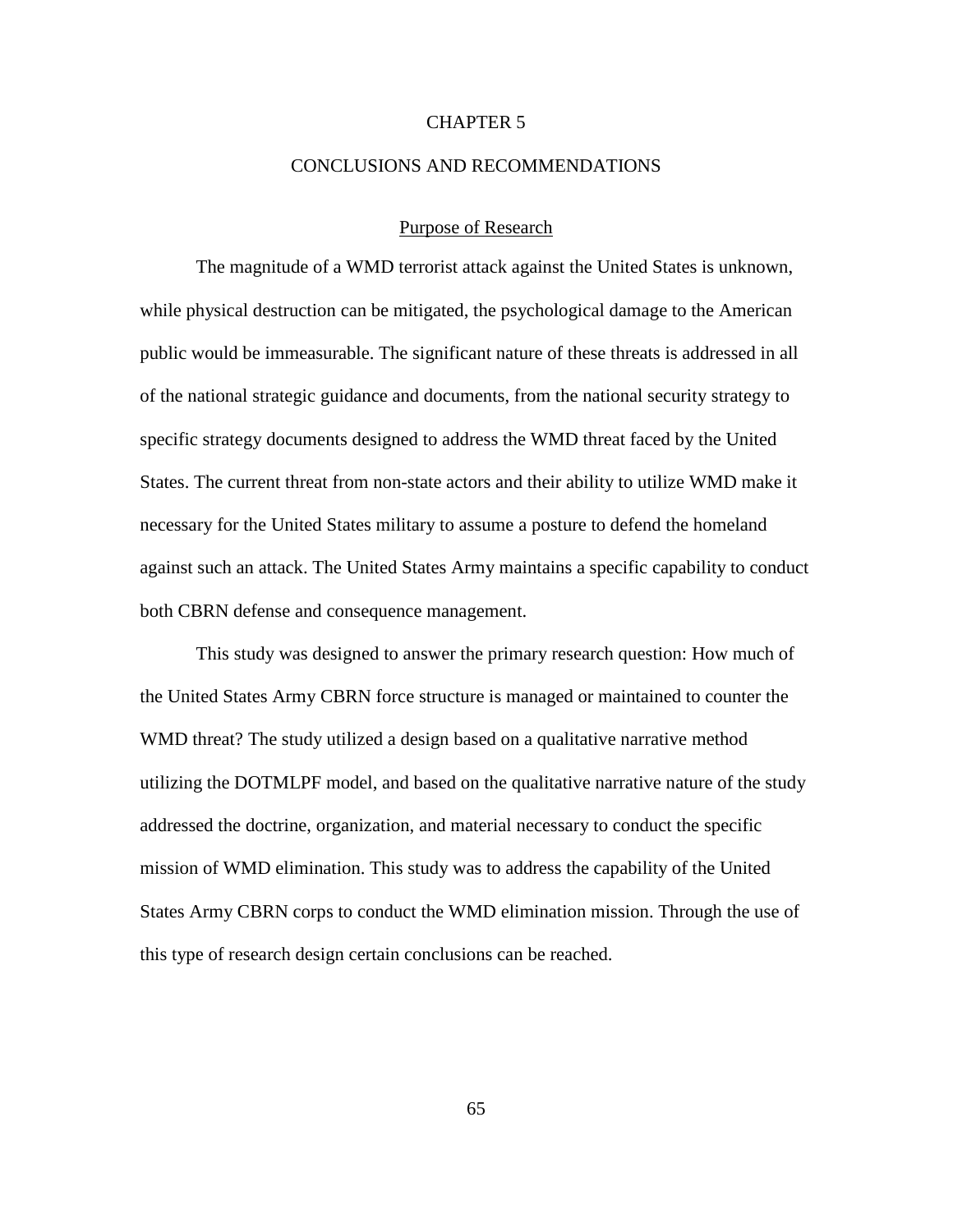### **Conclusions**

The United States Army CBRN corps is moving away from the passive defense posture to an active defense posture. In order to make this change it is necessary for the CBRN corps to analyze the internal capability to conduct the missions necessary to take on this new posture. One of the mission sets included in the active defense posture in that of WMD elimination. If the United States military is able to prevent an adversary from obtaining WMD then they will be unable to utilize it against United States interest at home and abroad. The WMD elimination mission plays a key role in the security and defense of the United States.

The previous chapter analyzed the doctrine, organization and material utilized to conduct the WMD elimination mission. This study found that the doctrine to be complete, however not completely feasible. The doctrine adequately covers the topic, however the organizations capable of conducting WMD elimination do not have the capacity to conduct WMD elimination on a large scale. The organization of the CBRN corps must be redesigned to fully take on this type of mission. The MTOE equipment that is utilized during the WMD elimination mission, while capable of functioning properly in a field environment, is inadequate for the mission. The COTS equipment that is fielded for the conduct of the WMD elimination mission is capable of providing the necessary information, however it is not ruggedized for use in a field environment. In order to conduct the WMD elimination mission the United States Army CBRN corps must be designed for such a mission, and the material that it utilized needs to be designed in such a way that it will function properly in a field environment.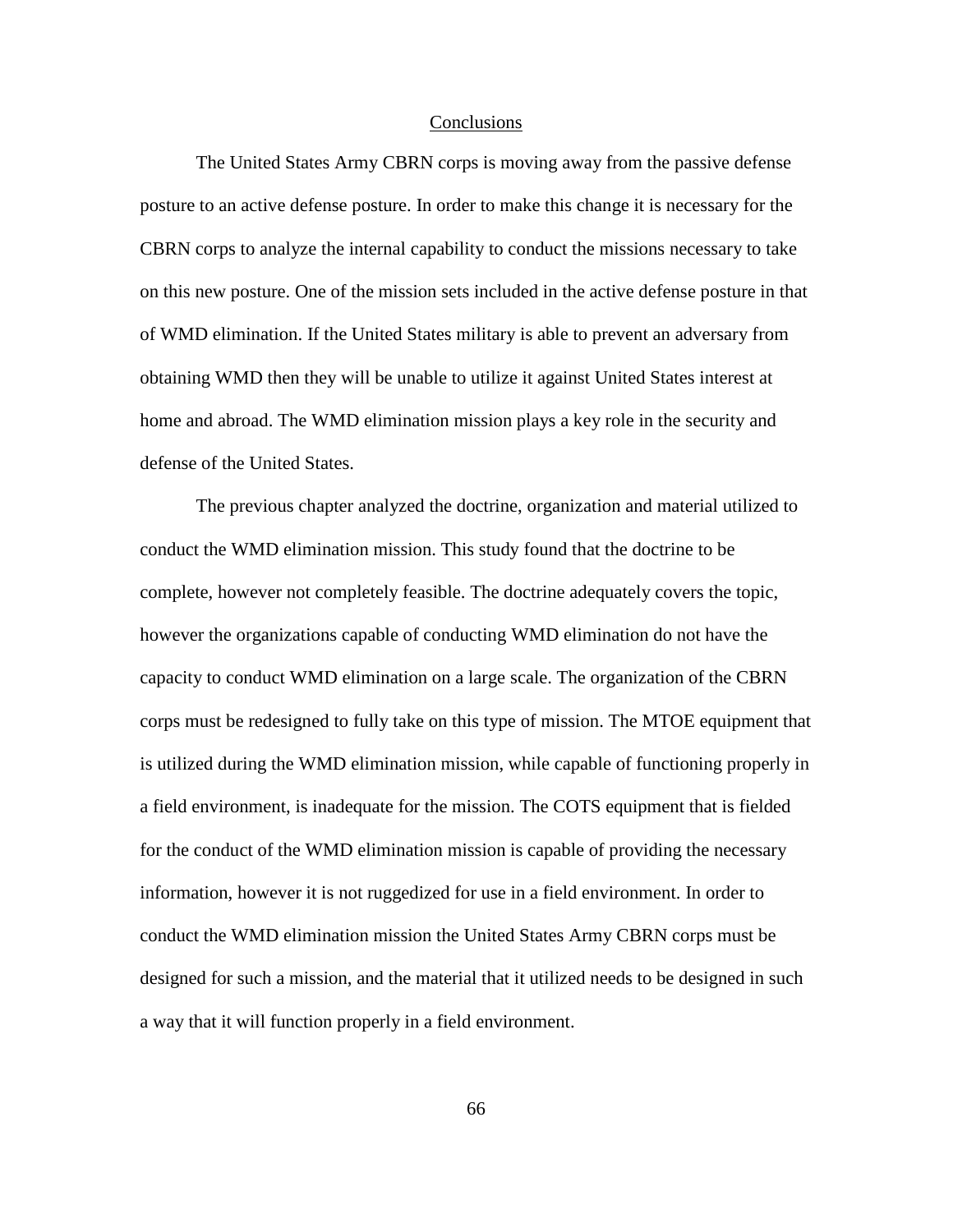The CBRN corps does have the capability to conduct certain aspects of the WMD elimination mission. Specialized units, specifically the CRT and CRD, both addressed in this study, are capable of conducting the technical aspects (confirm/deny, site characterization, and site exploitation) of the WMD elimination mission, however they are unable to conduct the WMD elimination mission unilaterally. This conclusion is reached based on the size and defensive capability of each of these units. The smaller size makes the conduct of security operations difficult and the CRT or CRD will need support in order to secure WMD sites in order to conduct full exploitation. The second issue regarding the CBRN corps ability to conduct WMD elimination missions is one of capacity. The CBRN corps has a limited number of units capable of conducting WMD elimination operations, and is therefore limited in the number of WMD elimination operations that the corps can support at any one time.

In order to fully address the threat of WMD, it is necessary for potential adversary WMD sites and capability to be included in the targeting cycle. Inclusion of WMD sites and capability on a Joint Prioritized Target List (JPTL) will ensure they are resourced and executed as necessary. The JTF-E headquarters must ensure that WMD targets are included in the higher headquarters JPTL, this will also ensure that the necessary technical assets are properly allocated to each target.

# Recommendations

Some of these limitations can be overcome with a change in the structure of the United States Army CBRN corps. The historical structure of the corps is based on threats of the past, and while the United States Army CBRN corps has been attempting to change the focus from a passive defensive posture to an active one, a force design update is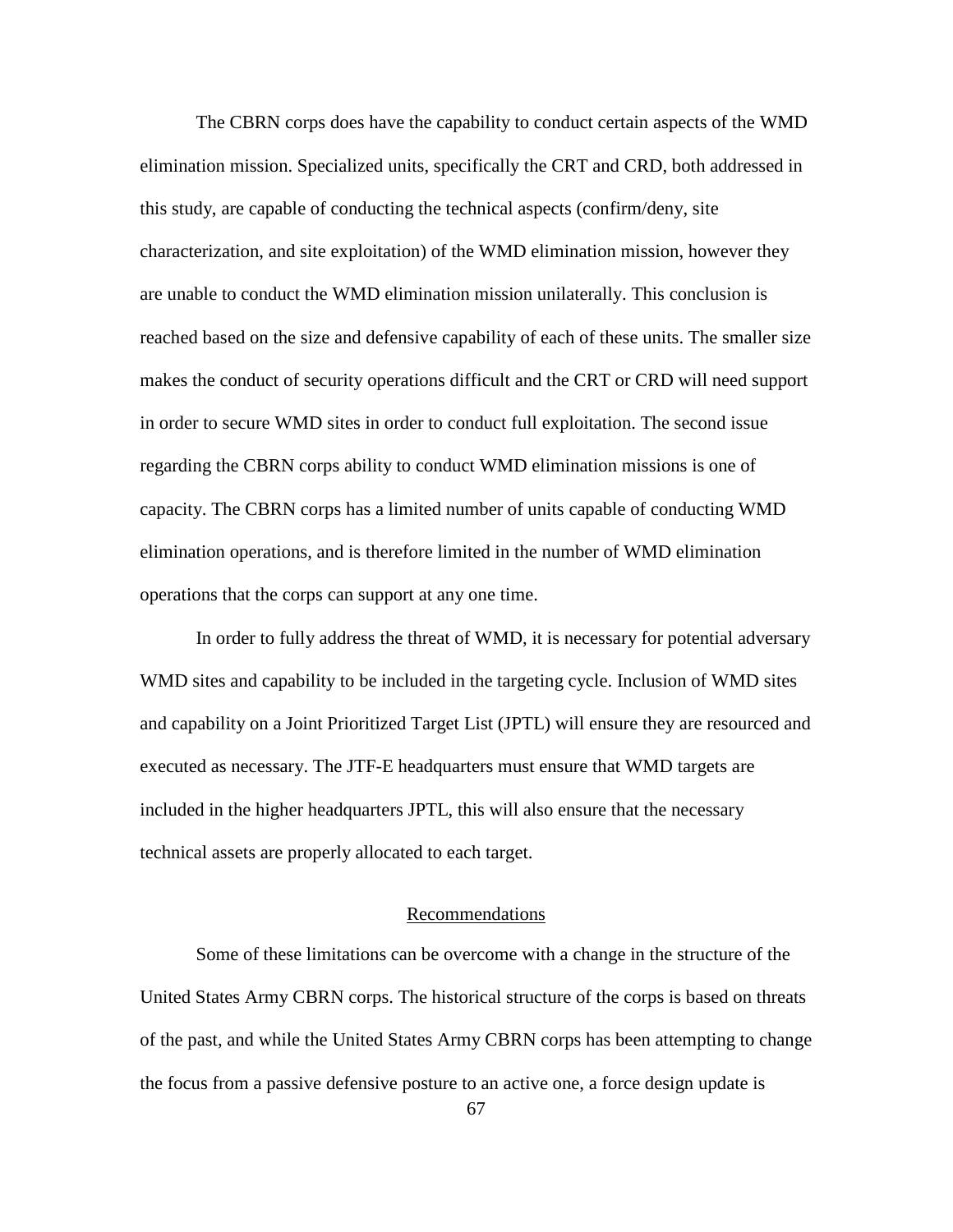needed. The United States Army CBRN corps must maintain the capability to conduct CBRN consequence management and active defensive missions including WMD elimination. These two mission sets should be the primary focus of the future United States Army CBRN corps.

This study has concluded that the ideal structure of the United States Army CBRN corps is one where the United States Army CBRN corps increases the capability to conduct WMD elimination operations by changing the task organization of the Technical escort battalions by adding one additional technical escort company to each existing battalion, thus increasing the number of CRTs from twenty four to thirty two. The capacity of the SFCRD must be increased as well to completely address the WMD elimination mission. The SFCRD should be changed from an eighteen Soldier detachment to a thirty two soldier detachment, thus doubling the number of teams capable of supporting the WMD elimination mission. In order to be fully capable of conducting the WMD elimination mission, it is also necessary to assign EOD personnel to the SFCRD. This will enable the CRD to conduct render safe procedures and make them a more viable asset on the battlefield. This increase in capacity will allow the United States Army CBRN corps to focus itself against the threats of the future.

In order to fully study the necessary type of structure the United States Army CBRN corps should have it is essential to analyze their current capability to conduct each of the eight missions highlighted in the *NMSCWMD*. This type of study is needed for the remaining mission sets, specifically the mission of WMD interdiction and WMD consequence management. These two missions play a key role in the future operations of the United States Army CBRN corps. The design of this study can be utilized in the same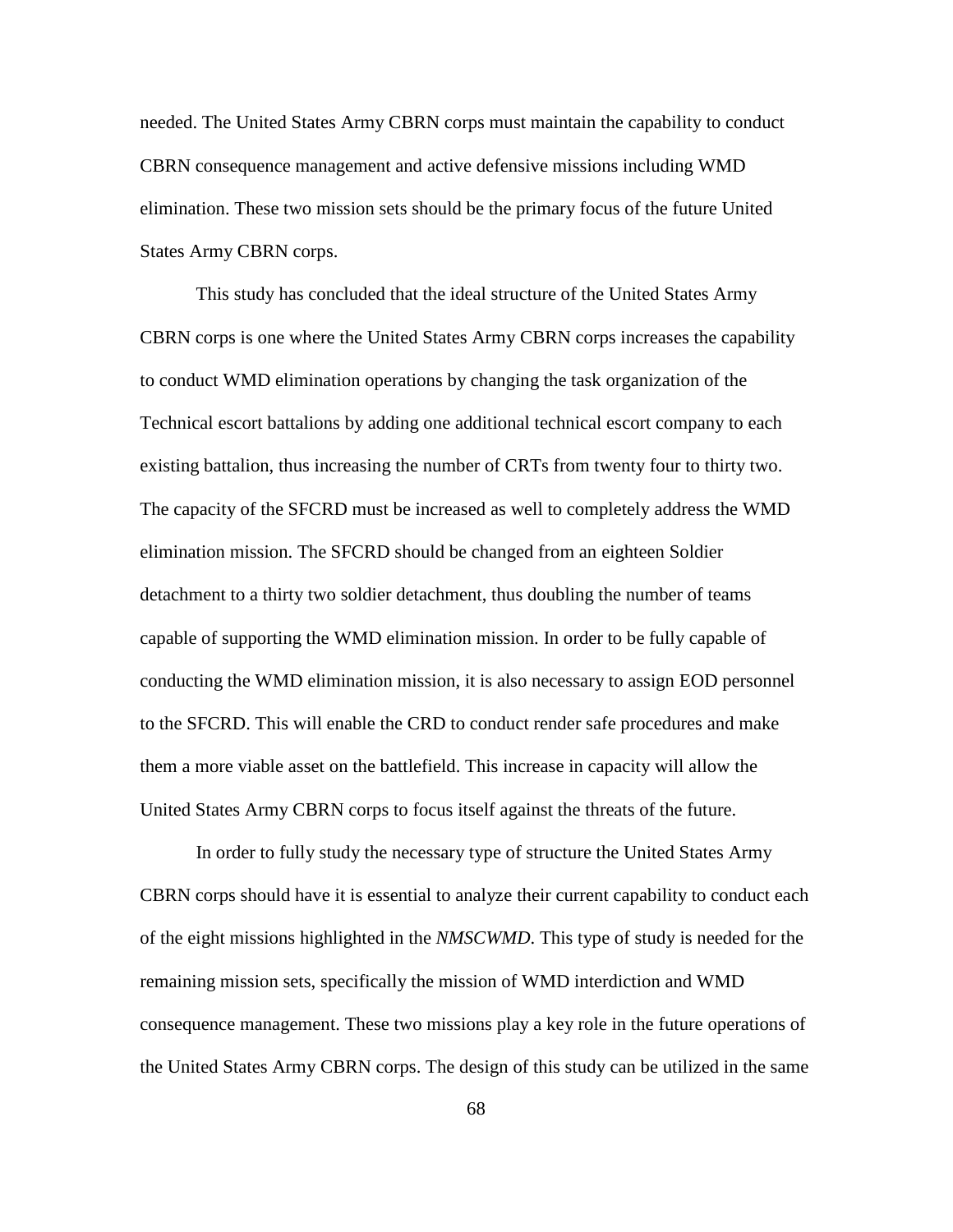manner to deduce the United States Army CBRN corps capability to conduct these specific missions.

While the design of this study will adequately address the capability of the United States Army CBRN corps according to qualitative narrative data, to get a better sense of the capability of the corps it would be ideal to conduct a quantitative assessment of the United States Army CBRN corps capability to conduct WMD related missions. This additional aspect to the research design would allow the research to address the elements of DOTMLPF not discussed in this study. These addition of the elements of training, leadership, personnel and facilities would be difficult utilizing the design of this study.

The United States national strategy documents that drive the direction of our country highlight the threat posed by WMD and the magnitude of this threat is not to be taken lightly. The United States Army CBRN corps was established to combat the threat of these types of weapons, and as we move to the future the United States Army CBRN corps unique capability is more necessary than it has been in the past. The United States Army CBRN corps is the ideal United States Army unit to assist with the conduct of missions to eliminate WMD, however the structure and direction of the United States Army CBRN corps must be changed in order to meet this and threats of the future.

69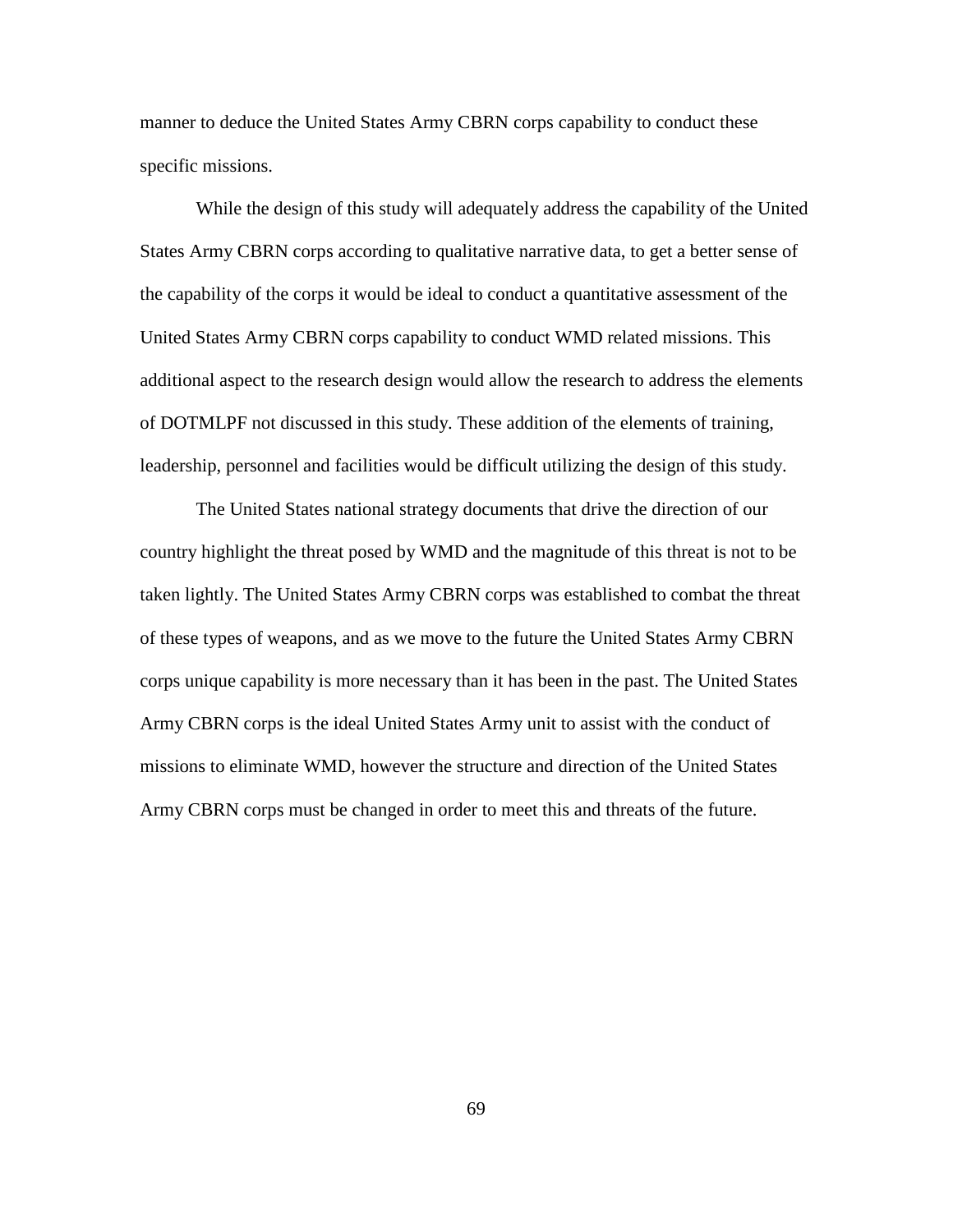### BIBLIOGRAPHY

### Academic Papers

- Carus, Seth W. Occasional Paper. *Defining Weapons of Mass Destruction*. Fort McNair, VA: Center for the Study of Weapons of Mass Destruction, 4 February 2006.
- Farrior, Cedrick A. "Preparing for the Chemical, Biological, Radiological and Nuclear (CBRN) threat within the Contemporary Operating Environment." Monograph, School of Advanced Military Studies, Fort Leavenworth, KS, May 2004.
- Skinner, Anthony R. "Combating WMD: Is it really a priority?" Research Project, United States Army War College, Carlisle Barracks, PA, March 2008.
- Taylor-Powell, Ellen, and Marcus Renner. *Analyzing Qualitative Data.* University of Wisconsin-Extension: Cooperative Extension Publishing Operations, 2003.

### Articles

- Cameron, Gavin. "WMD Terrorism in the United States: The Threat and Possible Countermeasures." *The Nonproliferation Review* (Spring 2000): 162-179.
- Mauroni, Albert J. "A Counter-WMD Strategy for the Future." *Parameters* 40, no. 52 (Summer 2010): 58-73.
- Parachini, John. "Putting WMD Terrorism into Perspective." *The Washington Quarterly* (Autumn 2003): 37-50.
- Shank, John. "The Chemical Corps of the Future- from Apprentice to CBRN Expert." *Army Chemical Review* (January-June 2007): 26-29
- Spoehr, Thomas. "The U.S. Army Chemical Corps: Serving a Nation at War, Today and Tomorrow." *Army Chemical Review* (January-June 2007): 33-37

# Joint Doctrine

- Chairman of the Joint Chiefs of Staff. Chairman of the Joint Chiefs of Staff Instruction 3170.01F, *Operation of the Joint Capabilities Integration and Development System*. Arlington, VA: Government Printing Office, 1 March 2009.
- Joint Staff. Joint Publication 1-02. *Department of Defense Dictionary of Military and Associated Terms.* Arlington, VA: Government Printing Office, November 2010.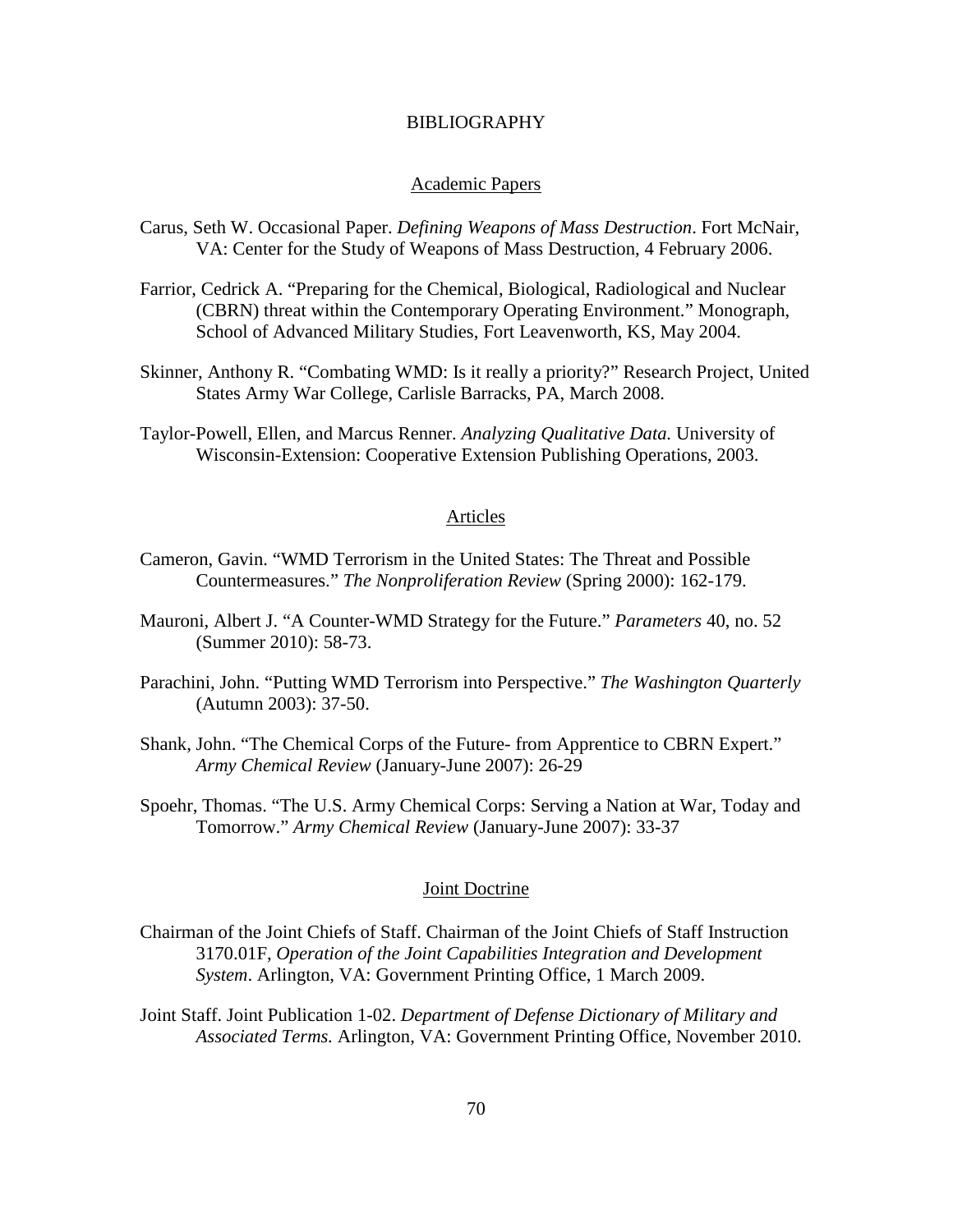———. Joint Publication 3-11,. *Operations in Chemical, Biological, Radiological and Nuclear(CBRN) Environments.* Arlington, VA: Government Printing Office, August 2008.

———. Joint Publication 3-40, *Combating Weapons of Mass Destruction*. Arlington, VA.: Government Printing Office, June 2009.

### US Army Documents

- 112th Chemical Reconnaissance Detachment, 1st Special Forces Group (Airborne). "112th CBRN Reconnaissance Decontamination Detachment." Briefing slides, 1st Special Forces Group (Airborne), Joint Base Lewis-McChord, Washington, 7 December 2011
- 48th Chemical Brigade. "CBRNE Response Team (CRT) Equipment List*.*" Handout. Fort Hood, Texas, 22 February 2012.
- Force Management System Website. *HHC TE Battalion Approved Modified Table Of Organization and Equipment*: DOCNO 03635RFC01 (prepared 26 March 2012).

———. *Chemical Reconnaissance Detachment (SF) Modified Table of Organization and Equipment*: DOCNO 03520RSP01 (prepared 26 March 2012).

Headquarters, Department of the Army. Army Regulation 220-5, *Designation, Classification, and Change in Status of Units*. Arlington, VA: Government Printing Office, 15 April 2003.

———. Army Tactics Techniques and Procedures 3-11.23, *Multi-Service, Tactics, Techniques and Procedures for Weapons of Mass Destruction Elimination Operations.* Arlington, VA: Government Printing Office, 10 December 2010.

———. Field Manual 3-11, *Multi Service Doctrine for Chemical, Biological, Radiological and Nuclear Operations.* Arlington, VA: Government Printing Office, 2010.

———. Field Manual 3-11.20, *Technical Escort Battalion Operations.* Arlington, VA: Government Printing Office, 27 August 2007.

———. Field Manual Interim 3-90.10, *Chemical, Biological, Radiological, Nuclear and High Yield Explosives Operational Headquarters.* Arlington, VA Government Printing Office, 24 January 2008.

———. Technical Manual 11-6665-251-20, *Technical Manual Operator's and Unit Maintenance Manual for Radiac Set AN/VDR-2.* Arlington, VA: Government Printing Office, 9 June 1998.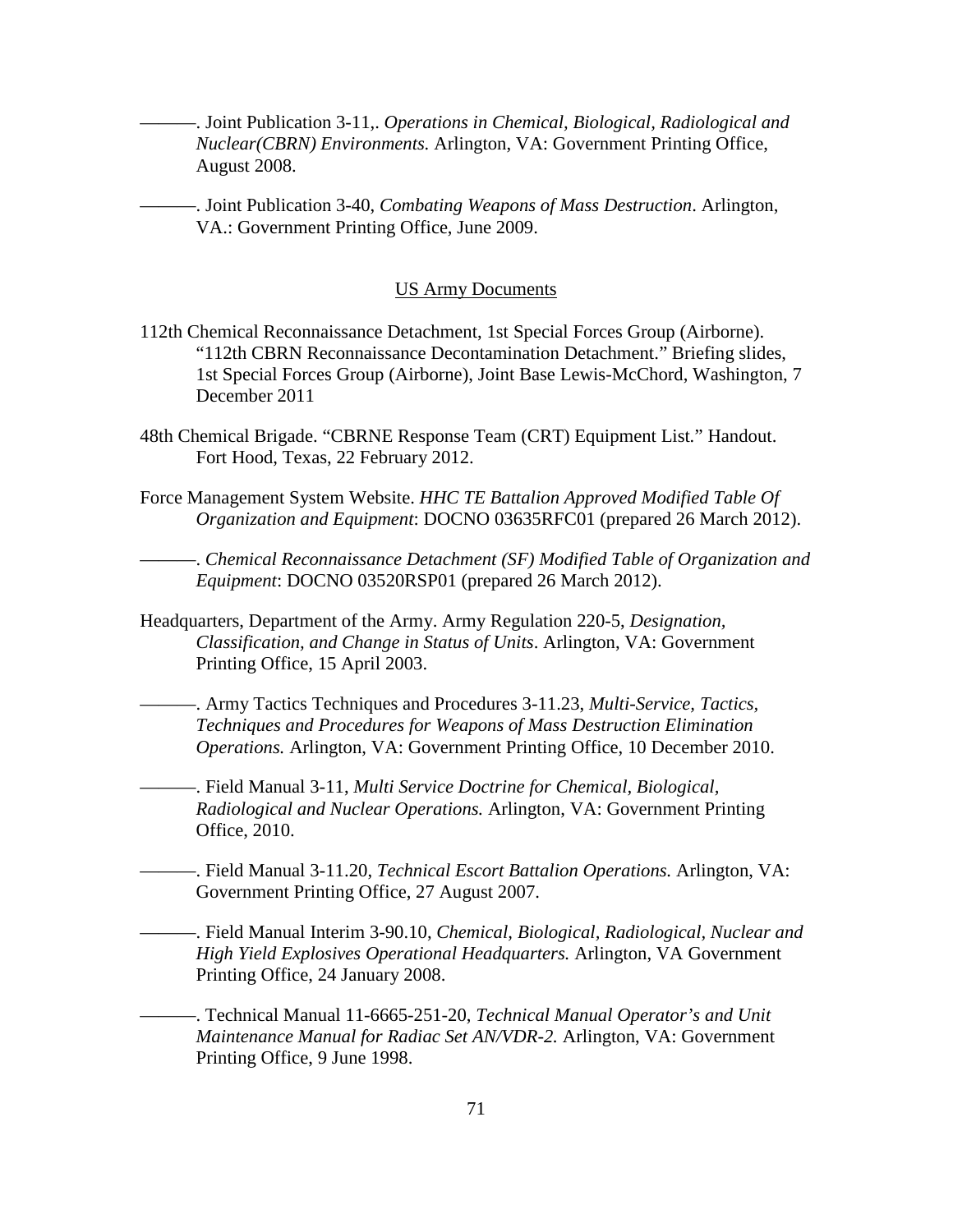———. Technical Manual 11-6665-321-12&P, *Technical Manual Operator's and Unit Maintenance Manual for Alarm, Chemical Agent Automatic: M22.* Arlington, VA: Government Printing Office, 1 March 1998.

- ———. Technical Manual 11-6665-343-10, *Technical Manual Operator's and Unit Maintenance Manual for Improved Chemical Agent Monitor*. Arlington, VA: Government Printing Office, 9 June 1998.
- Office of the Commandant, United States Army Chemical, Biological, Radiological and Nuclear Corps. *Chemical Corps Regimental Campaign Plan.* Fort Leonard Wood, MO, December 2010.

———. *United States Army Chemical, Biological, Radiological and Nuclear School Campaign Plan.* Fort Leonard Wood, MO, March 2011.

- Secretary and Chief of Staff of the Army. *A Statement on the Posture of the United States Army 2011* presented to the 112th Congress, 1st Session. Department of the Army, Arlington, VA, 2011
- United States Army Training and Doctrine Command. *The United States Army Concept Capability Plan for Combating Weapons of Mass Destruction.* Fort Monroe, VA, March 2009.

#### **Strategy Documents**

- Chairman, Joint Chiefs of Staff. *The National Military Strategy of the United States of America*. Arlington, VA: Government Printing Office, February 2011.
- The President. *National Strategy to Combat Weapons of Mass Destruction*. Washington DC: Government Printing Office, December 2002.
- ———. *National Security Strategy*. Washington DC: Government Printing Office, May 2010.
- Secretary of Defense. *National Defense Strategy*. Arlington, VA: Government Printing Office, June 2008.
- ———. *Quadrennial Defense Review.* Arlington, VA: Government Printing Office, February 2006.
- ———. *Quadrennial Defense Review*. Arlington, VA: Government Printing Office, February 2010.

———. *The National Military Strategy to Combat Weapons of Mass Destruction*. Arlington, VA: Government Printing Office, February 2006.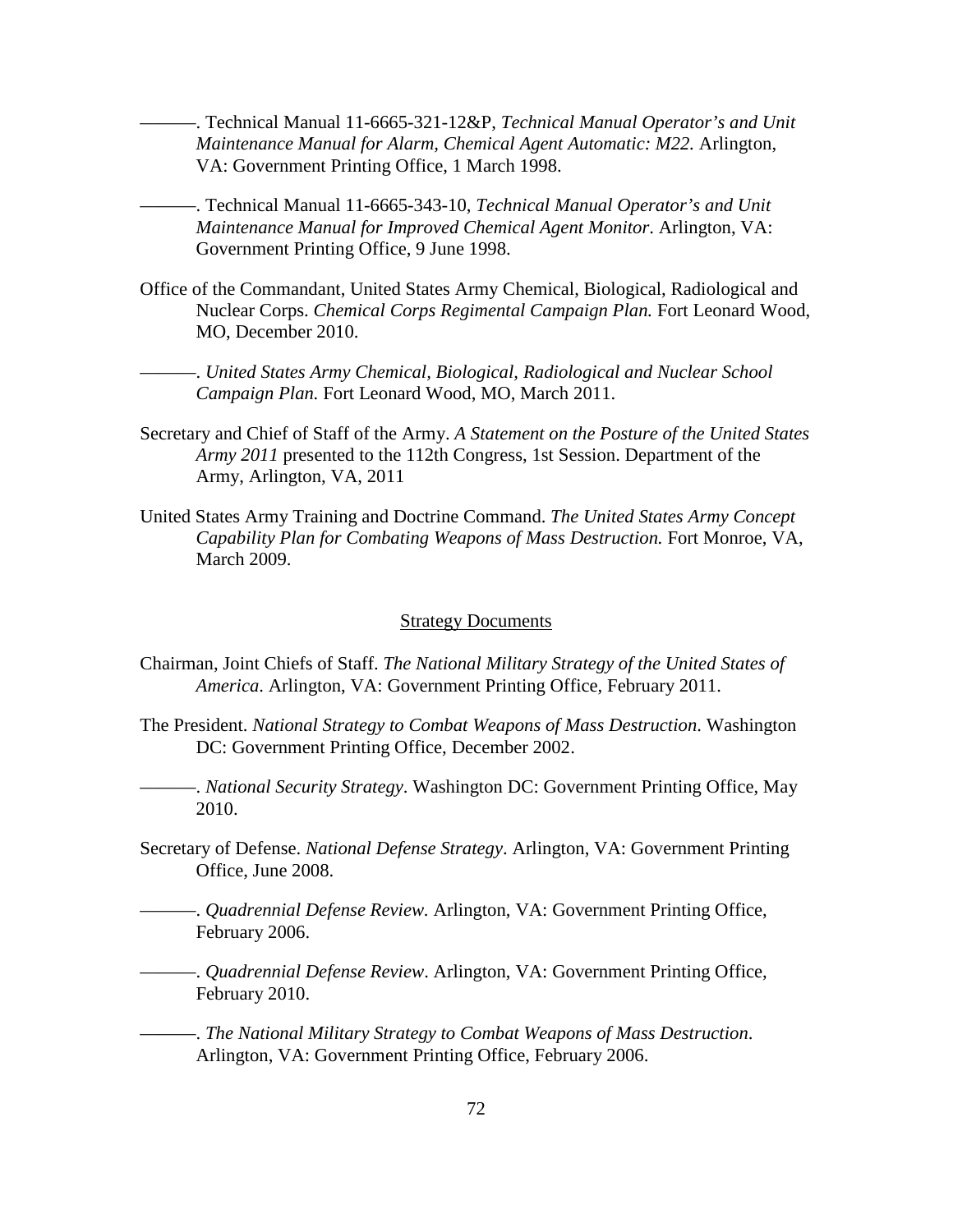#### US Government Accountability Office Reports

- Department of Defense. *Chemical and Biological Defense program: Annual Report to Congress*. Arlington, VA: Government Printing Office, March 2000.
- U.S. Government Accountability Office. *Management Actions are needed to close the gap between Army Chemical unit preparedness and states national priorities*. Washington, DC: Government Printing Office, January 2007.
- *———. Weapons of Mass Destruction: Actions needed to track budget execution for counter proliferation programs and better align resources with Combating WMD strategy.* Washington, DC: Government Printing Office, September 2010.

#### Internet Sources

- Canberra. "InSpector 1000 Digital Hand-Held Multichannel Analyzer." http://www.canberra.com/products/1157.asp (accessed 31 March 2012).
- Chemical, Biological, Radiological and Nuclear Information Resource Center. "Fact sheet for Radiac set AN/PDR-75." https://jacks.jpeocbd.army.mil/Jacks/ Protected/Core/Secure/Equipment/Summary/Default.aspx?niin=012114217 (accessed 31 March 2012).
	- -. "Fact sheet for Radiac set AN/PDR-77." https://jacks.jpeocbd.army.mil/ Jacks/Protected/Core/Secure/Equipment/Summary/Default.aspx?productId=388 (accessed 31 March 2012).
		- ———. "Fact sheet for Radiac set AN/UDR-13." https://jacks.jpeocbd.army.mil/ Jacks/Protected/Core/Secure/Equipment/Summary/Default.aspx?productId=389 (accessed 31 March 2012).
- Chemical Corps Regimental Association. " US Army Chemical Corps History." http://www.chemical-corps.org/cms/history/cml-corps.html (accessed 21 September 2011).
- Dtect Systems. "rad-ID." http://www.dtectsystems.com/rad-ID\_page.html (accessed 4 April 2012).
- Duffy, Michael. "Weapons at War- Poison Gas." http://www.firstworldwar.com. (accessed 5 December 2011).
- Federation of American Scientists. "M31E1 Biological Integrated Detection System." http://www.fas.org/man/dod-101/sys/land/bids.htm (accessed 6 April 2012).
- Idaho Technical. "RAZOR EX BioDetection System." http://www.idahotech.com/ RAZOREX/index.html (accessed 4 April 2012).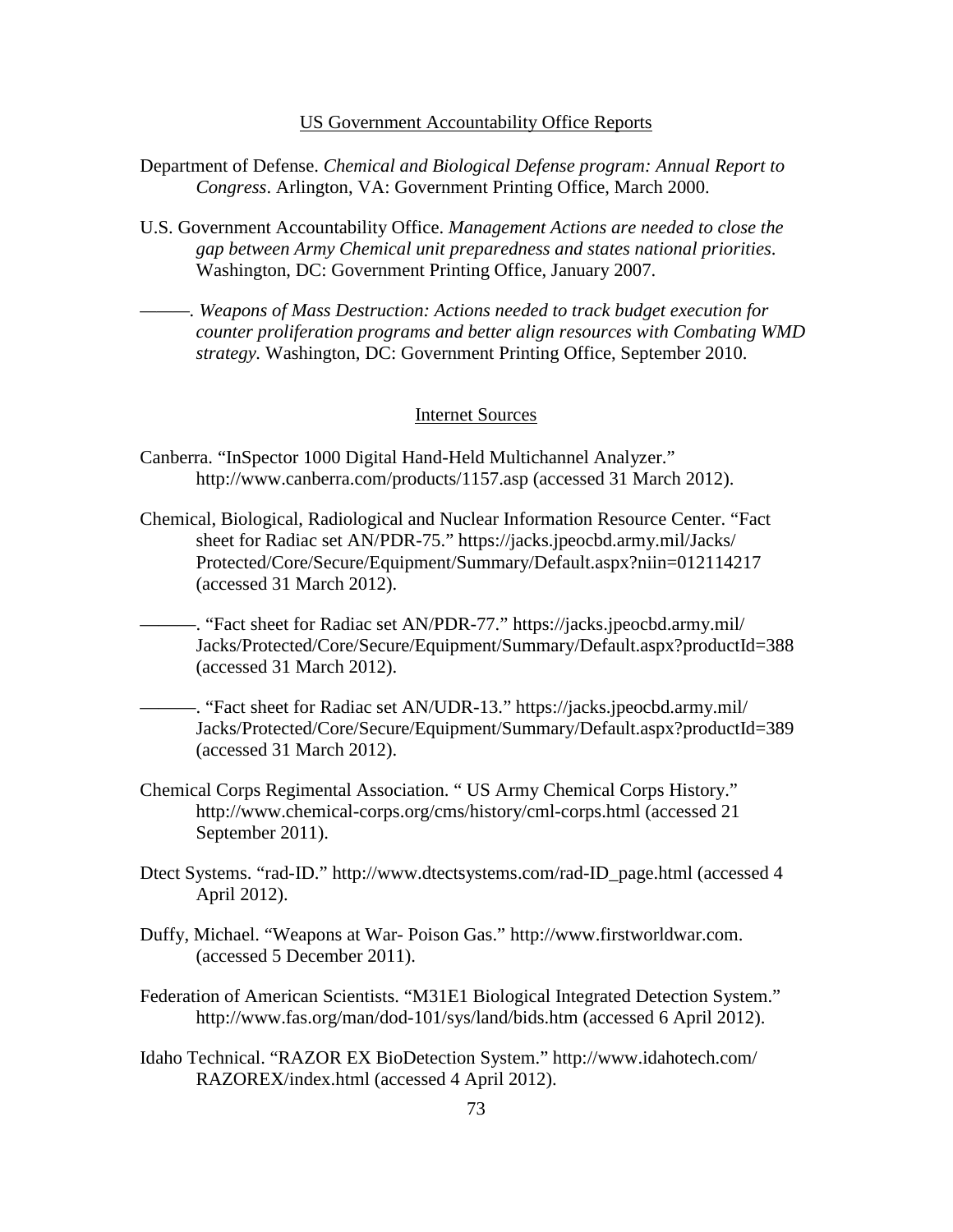- Inficon. "HAPSITE Smart Plus." http://www.inficonemergencyresponse.com/en/ hapsitesmart/index.html (accessed 4 April 2012).
- Mauroni. Al. "The US Army Chemical Corps: Past, Present, and Future." *Army Historical Foundation*. http://www.armyhistory.org/ahf2.aspx?pg ID=877&id=133&exCompID=56 (accessed 5 December 2011).
- ORTEC. "miniPINS: Portable Isotopic Neutron-Spectroscopy Chemical Assay System." www.inl.gov/research/portable-isotopic-neutron-spectroscopy-system (accessed 4 April 2012).
- Pragmatic. "HazCam: High performance wireless video camera system for Homeland Security and HazMat applications." www.pragmatic1.com/HazCam.pdf (accessed 4 April 2012).
- RAE Systems. "MultiRAE Plus." http://www.raesystems.com/products/multirae-plus (accessed 5 April 2012).
- Recon Robotics. "Recon Scout IR." http://www.reconrobotics.com/products/ Military\_recon-scout\_IR.cfm (accessed 6 April 2012).
- Science Applications International Corporation. "Exploranium GR-135 Plus Identifinder." http://www.saic.com/products/security/gr-135/ (accessed 4 April 2012).
	- ———. "RTR-4 Portable Digital X-ray." http://www.saic.com/products/security /rtr4n/rtr4.html (accessed 4 April 2012).
- Smith's Detection. "Sabre 4000 Hand-Held Trace Detector for Explosives, Chemical Agents, Toxic Industrial Chemical Agents or Narcotics." http://www. smithsdetection.com/SABRE\_4000.php (accessed 31 March 2012).
- Thermo Scientific. "AhuraFD." http://www.ahurascientific.com/chemical-explosivesid/products/ahurafd/index.php# (accessed 31 March 2012).